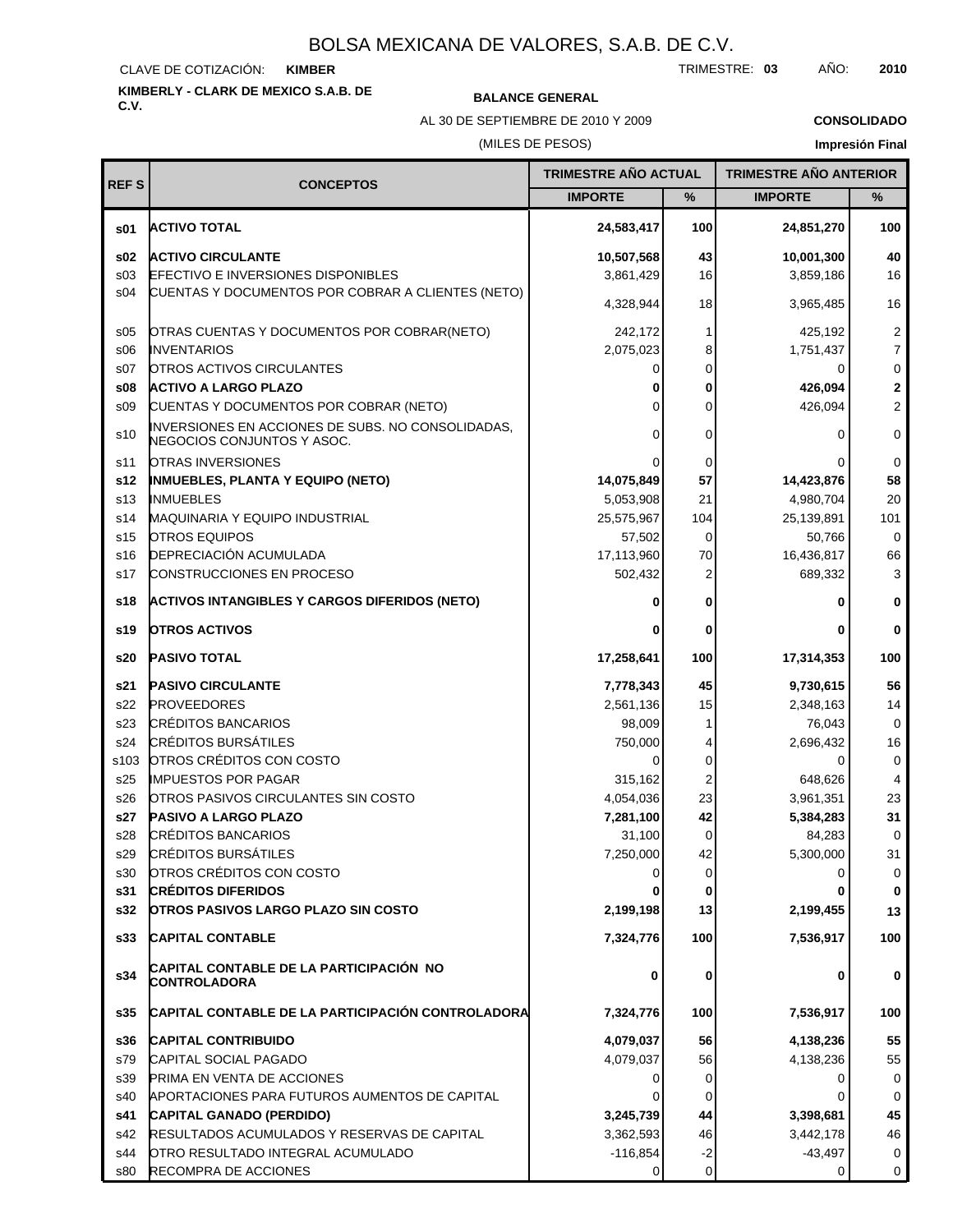# **KIMBERLY - CLARK DE MEXICO S.A.B.** CLAVE DE COTIZACIÓN: **KIMBER**

**BALANCE GENERAL** 

TRIMESTRE: **03** AÑO: **2010**

(MILES DE PESOS) DESGLOSE DE PRINCIPALES CONCEPTOS

## **CONSOLIDADO**

|             |                                                         | TRIMESTRE AÑO ACTUAL |                   | <b>TRIMESTRE AÑO ANTERIOR</b> |                |
|-------------|---------------------------------------------------------|----------------------|-------------------|-------------------------------|----------------|
| <b>REFS</b> | <b>CONCEPTOS</b>                                        | <b>IMPORTE</b>       | $\%$              | <b>IMPORTE</b>                | %              |
| \$03        | <b>EFECTIVO E INVERSIONES DISPONIBLES</b>               | 3,861,429            | 100               | 3,859,186                     | 100            |
| s46         | <b>EFECTIVO</b>                                         | 162,088              | 4                 | 163,616                       | 4              |
| s47         | <b>INVERSIONES DISPONIBLES</b>                          | 3,699,341            | 96                | 3,695,570                     | 96             |
| s07         | <b>OTROS ACTIVOS CIRCULANTES</b>                        | 0                    | 100               | 0                             | 100            |
| s81         | <b>INSTRUMENTOS FINANCIEROS DERIVADOS</b>               | 0                    | 0                 | 0                             | 0              |
| s82         | OPERACIONES DISCONTINUADAS                              | 0                    | 0                 | 0                             | 0              |
| s83         | <b>OTROS</b>                                            | 0                    | 0                 | 0                             | $\mathbf 0$    |
| s18         | <b>ACTIVOS INTANGIBLES Y CARGOS DIFERIDOS (NETO)</b>    | 0                    | 100               | 0                             | 100            |
| s48         | GASTOS AMORTIZABLES (NETO)                              | 0                    | 0                 | 0                             | 0              |
| s49         | <b>CRÉDITO MERCANTIL</b>                                | 0                    | 0                 | 0                             | 0              |
| s51         | <b>OTROS</b>                                            | 0                    | 0                 | $\Omega$                      | 0              |
| s19         | <b>OTROS ACTIVOS</b>                                    | 0                    | 100               | 0                             | 100            |
| s85         | <b>INSTRUMENTOS FINANCIEROS DERIVADOS</b>               | 0                    | 0                 | 0                             | 0              |
| s50         | <b>IMPUESTOS DIFERIDOS</b>                              | 0                    | 0                 | 0                             | 0              |
|             | s104 BENEFICIOS A LOS EMPLEADOS                         | 0                    | 0                 | 0                             | 0              |
| s86         | OPERACIONES DISCONTINUADAS                              | 0                    | 0                 | 0                             | 0              |
| s87         | <b>OTROS</b>                                            | 0                    | 0                 | 0                             | $\mathbf 0$    |
| s21         | <b>PASIVO CIRCULANTE</b>                                | 7,778,343            | 100               | 9,730,615                     | 100            |
| s52         | PASIVO EN MONEDA EXTRANJERA                             | 1,510,807            | 19                | 1,313,307                     | 13             |
| s53         | PASIVO EN MONEDA NACIONAL                               | 6,267,536            | 81                | 8,417,308                     | 87             |
| s26         | OTROS PASIVOS CIRCULANTES SIN COSTO                     | 4,054,036            | 100               | 3,961,351                     | 100            |
| s88         | INSTRUMENTOS FINANCIEROS DERIVADOS                      | 0                    | 0                 | 46,037                        | 1              |
| s89         | <b>INTERESES POR PAGAR</b>                              | 77,749               | 2                 | 59,595                        | $\overline{2}$ |
| s68         | <b>PROVISIONES</b>                                      | 1,550,916            | 38                | 1,553,570                     | 39             |
| s90<br>s58  | OPERACIONES DISCONTINUADAS<br>OTROS PASIVOS CIRCULANTES | 0<br>1,744,617       | $\mathbf 0$<br>43 | 0<br>1,616,624                | 0<br>41        |
| s105        | BENEFICIOS A LOS EMPLEADOS                              | 680,754              | 17                | 685,525                       | 17             |
|             |                                                         |                      |                   |                               |                |
| s27         | <b>PASIVO A LARGO PLAZO</b>                             | 7,281,100            | 100               | 5,384,283                     | 100            |
| s59         | PASIVO EN MONEDA EXTRANJERA                             | 31,100               | 0                 | 84,283                        | $\overline{2}$ |
| s60         | PASIVO EN MONEDA NACIONAL                               | 7,250,000            | 100               | 5,300,000                     | 98             |
|             | s31 CRÉDITOS DIFERIDOS                                  | 0                    | 100               | 0                             | 100            |
| s65         | CRÉDITO MERCANTIL                                       | 0                    | 0                 | 0                             | 0              |
| s67         | <b>OTROS</b>                                            | 0                    | 0                 | 0                             | 0              |
| s32         | OTROS PASIVOS LARGO PLAZO SIN COSTO                     | 2,199,198            | 100               | 2,199,455                     | 100            |
| s66         | <b>IMPUESTOS DIFERIDOS</b>                              | 1,691,683            | 77                | 1,868,836                     | 85             |
| s91         | BENEFICIOS A LOS EMPLEADOS                              | 97,753               | 4                 | 88,269                        | 4              |
| s92         | OPERACIONES DISCONTINUADAS                              | 0                    | 0                 | 0                             | 0              |
| s69         | <b>OTROS PASIVOS</b>                                    | 409,762              | 19                | 242,350                       | 11             |
| s79         | <b>CAPITAL SOCIAL PAGADO</b>                            | 4,079,037            | 100               | 4,138,236                     | 100            |
| s37         | <b>NOMINAL</b>                                          | 8,737                | 0                 | 8,864                         | 0              |
| s38         | ACTUALIZACIÓN                                           | 4,070,300            | 100               | 4,129,372                     | 100            |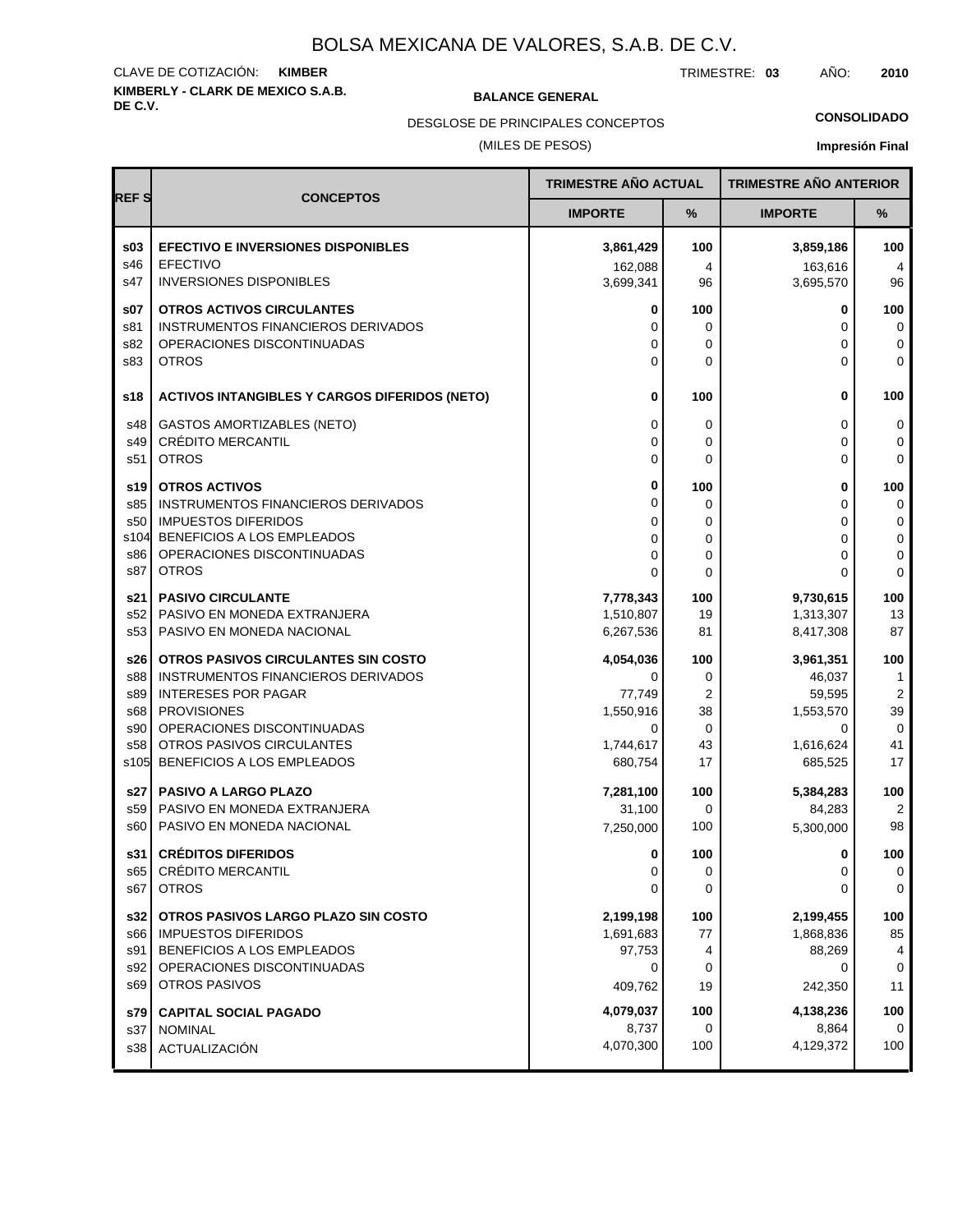# **KIMBERLY - CLARK DE MEXICO S.A.B.** CLAVE DE COTIZACIÓN: **KIMBER**

#### **BALANCE GENERAL**

TRIMESTRE: **03** AÑO: **2010**

#### **CONSOLIDADO**

DESGLOSE DE PRINCIPALES CONCEPTOS

### (MILES DE PESOS)

| <b>REFS</b>              | <b>CONCEPTOS</b>                                                                                                                                                      | <b>TRIMESTRE AÑO ACTUAL</b> |                    | <b>TRIMESTRE AÑO ANTERIOR</b> |                                                  |
|--------------------------|-----------------------------------------------------------------------------------------------------------------------------------------------------------------------|-----------------------------|--------------------|-------------------------------|--------------------------------------------------|
|                          |                                                                                                                                                                       | <b>IMPORTE</b>              | $\frac{9}{6}$      | <b>IMPORTE</b>                | $\frac{9}{6}$                                    |
| s42<br>s93<br>s43<br>s94 | <b>RESULTADOS ACUMULADOS Y RESERVAS DE CAPITAL</b><br>RESERVA LEGAL<br>RESERVA PARA RECOMPRA DE ACCIONES<br>OTRAS RESERVAS                                            | 3,362,593<br>100,000        | 100<br>3<br>0<br>0 | 3,442,178<br>100,000          | 100<br>3<br>$\mathbf 0$<br>0                     |
| s95<br>s45               | <b>RESULTADO DE EJERCICIOS ANTERIORES</b><br>RESULTADO DEL EJERCICIO                                                                                                  | 235,928<br>3,026,665        | 7<br>90            | 466,280<br>2,875,898          | 14<br>84                                         |
| s44<br>s70<br>s71<br>s96 | OTRO RESULTADO INTEGRAL ACUMULADO<br>RESULTADO ACUMULADO POR POSICIÓN MONETARIA<br>RESULTADO POR TENENCIA DE ACTIVOS NO MONETARIOS<br>EFECTO ACUMULADO POR CONVERSIÓN | $-116,854$<br>0             | 100<br>0<br>0<br>0 | $-43,497$<br>0                | 100<br>$\mathbf 0$<br>$\mathbf 0$<br>$\mathbf 0$ |
| s97<br>s98               | EFECTO ACUMULADO POR VALUACIÓN DE INST. FIN.<br><b>DERIVADOS</b><br>RESULTADO POR IMPUESTOS DIFERIDOS                                                                 | $-116,854$<br>O             | 100<br>0           | -43,497                       | 100<br>0                                         |
| s100                     | <b>OTROS</b>                                                                                                                                                          |                             | 0                  |                               | $\mathbf 0$                                      |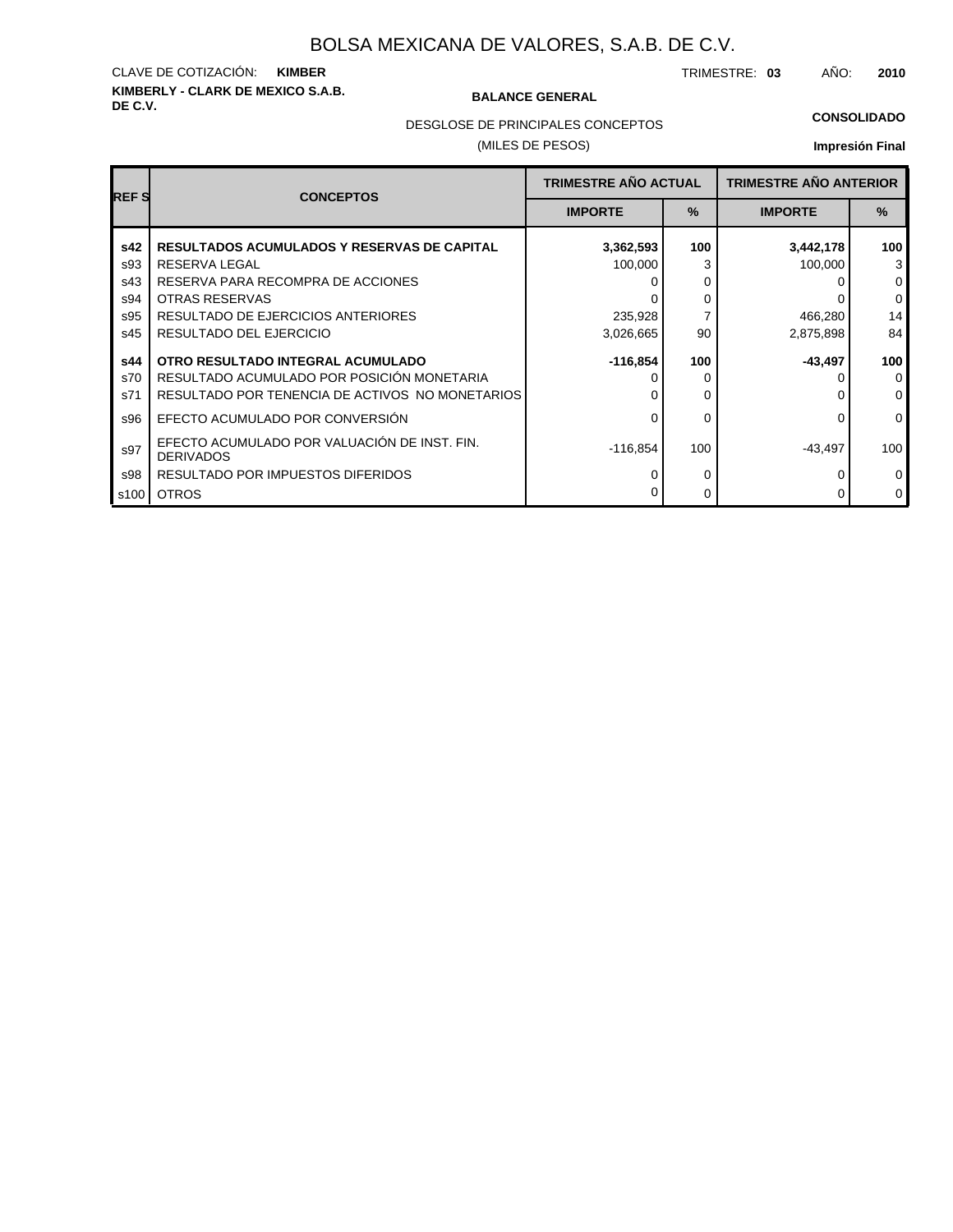# **KIMBERLY - CLARK DE MEXICO S.A.B.** CLAVE DE COTIZACIÓN: **KIMBER**

#### **BALANCE GENERAL**

TRIMESTRE: **03** AÑO: **2010**

**CONSOLIDADO**

(MILES DE PESOS) DATOS INFORMATIVOS

## **Impresión Final**

| <b>REFS</b> |                                              | <b>TRIMESTRE AÑO ACTUAL</b> | <b>TRIMESTRE AÑO ANTERIOR</b> |
|-------------|----------------------------------------------|-----------------------------|-------------------------------|
|             | <b>CONCEPTOS</b>                             | <b>IMPORTE</b>              | <b>IMPORTE</b>                |
| s72         | CAPITAL DE TRABAJO                           | 2,729,225                   | 270,685                       |
| s73         | FONDO PARA PENSIONES Y PRIMA DE ANTIGÜEDAD   | 352,833                     | 301.986                       |
| s74         | NUMERO DE FUNCIONARIOS (*)                   |                             |                               |
| s75         | NUMERO DE EMPLEADOS (*)                      | 2,466                       | 2,401                         |
| s76         | NUMERO DE OBREROS (*)                        | 4,562                       | 4,421                         |
| s77         | NUMERO DE ACCIONES EN CIRCULACIÓN (*)        | 1,065,767,515               | 1,081,235,015                 |
| s78         | NUMERO DE ACCIONES RECOMPRADAS (*)           | 31.997.200                  | 32.638.800                    |
| s101        | EFECTIVO RESTRINGIDO                         |                             |                               |
| s102        | DEUDA CON COSTO DE ASOCIADAS NO CONSOLIDADAS |                             | 0                             |

(\*) DATOS EN UNIDADES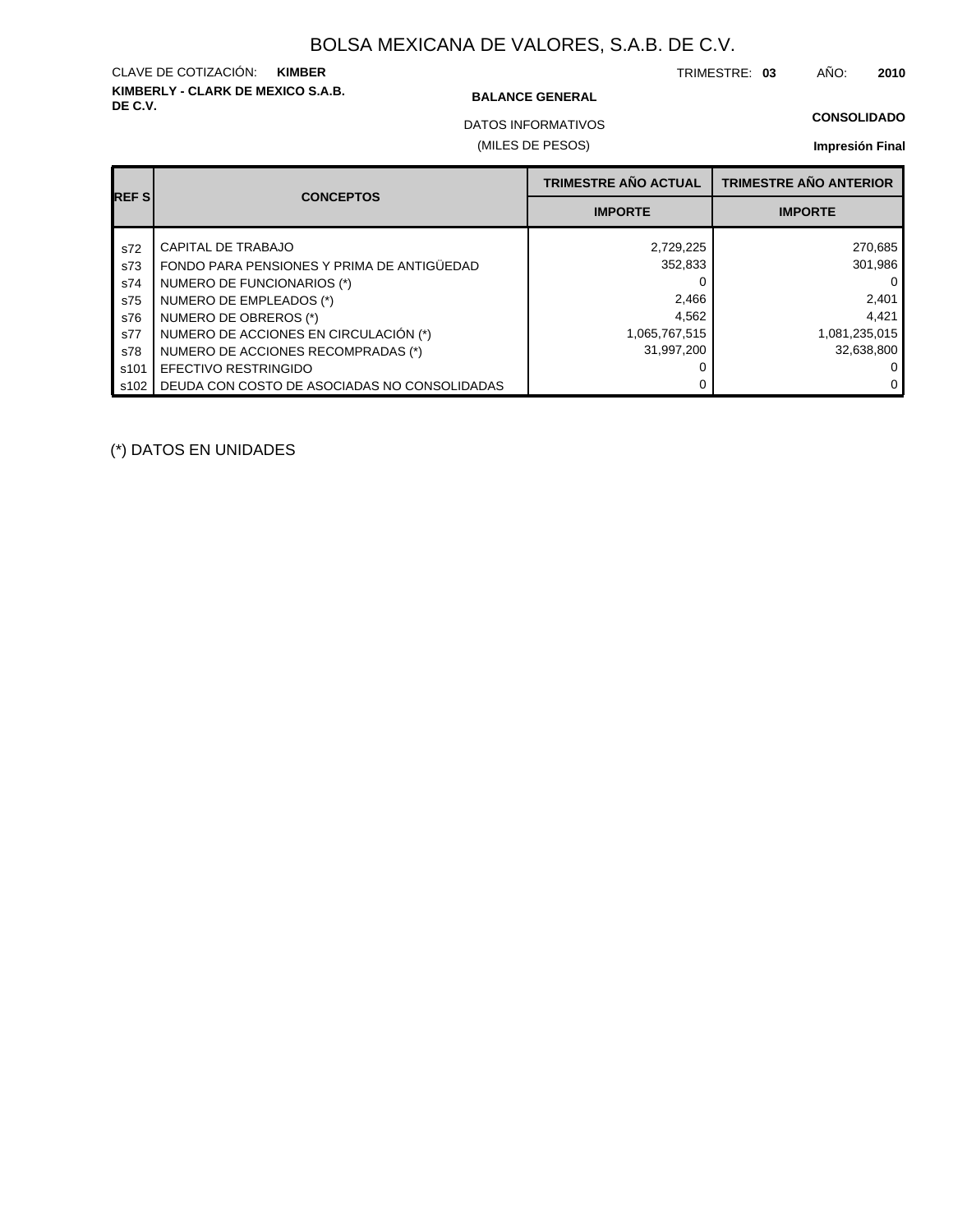# **KIMBERLY - CLARK DE MEXICO S.A.B.** CLAVE DE COTIZACIÓN:

**DE C.V. ESTADO DE RESULTADOS**

TRIMESTRE: AÑO: **KIMBER 03 2010**

(MILES DE PESOS) DEL 1 DE ENERO AL 30 DE SEPTIEMBRE DE 2010 Y 2009 **CONSOLIDADO**

| <b>REFR</b> | <b>CONCEPTOS</b>                                                                             | <b>TRIMESTRE AÑO ACTUAL</b><br>$\frac{9}{6}$<br><b>IMPORTE</b> |                | <b>TRIMESTRE AÑO ANTERIOR</b> |              |
|-------------|----------------------------------------------------------------------------------------------|----------------------------------------------------------------|----------------|-------------------------------|--------------|
|             |                                                                                              |                                                                |                | <b>IMPORTE</b>                | %            |
| r01         | <b>VENTAS NETAS</b>                                                                          | 19,330,017                                                     | 100            | 18,219,021                    | 100          |
| r02         | <b>COSTO DE VENTAS</b>                                                                       | 11,532,060                                                     | 60             | 10,816,029                    | 59           |
| r03         | UTILIDAD (PÉRDIDA) BRUTA                                                                     | 7,797,957                                                      | 40             | 7,402,992                     | 41           |
| r04         | <b>GASTOS GENERALES</b>                                                                      | 2,740,386                                                      | 14             | 2,605,847                     | 14           |
| r05         | UTILIDAD ( PÉRDIDA) DE OPERACIÓN                                                             | 5,057,571                                                      | 26             | 4,797,145                     | 26           |
| r08         | OTROS INGRESOS Y (GASTOS), NETO.                                                             | $-429.565$                                                     | $-2$           | $-414.342$                    | $-2$         |
| r06         | RESULTADO INTEGRAL DE FINANCIAMIENTO                                                         | $-302,476$                                                     | $-2$           | $-391,591$                    | $-2$         |
| r12         | PARTICIPACIÓN EN LOS RESULTADOS DE SUBS. NO<br>CONSOLIDADAS, NEGOCIOS CONJUNTOS Y ASOCIADAS. | O                                                              | 0              | U                             | $\mathbf 0$  |
| r48         | PARTIDAS NO ORDINARIAS                                                                       | ∩                                                              | $\Omega$       | U                             | $\mathbf{0}$ |
| r09         | UTILIDAD (PÉRDIDA) ANTES DE IMPUESTOS A LA UTILIDAD                                          | 4,325,530                                                      | 22             | 3,991,212                     | 22           |
| r10         | <b>IMPUESTOS A LA UTILIDAD</b>                                                               | 1,298,865                                                      | $\overline{7}$ | 1,115,314                     | 6            |
| r11         | UTILIDAD (PÉRDIDA) ANTES DE LAS OPERACIONES<br><b>DISCONTINUADAS</b>                         | 3,026,665                                                      | 16             | 2,875,898                     | 16           |
| r14         | OPERACIONES DISCONTINUADAS                                                                   | ∩                                                              | $\Omega$       | 0                             | $\Omega$     |
| r18         | UTILIDAD (PÉRDIDA) NETA CONSOLIDADA                                                          | 3,026,665                                                      | 16             | 2,875,898                     | 16           |
| r19         | PARTICIPACIÓN NO CONTROLADORA EN LA UTILIDAD<br>(PÉRDIDA) NETA                               | $\Omega$                                                       | 0              | 0                             | $\Omega$     |
| r20         | PARTICIPACIÓN CONTROLADORA EN LA UTILIDAD<br>(PÉRDIDA) NETA                                  | 3,026,665                                                      | 16             | 2,875,898                     | 16           |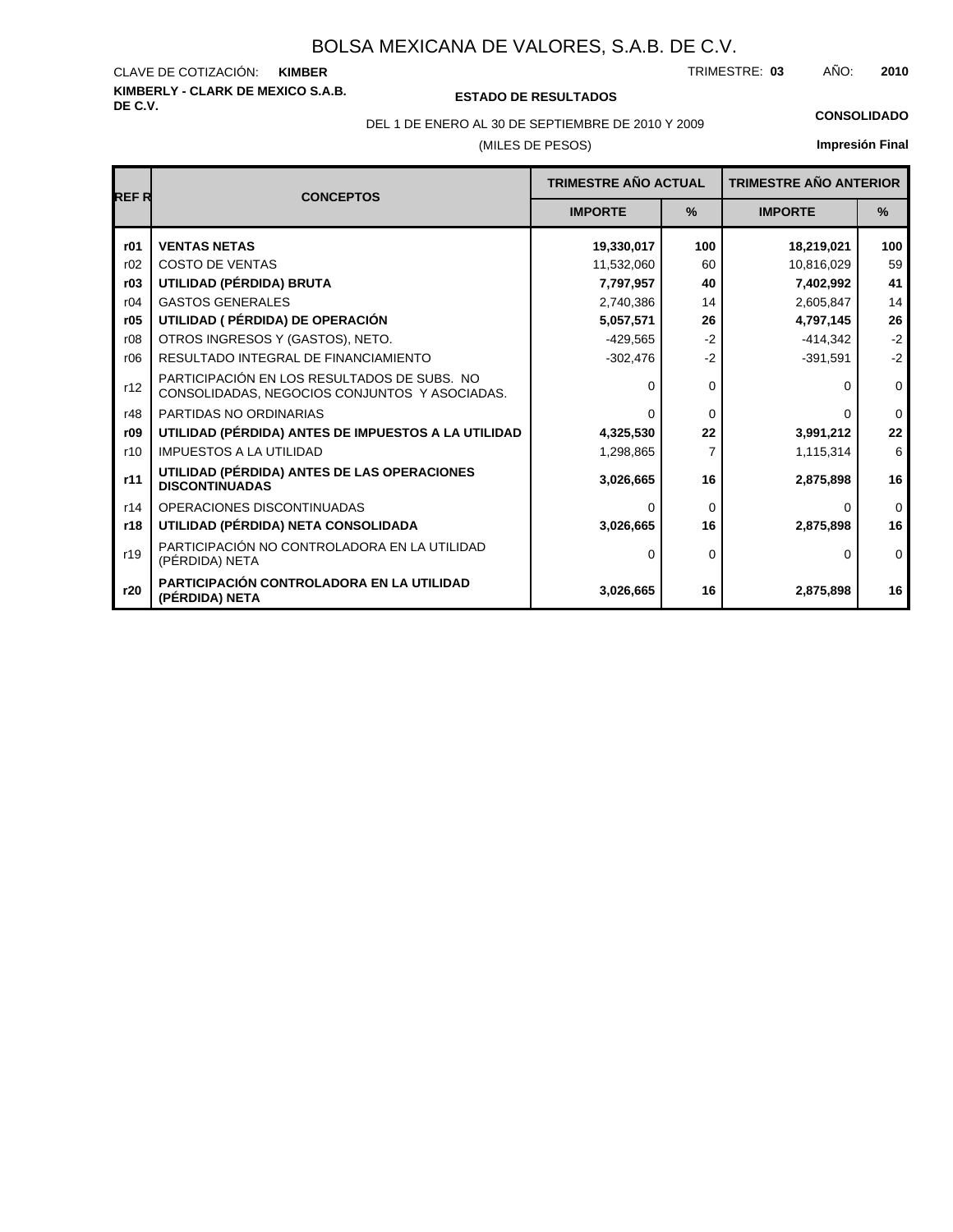# **KIMBERLY - CLARK DE MEXICO S.A.B.** CLAVE DE COTIZACIÓN:

#### **DE C.V. ESTADO DE RESULTADOS**

TRIMESTRE: AÑO: **KIMBER 03 2010**

**CONSOLIDADO**

### DESGLOSE DE PRINCIPALES CONCEPTOS

### (MILES DE PESOS)

**Impresión Final**

|             |                                             | TRIMESTRE AÑO ACTUAL |        | <b>TRIMESTRE AÑO ANTERIOR</b> |             |
|-------------|---------------------------------------------|----------------------|--------|-------------------------------|-------------|
| <b>REFR</b> | <b>CONCEPTOS</b>                            | <b>IMPORTE</b>       | %      | <b>IMPORTE</b>                | %           |
| r01         | <b>VENTAS NETAS</b>                         | 19,330,017           | 100    | 18,219,021                    | 100         |
| r21         | <b>NACIONALES</b>                           | 18,180,148           | 94     | 17,364,022                    | 95          |
| r22         | <b>EXTRANJERAS</b>                          | 1,149,869            | 6      | 854,999                       | 5           |
| r23         | CONVERSIÓN EN DÓLARES (***)                 | 90,238               | 0      | 62,632                        | $\Omega$    |
| r08         | OTROS INGRESOS Y (GASTOS), NETO.            | $-429,565$           | 100    | $-414,342$                    | 100         |
| r49         | OTROS INGRESOS Y (GASTOS), NETO.            | 8,705                | $-2$   | 2,808                         | $\Omega$    |
| r34         | P.T.U. CAUSADA                              | 380,270              | -89    | 438,150                       | $-106$      |
| r35         | P.T.U. DIFERIDA                             | 58,000<br>$-14$      |        | $-21,000$                     | 5           |
| r06         | <b>RESULTADO INTEGRAL DE FINANCIAMIENTO</b> | $-302,476$           | 100    | $-391,591$                    | 100         |
| r24         | <b>INTERESES PAGADOS</b>                    | 502,607              | $-166$ | 587,683                       | $-150$      |
| r42         | UTILIDAD (PÉRDIDA) EN ACTUALIZACIÓN DE UDIS | 0                    | 0      |                               | $\Omega$    |
| r45         | <b>OTROS GASTOS FINANCIEROS</b>             |                      | 0      |                               | $\Omega$    |
| r26         | <b>INTERESES GANADOS</b>                    | 159,371              | $-53$  | 198,351                       | $-51$       |
| r46         | OTROS PRODUCTOS FINANCIEROS                 | 0                    | 0      | 0                             | $\mathbf 0$ |
| r25         | UTILIDAD (PÉRDIDA) EN CAMBIOS NETO          | 40,760               | $-13$  | $-2,259$                      | 1           |
| r28         | RESULTADO POR POSICIÓN MONETARIA            | 0                    | 0      | 0                             | $\mathbf 0$ |
| r10         | <b>IMPUESTOS A LA UTILIDAD</b>              | 1,298,865            | 100    | 1,115,314                     | 100         |
| r32         | <b>IMPUESTO CAUSADO</b>                     | 1,266,365            | 97     | 1,212,545                     | 109         |
| r33         | <b>IMPUESTO DIFERIDO</b>                    | 32,500               | 3      | $-97,231$                     | -9          |

(\*\*\*) DATOS EN MILES DE DOLARES AL TIPO DE CAMBIO DE CIERRE DEL TRIMESTRE QUE SE REPORTA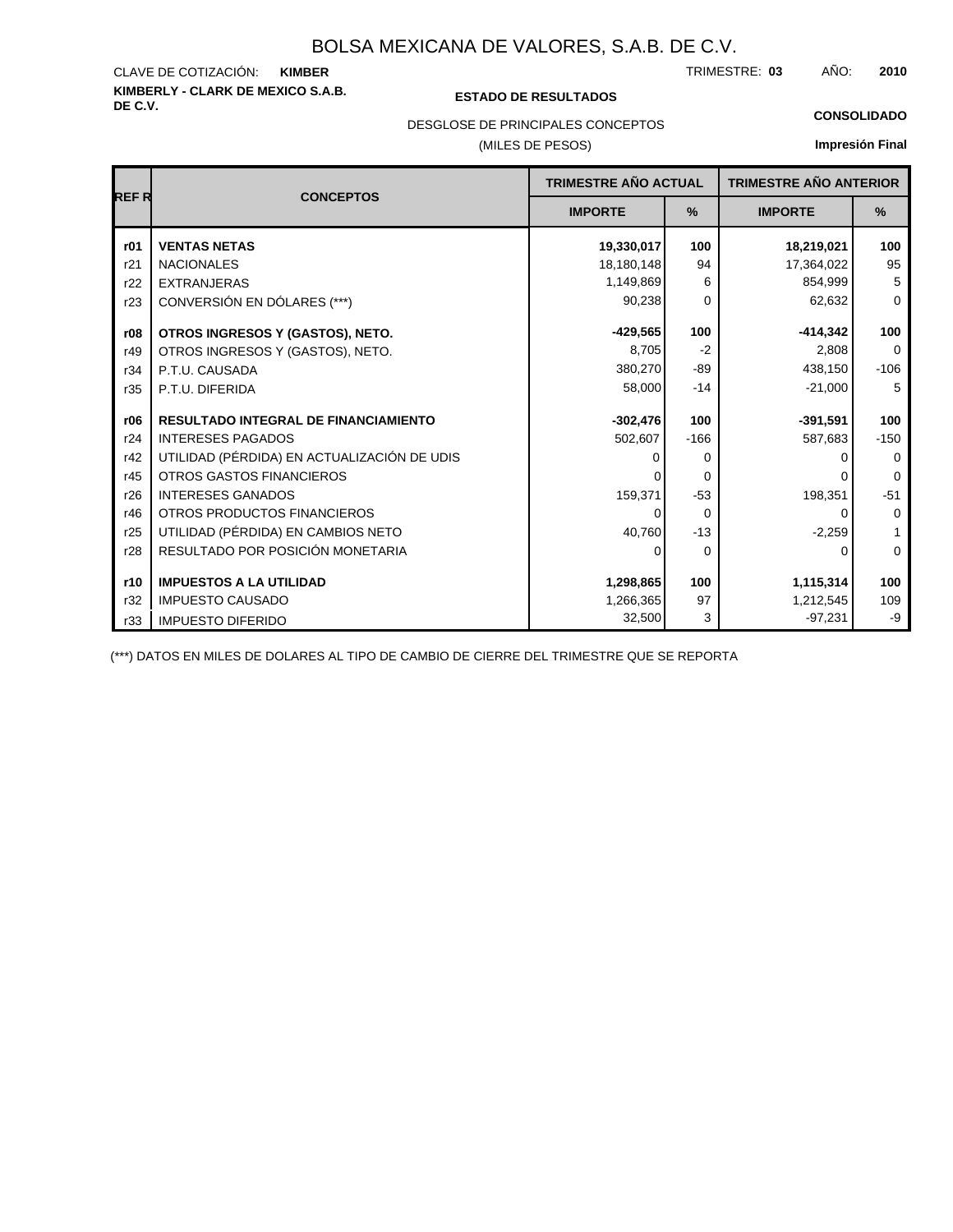**KIMBERLY - CLARK DE MEXICO S.A.B.** CLAVE DE COTIZACIÓN:

**DE C.V. ESTADO DE RESULTADOS**

TRIMESTRE: AÑO: **KIMBER 03 2010**

OTROS CONCEPTOS DE RESULTADOS

(MILES DE PESOS)

#### **CONSOLIDADO**

**Impresión Final**

|       |                                                                 | <b>TRIMESTRE AÑO ACTUAL</b> | <b>TRIMESTRE AÑO ANTERIOR</b> |
|-------|-----------------------------------------------------------------|-----------------------------|-------------------------------|
| REF R | <b>CONCEPTOS</b>                                                | <b>IMPORTE</b>              | <b>IMPORTE</b>                |
| r36   | <b>VENTAS TOTALES</b>                                           | 25,593,141                  | 23,958,223                    |
| r37   | RESULTADO FISCAL DEL EJERCICIO                                  | 4,955,746                   | 4,908,315                     |
| r38   | <b>VENTAS NETAS (**)</b>                                        | 25,813,203                  | 24,326,676                    |
| r39   | RESULTADO DE OPERACIÓN (**)                                     | 6,962,974                   | 6,525,051                     |
| r40   | PARTICIPACIÓN CONTROLADORA EN LA UTILIDAD<br>(PÉRDIDA) NETA(**) | 4,302,493                   | 3,526,786                     |
| r41   | UTILIDAD (PÉRDIDA) NETA CONSOLIDADA (**)                        | 4,302,493                   | 3,526,786                     |
| r47   | DEPRECIACIÓN Y AMORTIZACIÓN OPERATIVA                           | 924,666                     | 881.114                       |

(\*\*) INFORMACIÓN ÚLTIMOS DOCE MESES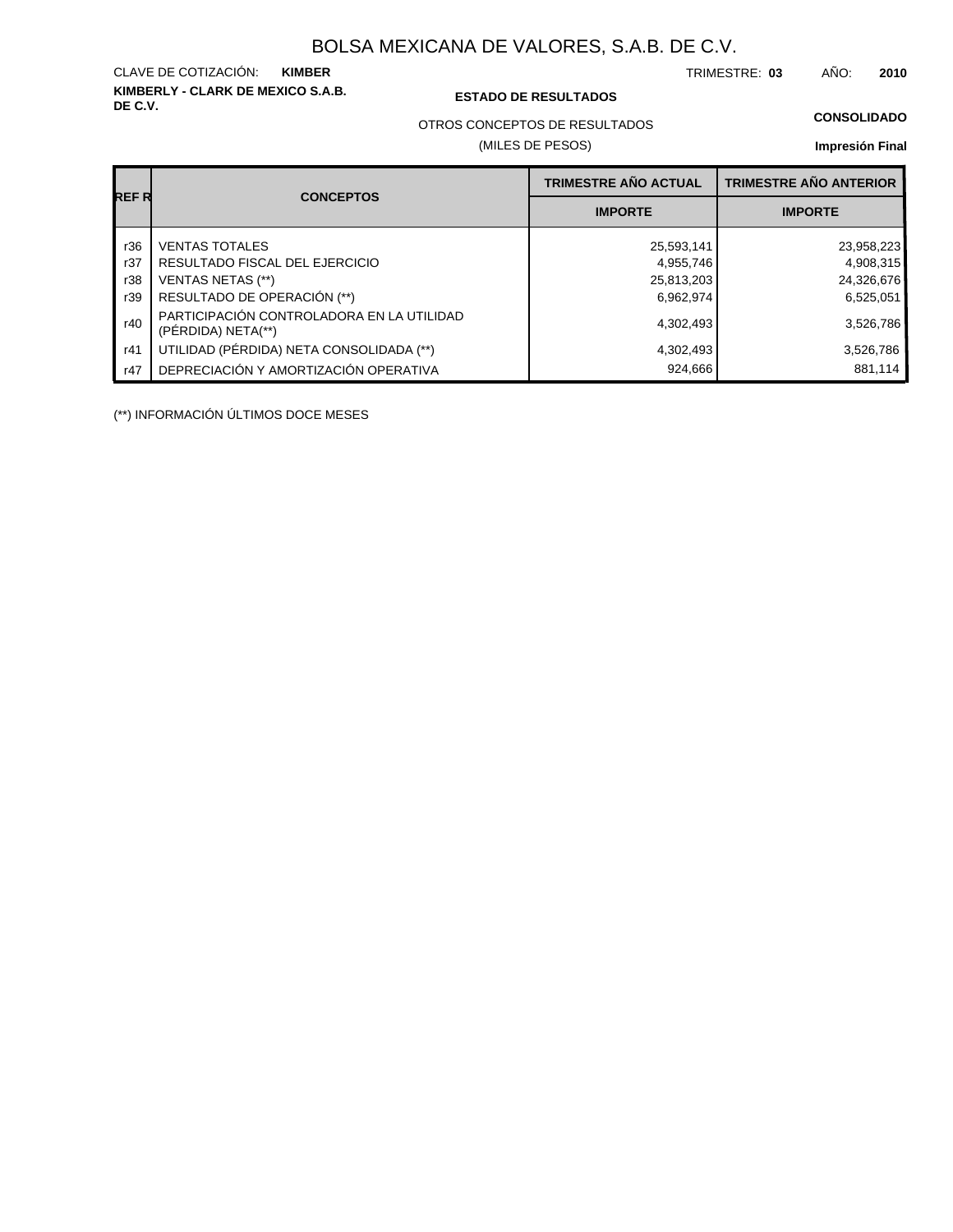**KIMBERLY - CLARK DE MEXICO S.A.B.** CLAVE DE COTIZACIÓN: TRIMESTRE: AÑO: **KIMBER 03 2010**

## **ESTADO DE RESULTADOS TRIMESTRAL**

DEL 1 DE JULIO AL 30 DE SEPTIEMBRE DE 2010 **CONSOLIDADO**

### (MILES DE PESOS)

| <b>REF</b>       |                                                                                              | <b>TRIMESTRE AÑO ACTUAL</b> |      | <b>TRIMESTRE AÑO ANTERIOR</b> |                |
|------------------|----------------------------------------------------------------------------------------------|-----------------------------|------|-------------------------------|----------------|
| <b>RT</b>        | <b>CONCEPTOS</b>                                                                             | <b>IMPORTE</b>              | $\%$ | <b>IMPORTE</b>                | $\frac{9}{6}$  |
| rt <sub>01</sub> | <b>IVENTAS NETAS</b>                                                                         | 6,346,146                   | 100  | 5,951,686                     | 100            |
| rt02             | <b>ICOSTO DE VENTAS</b>                                                                      | 3,853,359                   | 61   | 3,479,862                     | 58             |
| rt <sub>03</sub> | UTILIDAD (PÉRDIDA) BRUTA                                                                     | 2,492,787                   | 39   | 2,471,824                     | 42             |
| rt04             | <b>GASTOS GENERALES</b>                                                                      | 881,994                     | 14   | 874,855                       | 15             |
| rt05             | UTILIDAD ( PÉRDIDA) DE OPERACIÓN                                                             | 1,610,793                   | 25   | 1,596,969                     | 27             |
| rt <sub>08</sub> | OTROS INGRESOS Y (GASTOS), NETO.                                                             | $-137,375$                  | $-2$ | $-145, 145$                   | $-2$           |
| rt <sub>06</sub> | <b>IRESULTADO INTEGRAL DE FINANCIAMIENTO</b>                                                 | $-98,797$                   | $-2$ | $-139,117$                    | $-2$           |
| rt12             | PARTICIPACIÓN EN LOS RESULTADOS DE SUBS. NO<br>CONSOLIDADAS, NEGOCIOS CONJUNTOS Y ASOCIADAS. | $\Omega$                    | 0    | 0                             | $\mathbf 0$    |
| rt48             | <b>IPARTIDAS NO ORDINARIAS</b>                                                               | $\Omega$                    | 0    | 0                             | $\Omega$       |
| rt <sub>09</sub> | UTILIDAD (PÉRDIDA) ANTES DE IMPUESTOS A LA UTILIDAD                                          | 1,374,621                   | 22   | 1,312,707                     | 22             |
| rt10             | <b>IIMPUESTOS A LA UTILIDAD</b>                                                              | 413,893                     | 7    | 393,361                       | $\overline{7}$ |
| rt11             | <b>UTILIDAD (PÉRDIDA) ANTES DE LAS OPERACIONES</b><br><b>DISCONTINUADAS</b>                  | 960,728                     | 15   | 919,346                       | 15             |
| rt14             | <b>IOPERACIONES DISCONTINUADAS</b>                                                           | $\Omega$                    | 0    | 0                             | $\mathbf 0$    |
| rt18             | UTILIDAD (PÉRDIDA) NETA CONSOLIDADA                                                          | 960,728                     | 15   | 919,346                       | 15             |
| rt19             | PARTICIPACIÓN NO CONTROLADORA EN LA UTILIDAD<br>(PÉRDIDA) NETA                               | $\Omega$                    | 0    | $\Omega$                      | $\Omega$       |
| rt20             | PARTICIPACIÓN CONTROLADORA EN LA UTILIDAD<br>(PÉRDIDA) NETA                                  | 960,728                     | 15   | 919,346                       | 15             |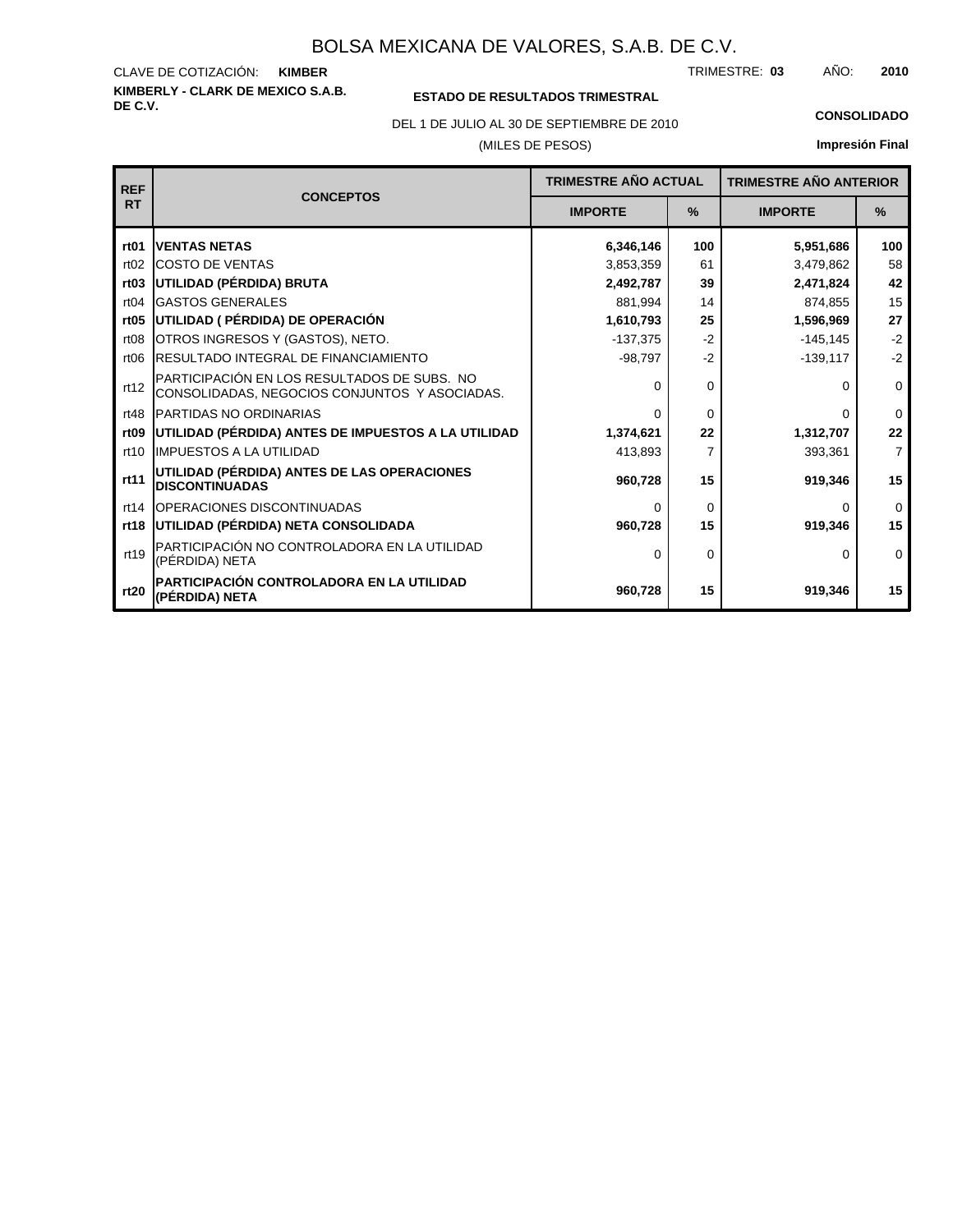#### **KIMBERLY - CLARK DE MEXICO S.A.B.** CLAVE DE COTIZACIÓN: TRIMESTRE: AÑO: **KIMBER 03 2010**

### **ESTADO DE RESULTADOS TRIMESTRAL**

DESGLOSE DE PRINCIPALES CONCEPTOS

### (MILES DE PESOS)

#### **CONSOLIDADO**

**Impresión Final**

| <b>REF</b>       |                                             | TRIMESTRE AÑO ACTUAL<br><b>IMPORTE</b><br>$\frac{9}{6}$ |          | <b>CONCEPTOS</b> |          | <b>TRIMESTRE AÑO ANTERIOR</b> |  |
|------------------|---------------------------------------------|---------------------------------------------------------|----------|------------------|----------|-------------------------------|--|
| <b>RT</b>        |                                             |                                                         |          | <b>IMPORTE</b>   | %        |                               |  |
| rt <sub>0</sub>  | <b>VENTAS NETAS</b>                         | 6,346,146                                               | 100      | 5,951,686        | 100      |                               |  |
| rt21             | <b>NACIONALES</b>                           | 5,889,318                                               | 93       | 5,589,600        | 94       |                               |  |
| rt22             | <b>EXTRANJERAS</b>                          | 456,828                                                 | 7        | 362,086          | 6        |                               |  |
| rt23             | CONVERSIÓN EN DÓLARES (***)                 | 35,684                                                  |          | 27,219           | $\Omega$ |                               |  |
| rt <sub>08</sub> | OTROS INGRESOS Y (GASTOS), NETO.            | $-137,375$                                              | 100      | $-145, 145$      | 100      |                               |  |
| rt49             | OTROS INGRESOS Y (GASTOS), NETO.            | 1,904                                                   | -1       | 712              | $\Omega$ |                               |  |
| rt34             | P.T.U. CAUSADA                              | 139,279                                                 | $-101$   | 145,857          | $-100$   |                               |  |
| rt35             | P.T.U. DIFERIDA                             | 0                                                       | 0        | ∩                | $\Omega$ |                               |  |
| rt <sub>06</sub> | <b>RESULTADO INTEGRAL DE FINANCIAMIENTO</b> | $-98,797$                                               | 100      |                  | 100      |                               |  |
|                  |                                             |                                                         |          | $-139,117$       |          |                               |  |
| rt24             | <b>INTERESES PAGADOS</b>                    | 149,582                                                 | $-151$   | 172,504          | $-124$   |                               |  |
| rt42             | UTILIDAD (PÉRDIDA) EN ACTUALIZACIÓN DE UDIS | O                                                       | 0        | O                | $\Omega$ |                               |  |
| rt45             | <b>OTROS GASTOS FINANCIEROS</b>             |                                                         | $\Omega$ |                  | $\Omega$ |                               |  |
| rt26             | <b>INTERESES GANADOS</b>                    | 27,759                                                  | $-28$    | 52,552           | $-38$    |                               |  |
| rt46             | OTROS PRODUCTOS FINANCIEROS                 | 0                                                       | $\Omega$ | $\Omega$         | $\Omega$ |                               |  |
| rt25             | UTILIDAD (PÉRDIDA) EN CAMBIOS NETO          | 23,026                                                  | $-23$    | $-19,165$        | 14       |                               |  |
| rt28             | RESULTADO POR POSICIÓN MONETARIA            | 0                                                       | $\Omega$ | 0                | $\Omega$ |                               |  |
| rt10             | <b>IMPUESTOS A LA UTILIDAD</b>              | 413,893                                                 | 100      | 393,361          | 100      |                               |  |
| rt32             | <b>IMPUESTO CAUSADO</b>                     | 433,393                                                 | 105      | 437,592          | 111      |                               |  |
| rt33             | <b>IMPUESTO DIFERIDO</b>                    | $-19,500$                                               | -5       | $-44,231$        | $-11$    |                               |  |

(\*\*\*) DATOS EN MILES DE DOLARES AL TIPO DE CAMBIO DE CIERRE DEL TRIMESTRE QUE SE REPORTA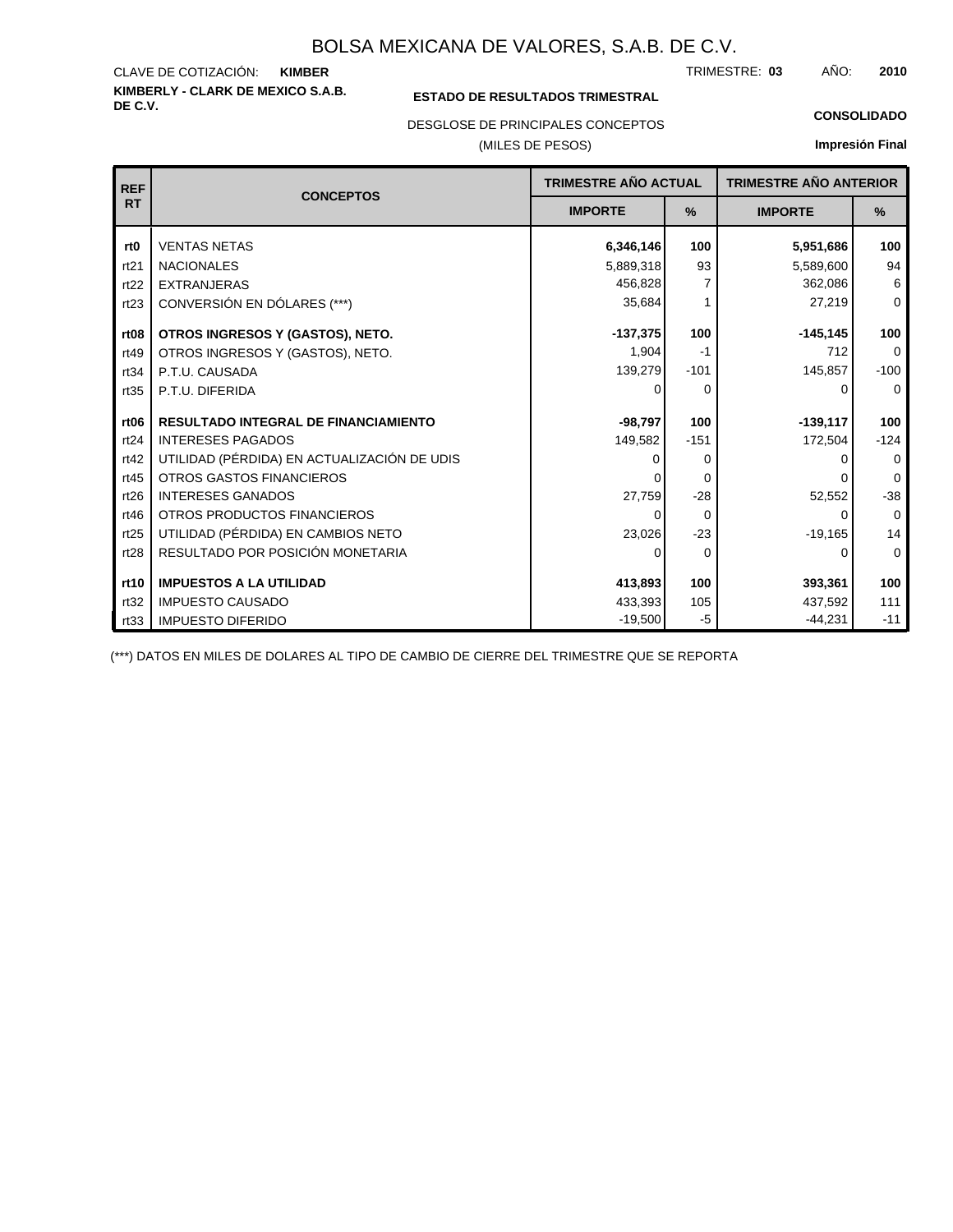TRIMESTRE: **03** AÑO: **2010**

### **ESTADO DE RESULTADOS TRIMESTRAL**

OTROS CONCEPTOS DE RESULTADOS

(MILES DE PESOS)

#### **CONSOLIDADO**

**Impresión Final**

| <b>REF</b> | <b>CONCEPTOS</b>                      | <b>TRIMESTRE AÑO ACTUAL</b> | <b>TRIMESTRE AÑO ANTERIOR</b> |
|------------|---------------------------------------|-----------------------------|-------------------------------|
| IRT        |                                       | <b>IMPORTE</b>              | <b>IMPORTE</b>                |
| rt47       | DEPRECIACIÓN Y AMORTIZACIÓN OPERATIVA | 309.502                     | 310.866                       |

# **KIMBER**

**KIMBERLY - CLARK DE MEXICO S.A.B.**

CLAVE DE COTIZACIÓN: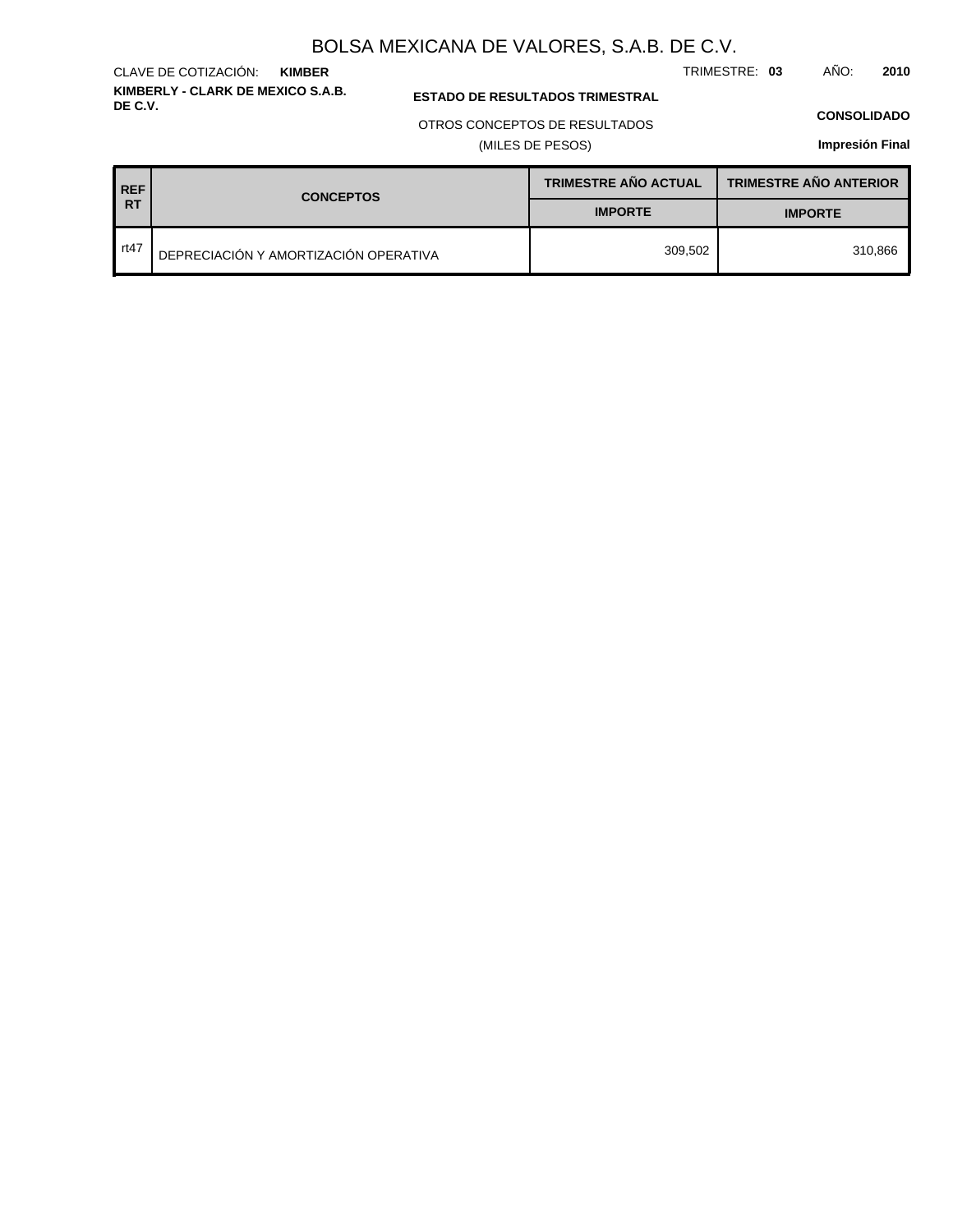CLAVE DE COTIZACIÓN: **KIMBER**

**KIMBERLY - CLARK DE MEXICO S.A.B. DE C.V.**

#### **ESTADO DE FLUJO DE EFECTIVO (MÉTODO INDIRECTO)**

**Impresión Final**

## PRINCIPALES CONCEPTOS

(MILES DE PESOS)

**CONSOLIDADO**

| REF EI          | <b>CONCEPTOS</b>                                                                       | <b>TRIMESTRE AÑO</b><br><b>ACTUAL</b> | <b>TRIMESTRE AÑO</b><br><b>ANTERIOR</b> |  |
|-----------------|----------------------------------------------------------------------------------------|---------------------------------------|-----------------------------------------|--|
|                 |                                                                                        | <b>IMPORTE</b>                        | <b>IMPORTE</b>                          |  |
|                 | <b>ACTIVIDADES DE OPERACIÓN</b>                                                        |                                       |                                         |  |
| e <sub>01</sub> | UTILIDAD (PÉRDIDA) ANTES DE IMPUESTOS A LA UTILIDAD                                    | 4,325,530                             | 3,991,212                               |  |
| e02             | +(-) PARTIDAS SIN IMPACTO EN EL EFECTIVO                                               | 438.270                               | 417,150                                 |  |
| e03             | +(-) PARTIDAS RELACIONADAS CON ACTIVIDADES DE INVERSIÓN                                | 756,590                               | 679,955                                 |  |
| e04             | +(-) PARTIDAS RELACIONADAS CON ACTIVIDADES DE FINANCIAMIENTO                           | 461.847                               | 589,942                                 |  |
| e05             | <b>FLUJO DERIVADO DEL RESULTADO ANTES DE IMPUESTOS A LA UTILIDAD</b>                   | 5,982,237                             | 5,678,259                               |  |
| e06             | FLUJOS GENERADOS O UTILIZADOS EN LA OPERACIÓN                                          | $-2,812,737$                          | $-914,882$                              |  |
| e07             | <b>FLUJOS NETOS DE EFECTIVO DE ACTIVIDADES DE OPERACIÓN</b>                            | 3,169,500                             | 4,763,377                               |  |
|                 | <b>ACTIVIDADES DE INVERSIÓN</b>                                                        |                                       |                                         |  |
| e08             | FLUJOS NETOS DE EFECTIVO DE ACTIVIDADES DE INVERSIÓN                                   | $-76,558$                             | $-659,446$                              |  |
| e09             | EFECTIVO EXCEDENTE (REQUERIDO) PARA APLICAR EN ACTIVIDADES DE<br><b>FINANCIAMIENTO</b> | 3,092,942                             | 4,103,931                               |  |
|                 | <b>ACTIVIDADES DE FINANCIAMIENTO</b>                                                   |                                       |                                         |  |
| e10             | FLUJOS NETOS DE EFECTIVO DE ACTIVIDADES DE FINANCIAMIENTO                              | -5,689,759                            | $-3,269,080$                            |  |
| e11             | INCREMENTO (DISMINUCIÓN) NETO DE EFECTIVO Y DEMÁS EQUIVALENTES DE<br><b>EFECTIVO</b>   | $-2,596,817$                          | 834,851                                 |  |
| e <sub>12</sub> | DIFERENCIA EN CAMBIOS EN EL EFECTIVO Y EQUIVALENTES DE EFECTIVO                        | $-2,249$                              | 6,728                                   |  |
| e13             | EFECTIVO Y EQUIVALENTES DE EFECTIVO AL PRINCIPIO DEL PERIODO                           | 6,460,495                             | 3,017,607                               |  |
| e14             | EFECTIVO Y EQUIVALENTES DE EFECTIVO AL FINAL DEL PERIODO                               | 3,861,429                             | 3,859,186                               |  |

TRIMESTRE: **03** AÑO: **2010**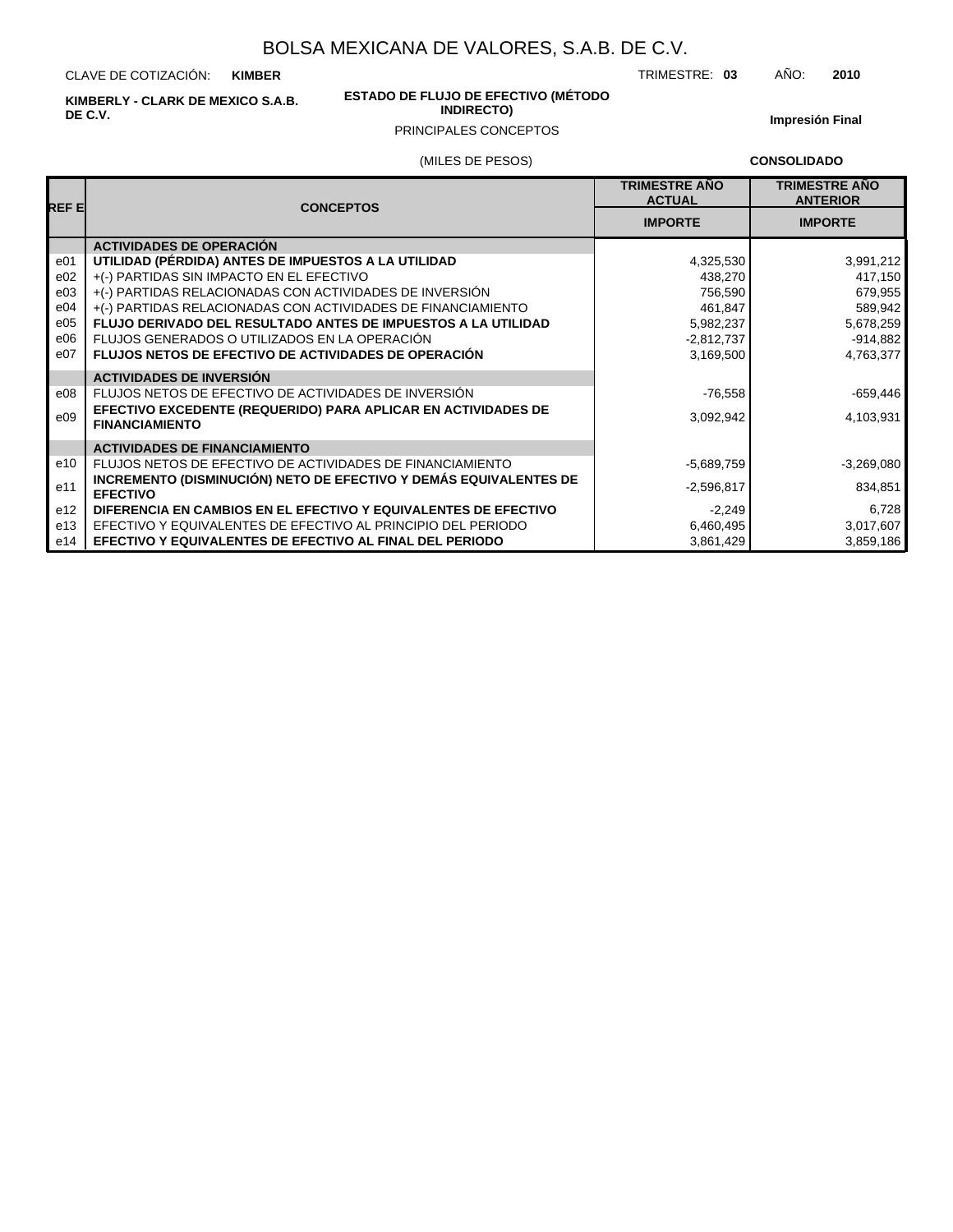CLAVE DE COTIZACIÓN: **KIMBER**

**KIMBERLY - CLARK DE MEXICO S.A.B. DE C.V.**

#### **ESTADO DE FLUJO DE EFECTIVO (MÉTODO INDIRECTO)**

DESGLOSE DE PRINCIPALES CONCEPTOS

TRIMESTRE: **03** AÑO: **2010**

**Impresión Final**

### (MILES DE PESOS)

**CONSOLIDADO**

| <b>REFE</b>     |                                                                                                 | <b>TRIMESTRE AÑO</b><br><b>ACTUAL</b> | <b>TRIMESTRE AÑO</b><br><b>ANTERIOR</b> |
|-----------------|-------------------------------------------------------------------------------------------------|---------------------------------------|-----------------------------------------|
|                 | <b>CONCEPTOS</b>                                                                                | <b>IMPORTE</b>                        | <b>IMPORTE</b>                          |
| e02             | +(-) PARTIDAS SIN IMPACTO EN EL EFECTIVO                                                        | 438,270                               | 417,150                                 |
| e15             | +ESTIMACIÓN DEL EJERCICIO                                                                       | 0                                     | 0                                       |
| e16             | +PROVISIÓN DEL EJERCICIO                                                                        | 438,270                               | 417,150                                 |
| e17             | + (-) OTRAS PARTIDAS NO REALIZADAS                                                              | 0                                     | 0                                       |
| e03             | +(-) PARTIDAS RELACIONADAS CON ACTIVIDADES DE INVERSIÓN                                         | 756,590                               | 679,955                                 |
| e18             | + DEPRECIACIÓN Y AMORTIZACIÓN DEL EJERCICIO *                                                   | 924,666                               | 881,114                                 |
| e19             | (-) + UTILIDAD O PÉRDIDA EN VENTA DE INMUEBLES, MAQUINARIA Y EQUIPO                             | $-8,705$                              | $-2,808$                                |
| e20             | + PÉRDIDA POR DETERIORO                                                                         | 0                                     | 0                                       |
| e21             | (-)+PARTICIPACIÓN EN ASOCIADAS Y NEGOCIOS CONJUNTOS                                             | 0                                     | 0                                       |
| e22             | (-)DIVIDENDOS COBRADOS                                                                          | 0                                     | 0                                       |
| e23             | (-)INTERESES A FAVOR                                                                            | $-159,371$                            | $-198,351$                              |
| e24             | (-) +OTRAS PARTIDAS                                                                             | 0                                     | 0                                       |
| e04             | +(-) PARTIDAS RELACIONADAS CON ACTIVIDADES DE FINANCIAMIENTO                                    | 461,847                               | 589,942                                 |
| e25             | +INTERESES DEVENGADOS                                                                           | 502,607                               | 587,683                                 |
| e26             | + (-) OTRAS PARTIDAS                                                                            | $-40.760$                             | 2,259                                   |
| e06             | <b>FLUJOS GENERADOS O UTILIZADOS EN LA OPERACIÓN</b>                                            | $-2,812,737$                          | $-914.882$                              |
| e27             | + (-) DECREMENTO (INCREMENTO) EN CUENTAS POR COBRAR                                             | $-324,109$                            | 84.080                                  |
| e28             | + (-) DECREMENTO (INCREMENTO) EN INVENTARIOS                                                    | $-393,391$                            | 138,298                                 |
| e29             | + (-) DECREMENTO (INCREMENTO) EN OTRAS CUENTAS POR COBRAR Y OTROS<br>ACTIVOS                    | 0                                     | 0                                       |
| e30             | + (-) INCREMENTO (DECREMENTO) EN PROVEEDORES                                                    | $-9,012$                              | $-4,903$                                |
| e31             | + (-) INCREMENTO (DECREMENTO) EN OTROS PASIVOS                                                  | $-297.018$                            | $-293,016$                              |
| e32             | + (-)IMPUESTOS A LA UTILIDAD PAGADOS O DEVUELTOS                                                | $-1.789.207$                          | $-839,341$                              |
| e08             | FLUJOS NETOS DE EFECTIVO DE ACTIVIDADES DE INVERSIÓN                                            | $-76,558$                             | $-659,446$                              |
| e33             | - INVERSIÓN DE ACCS. CON CARÁCTER PERMANENTE                                                    | 0                                     | 0                                       |
| e34             | +DISPOSICIÓN DE ACCIONES CON CARÁCTER PERMANENTE                                                | 0                                     | 0                                       |
| e35             | -INVERSIÓN EN INMUEBLES, PLANTA Y EQUIPO                                                        | $-633,101$                            | $-822,930$                              |
| e36             | +VENTA DE INMUEBLES, PLANTA Y EQUIPO                                                            | 0                                     | 0                                       |
| e37             | -INVERSIÓN EN ACTIVOS INTANGIBLES                                                               | 0                                     | 0                                       |
| e38             | +DISPOSICIÓN DE ACTIVOS INTANGIBLES                                                             | 0                                     | 0                                       |
| e39             | -OTRAS INVERSIONES CON CARÁCTER PERMANENTE                                                      | 0                                     | 0                                       |
| e40<br>e41      | +DISPOSICIÓN DE OTRAS INVERSIONES CON CARÁCTER PERMANENTE<br>+DIVIDENDOS COBRADOS               | 0<br>0                                | 0<br>$\mathbf 0$                        |
| e42             | <b>+INTERESES COBRADOS</b>                                                                      | 139,173                               | 163,484                                 |
| e43             | +(-) DECREMENTO (INCREMENTO) ANTICIPOS Y PRESTAMOS A TERCEROS                                   | 417,370                               | 0                                       |
| e44             | + (-) OTRAS PARTIDAS                                                                            | 0                                     | $\Omega$                                |
| e10             | <b>FLUJOS NETOS DE EFECTIVO DE ACTIVIDADES DE FINANCIAMIENTO</b>                                | $-5,689,759$                          | $-3,269,080$                            |
| e45             | + FINANCIAMIENTOS BANCARIOS                                                                     | 0                                     | 0                                       |
| e46             | + FINANCIAMIENTOS BURSÁTILES                                                                    | O                                     | 3,493,293                               |
| e47             | + OTROS FINANCIAMIENTOS                                                                         | 0                                     | 0                                       |
| e48<br>e49      | (-) AMORTIZACIÓN DE FINANCIAMIENTOS BANCARIOS<br>(-) AMORTIZACIÓN DE FINANCIAMIENTOS BURSÁTILES | $-5,303$<br>$-2,700,000$              | $-3,375,496$                            |
| e50             | (-) AMORTIZACIÓN DE OTROS FINANCIAMIENTOS                                                       | 0                                     | $\Omega$<br>0                           |
| e51             | + (-) INCREMENTO (DECREMENTO) EN EL CAPITAL SOCIAL                                              |                                       | 0                                       |
| e <sub>52</sub> | (-) DIVIDENDOS PAGADOS                                                                          | $-1,733,032$                          | $-1,611,173$                            |
| e53             | + PRIMA EN VENTA DE ACCIONES                                                                    | 0                                     | 0                                       |
| e54             | + APORTACIONES PARA FUTUROS AUMENTOS DE CAPITAL                                                 | 0                                     | 0                                       |
| e <sub>55</sub> | <b>INTERESES PAGADOS</b>                                                                        | $-481,510$                            | $-695,531$                              |
| e56             | -RECOMPRA DE ACCIONES                                                                           | $-769,914$                            | $-894,200$                              |
| e57             | + (-) OTRAS PARTIDAS                                                                            | 0                                     | $-185,973$                              |

\* EN CASO DE QUE DICHO IMPORTE SEA DIFERENTE A LA CUENTA R47 DEBERÁ EXPLICAR EN NOTAS.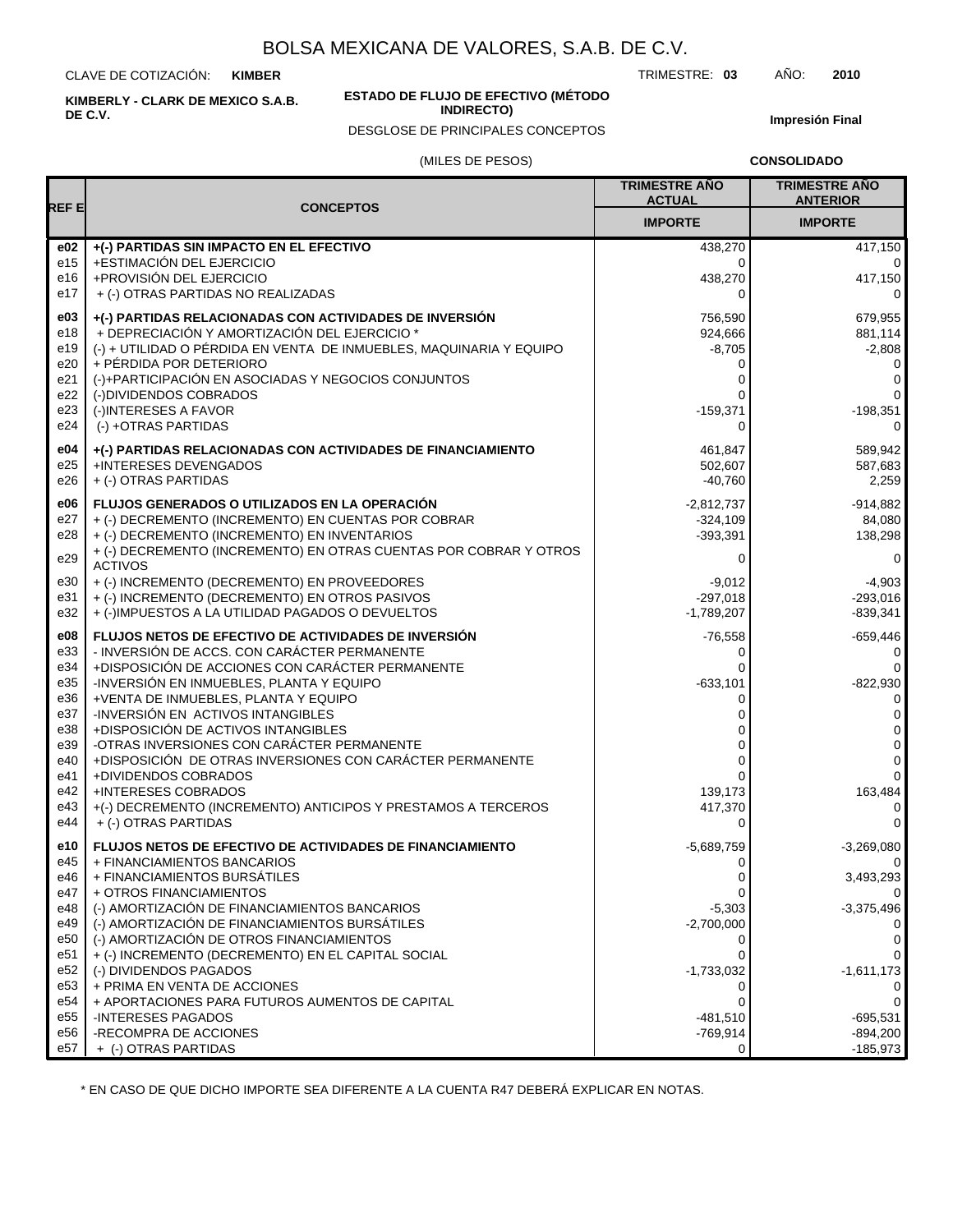**KIMBERLY - CLARK DE MEXICO S.A.B.** CLAVE DE COTIZACIÓN: TRIMESTRE: **03** AÑO: **2010 KIMBER**

#### **DE C.V. DATOS POR ACCIÓN**

# **CONSOLIDADO**

## **Impresión Final**

|                 |                                                                                     | <b>TRIMESTRE AÑO ACTUAL</b> |          | <b>TRIMESTRE AÑO ANTERIOR</b> |       |                 |
|-----------------|-------------------------------------------------------------------------------------|-----------------------------|----------|-------------------------------|-------|-----------------|
| <b>REFD</b>     | <b>CONCEPTOS</b>                                                                    | <b>IMPORTE</b>              |          | <b>IMPORTE</b>                |       |                 |
| d <sub>01</sub> | UTILIDAD BÁSICA POR ACCIÓN ORDINARIA (**)                                           | \$<br>4.01                  |          | \$                            | 3.22  |                 |
| d02             | UTILIDAD BÁSICA POR ACCIÓN PREFERENTE (**)                                          | \$<br>0                     |          | \$                            | 0.00  |                 |
| d03             | UTILIDAD DILUIDA POR ACCIÓN (**)                                                    | \$<br>$\Omega$              |          | \$                            | 0.00  |                 |
| d04             | UTILIDAD (PÉRDIDA) ANTES DE OPERACIONES<br>DISCONTINUADAS POR ACCIÓN ORDINARIA (**) | \$<br>4.01                  |          | \$                            | 3.22  |                 |
| d05             | EFECTO DE OPERACIONES DISCONTINUADAS SOBRE LA<br>UTILIDAD (PÉRDIDA) POR ACCIÓN (**) | \$<br>$\Omega$              |          | \$                            | 0.00  |                 |
| d08             | VALOR EN LIBROS POR ACCIÓN                                                          | \$<br>6.87                  |          | \$                            | 6.97  |                 |
| d09             | DIVIDENDO EN EFECTIVO ACUMULADO POR ACCIÓN                                          | \$<br>1.60                  |          | \$                            | 1.44  |                 |
| d10             | DIVIDENDO EN ACCIONES POR ACCIÓN                                                    | $\Omega$                    | acciones |                               |       | $0.00$ acciones |
| d11             | PRECIO DE MERCADO (ULTIMO HECHO) A VALOR EN<br>LIBROS.                              | 11.77                       | veces    |                               | 8.12  | veces           |
| d12             | PRECIO DE MERCADO (ULTIMO HECHO) A UTILIDAD<br>BÁSICA POR ACCIÓN ORDINARIA (**)     | 20.16                       | veces    |                               | 17.58 | veces           |
| d13             | PRECIO DE MERCADO (ULTIMO HECHO) A UTILIDAD<br>BÁSICA POR ACCIÓN PREFERENTE (**)    | 0.00                        | veces    |                               | 0.00  | veces           |

(\*\*) INFORMACIÓN ULTIMOS DOCE MESES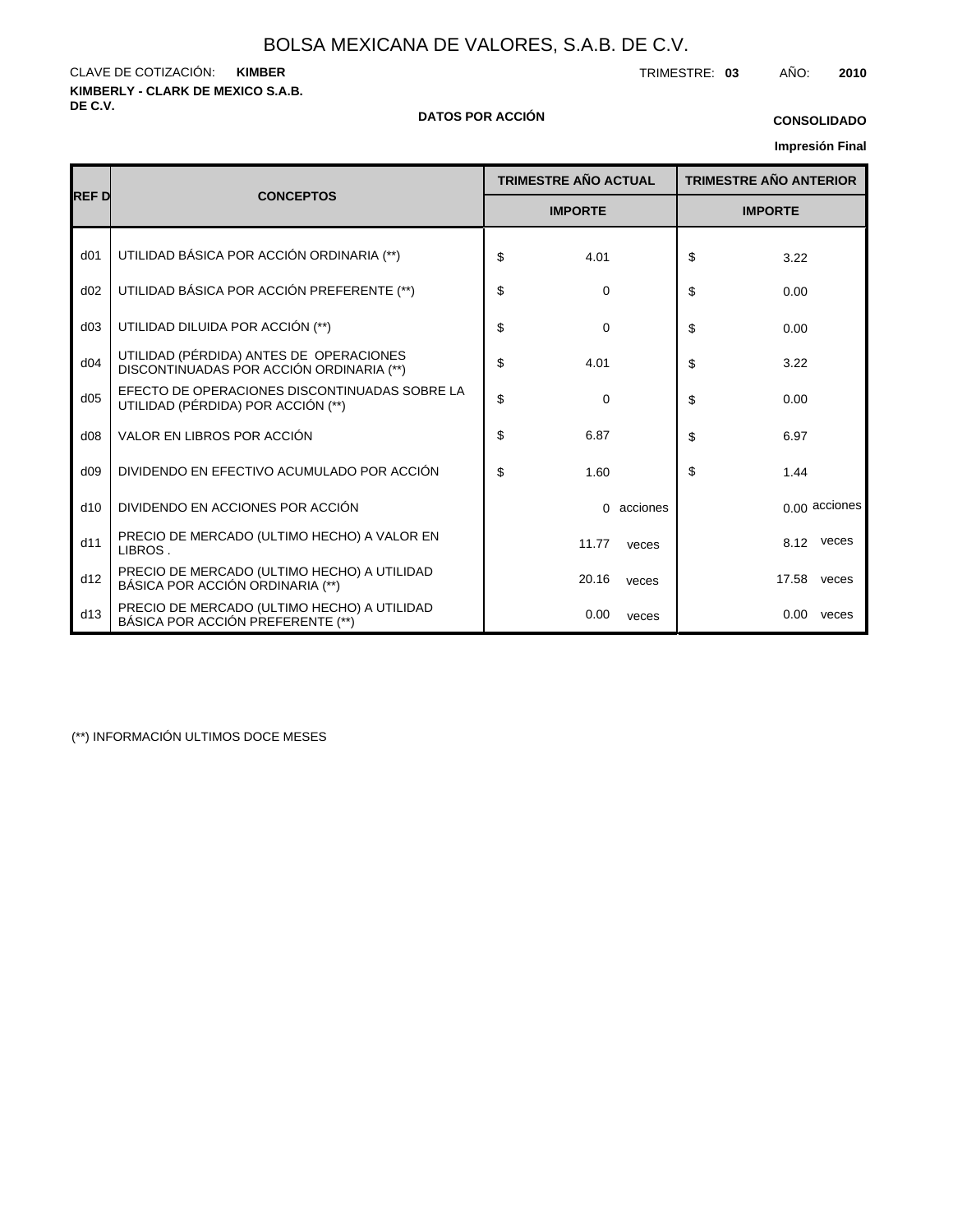**KIMBERLY - CLARK DE MEXICO S.A.B. DE C.V.** CLAVE DE COTIZACIÓN: TRIMESTRE: **03** AÑO: **2010 KIMBER**

#### **RAZONES Y PROPORCIONES**

## **CONSOLIDADO**

**Impresión Final**

| REF P | <b>CONCEPTOS</b>                                                          | <b>TRIMESTRE AÑO ACTUAL</b> |               | <b>TRIMESTRE AÑO ANTERIOR</b> |               |  |  |
|-------|---------------------------------------------------------------------------|-----------------------------|---------------|-------------------------------|---------------|--|--|
| p01   | <b>RENDIMIENTO</b><br>UTILIDAD (PERDIDA) NETA CONSOLIDADA A VENTAS NETAS  | 15.66                       | $\frac{0}{0}$ | 15.79                         | %             |  |  |
| p02   | UTILIDAD (PÉRDIDA) NETA CONSOLIDADA A CAPITAL<br>CONTABLE (**)            | 58.74                       | ℅             | 46.79                         | %             |  |  |
| p03   | UTILIDAD (PÉRDIDA) NETA CONSOLIDADA A ACTIVO TOTAL (**)                   | 17.50                       | $\%$          | 14.19                         | %             |  |  |
| p04   | DIVIDENDOS EN EFECTIVO A RESULTADO NETO DEL<br><b>EJERCICIO ANTERIOR</b>  | 41.74                       | %             | 48.64                         | %             |  |  |
| p05   | RESULTADO POR POSICIÓN MONETARIA A UTILIDAD<br>(PÉRDIDA) NETA CONSOLIDADA | 0.00                        | $\%$          | 0.00                          | %             |  |  |
|       | <b>ACTIVIDAD</b>                                                          |                             |               |                               |               |  |  |
| D06   | VENTAS NETAS A ACTIVO TOTAL (**)                                          | 1.05                        | veces         | 0.98                          | veces         |  |  |
| p07   | VENTAS NETAS A INMUEBLES, PLANTA Y EQUIPO (NETO) (**)                     | 1.83                        | veces         | 1.69                          | veces         |  |  |
| p08   | ROTACIÓN DE INVENTARIOS(**)                                               | 8.20                        | veces         | 7.90                          | veces         |  |  |
| p09   | DÍAS DE VENTAS POR COBRAR                                                 | 52                          | dias          | 51                            | dias          |  |  |
| p10   | INTERESES PAGADOS A PASIVO TOTAL CON COSTO (**)                           | 7.03                        | $\%$          | 8.30                          | $\%$          |  |  |
|       | <b>APALACAMIENTO</b>                                                      |                             |               |                               |               |  |  |
| p11   | PASIVO TOTAL A ACTIVO TOTAL                                               | 70.20                       | %             | 69.67                         | %             |  |  |
| p12   | PASIVO TOTAL A CAPITAL CONTABLE                                           | 2.36                        | veces         | 2.30                          | veces         |  |  |
| p13   | PASIVO EN MONEDA EXTRANJERA A PASIVO TOTAL                                | 8.93                        | $\%$          | 8.07                          | $\frac{0}{0}$ |  |  |
| p14   | PASIVO A LARGO PLAZO A INMUEBLES, PLANTA Y EQUIPO<br>(NETO)               | 51.73                       | %             | 37.33                         | %             |  |  |
| p15   | UTILIDAD (PÉRDIDA) DESPUÉS DE GTOS. GRALES. A<br><b>INTERESES PAGADOS</b> | 10.06                       | veces         | 8.16                          | veces         |  |  |
| p16   | VENTAS NETAS A PASIVO TOTAL (**)                                          | 1.50                        | veces         | 1.41                          | veces         |  |  |
|       | <b>LIQUIDEZ</b>                                                           |                             |               |                               |               |  |  |
| p17   | ACTIVO CIRCULANTE A PASIVO CIRCULANTE                                     | 1.35                        | veces         | 1.03                          | veces         |  |  |
| p18   | ACTIVO CIRCULANTE MENOS INVENTARIOS A PASIVO<br><b>CIRCULANTE</b>         | 1.08                        | veces         | 0.85                          | veces         |  |  |
| p19   | ACTIVO CIRCULANTE A PASIVO TOTAL                                          | 0.61                        | veces         | 0.58                          | veces         |  |  |
| p20   | EFECTIVO E INVERSIONES TEMPORALES A PASIVO<br><b>CIRCULANTE</b>           | 49.64                       | $\%$          | 39.66                         | $\%$          |  |  |

(\*\*) INFORMACIÓN ULTIMOS DOCE MESES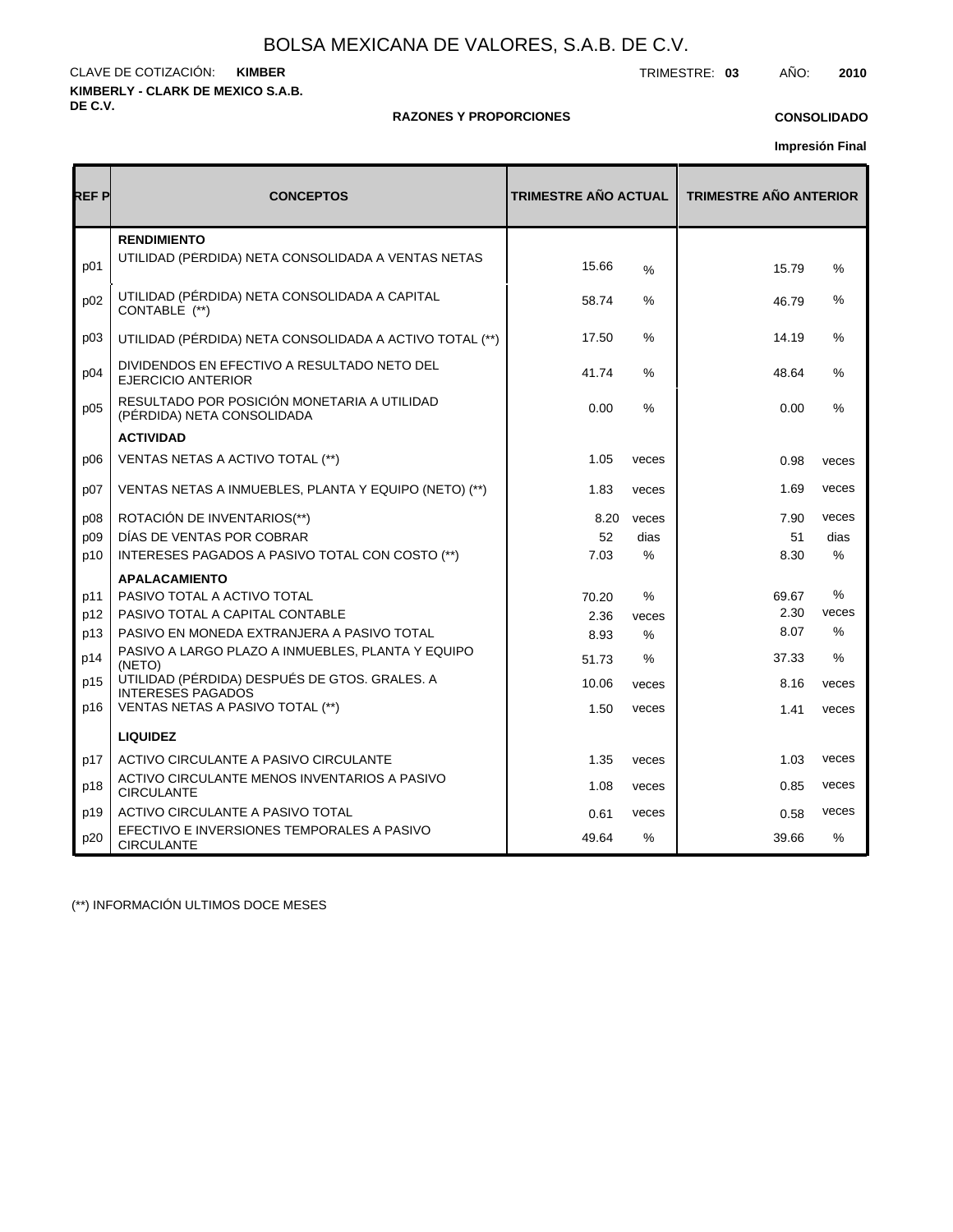CLAVE DE COTIZACIÓN: **KIMBER**

**KIMBERLY - CLARK DE MEXICO**

#### **COMENTARIOS Y ANALISIS DE LA ADMINISTRACIÓN SOBRE LOS RESULTADOS DE S.A.B. DE C.V.** PAGINA / 1 **OPERACIÓN Y SITUACIÓN FINANCIERA DE LA COMPAÑÍA**

TRIMESTRE: **03** AÑO: **2010**

 $1/1$ **CONSOLIDADO Impresión Final**

#### PUNTOS SOBRESALIENTES:

- INCREMENTO EN VENTAS NETAS DEL 7 PORCIENTO.
- INCREMENTO EN UTILIDAD DE OPERACIÓN Y EN EBITDA DEL 1 PORCIENTO.
- INCREMENTO EN UTILIDAD NETA DEL 5 PORCIENTO.
- INCREMENTO EN UTILIDAD POR ACCIÓN DEL 6 PORCIENTO.

AÚN FRENTE A UN ENTORNO DIFÍCIL DEL MERCADO DOMÉSTICO, LAS VENTAS NETAS CRECIERON 7 PORCIENTO, CIFRA MAYOR QUE LA ACUMULADA EN LOS PRIMEROS NUEVE MESES DEBIDO PRINCIPALMENTE A MAYOR VOLUMEN DE UNIDADES COLOCADAS EN 3 PORCIENTO Y MEJOR PRECIO Y MEZCLA EN 4 PORCIENTO. SIN EMBARGO, DEBIDO A LAS FUERTES PRESIONES DE COSTOS, LA UTILIDAD DE OPERACIÓN CRECIÓ 1 PORCIENTO. LA UTILIDAD NETA FUE 5 PORCIENTO MAYOR AL AÑO ANTERIOR YA QUE TUVIMOS MENOR COSTO INTEGRAL DE FINANCIAMIENTO. Y FINALMENTE, LA UTILIDAD POR ACCIÓN SUBIÓ 6 PORCIENTO; PARTE POR EL INCREMENTO DE UTILIDAD Y OTRA PARTE GRACIAS AL PROGRAMA DE RECOMPRA DE ACCIONES DE LA EMPRESA.

EN PRODUCTOS AL CONSUMIDOR, EL PRINCIPAL NEGOCIO DE LA COMPAÑÍA, EL CRECIMIENTO FUE DE 6 PORCIENTO. SE LOGRÓ MAYOR VOLUMEN POR 3 PORCIENTO Y MEJOR PRECIO Y MEZCLA EN 3 PORCIENTO. HUBO CRECIMIENTO EN VOLUMEN EN PRÁCTICAMENTE TODOS LOS PRODUCTOS AL CONSUMIDOR DESTACANDO PAÑALES, TOALLAS HÚMEDAS, PROTECCIÓN FEMENINA Y SERVITOALLAS. TUVIMOS VENTAS 8 PORCIENTO MAYORES EN EL NEGOCIO DE PROFESSIONAL, DERIVADO DE UNA MAYOR COLOCACIÓN DE PRODUCTOS PARA EL MERCADO INSTITUCIONAL Y DE MAYOR COLOCACIÓN DE ROLLOS MAESTROS. FINALMENTE LAS VENTAS DE EXPORTACIÓN CRECIERON DE MANERA MUY IMPORTANTE.

LA TENDENCIA DE IMPORTANTES INCREMENTOS EN LOS PRECIOS DE ALGUNOS INSUMOS Y SERVICIOS CONTINUÓ EN EL TRIMESTRE, PRINCIPALMENTE EN LAS CELULOSAS Y FIBRAS PARA RECICLAR Y EN LOS ENERGÉTICOS, QUE ALCANZARON SU NIVEL DE PRECIOS MÁS ALTO ESTE TRIMESTRE Y QUE A SU VEZ COMPARAN CON EL NIVEL MÁS BAJO DE PRECIOS DE ESTOS MISMOS INSUMOS DURANTE EL AÑO PASADO. LOS ESFUERZOS INTERNOS EN PROGRAMAS DE REDUCCIÓN Y CONTENCIÓN DE COSTOS, ASÍ COMO EL EFECTO POSITIVO DE UN MEJOR TIPO DE CAMBIO NOS AYUDARON A CRECER EN UTILIDAD DE OPERACIÓN, PERO NO FUERON SUFICIENTES PARA COMPENSAR EL TOTAL DE LOS IMPACTOS EN COSTOS.

GENERAMOS EBITDA POR \$8,201 MILLONES DE PESOS DURANTE LOS ÚLTIMOS 12 MESES, UN 7 PORCIENTO MAYOR. EN ESE PERÍODO HEMOS INVERTIDO \$1,857 MILLONES DE PESOS (\$874 EN ACTIVOS FIJOS O CAPEX Y \$983 EN LA RECOMPRA DE ACCIONES PROPIAS) Y SE PAGÓ UN DIVIDENDO A NUESTROS ACCIONISTAS POR \$3,328 MILLONES DE PESOS.

AL 30 DE SEPTIEMBRE DE 2010 TERMINAMOS CON EFECTIVO POR \$3,861 MILLONES DE PESOS.

AL 30 DE SEPTIEMBRE DE 2010, TAL Y COMO SE HA REVELADO EN LOS ESTADOS FINANCIEROS, LA COMPAÑÍA CUENTA CON UN INSTRUMENTO FINANCIERO DERIVADO QUE SE UTILIZA PARA REDUCIR LOS RIESGOS DE LOS EFECTOS DE LAS VARIACIONES EN LAS TASAS DE INTERÉS. INDEPENDIENTEMENTE DEL VALOR DE MERCADO DE ESTE INSTRUMENTO, SU EFECTO EN LOS ESTADOS FINANCIEROS NO SERÍA MATERIAL.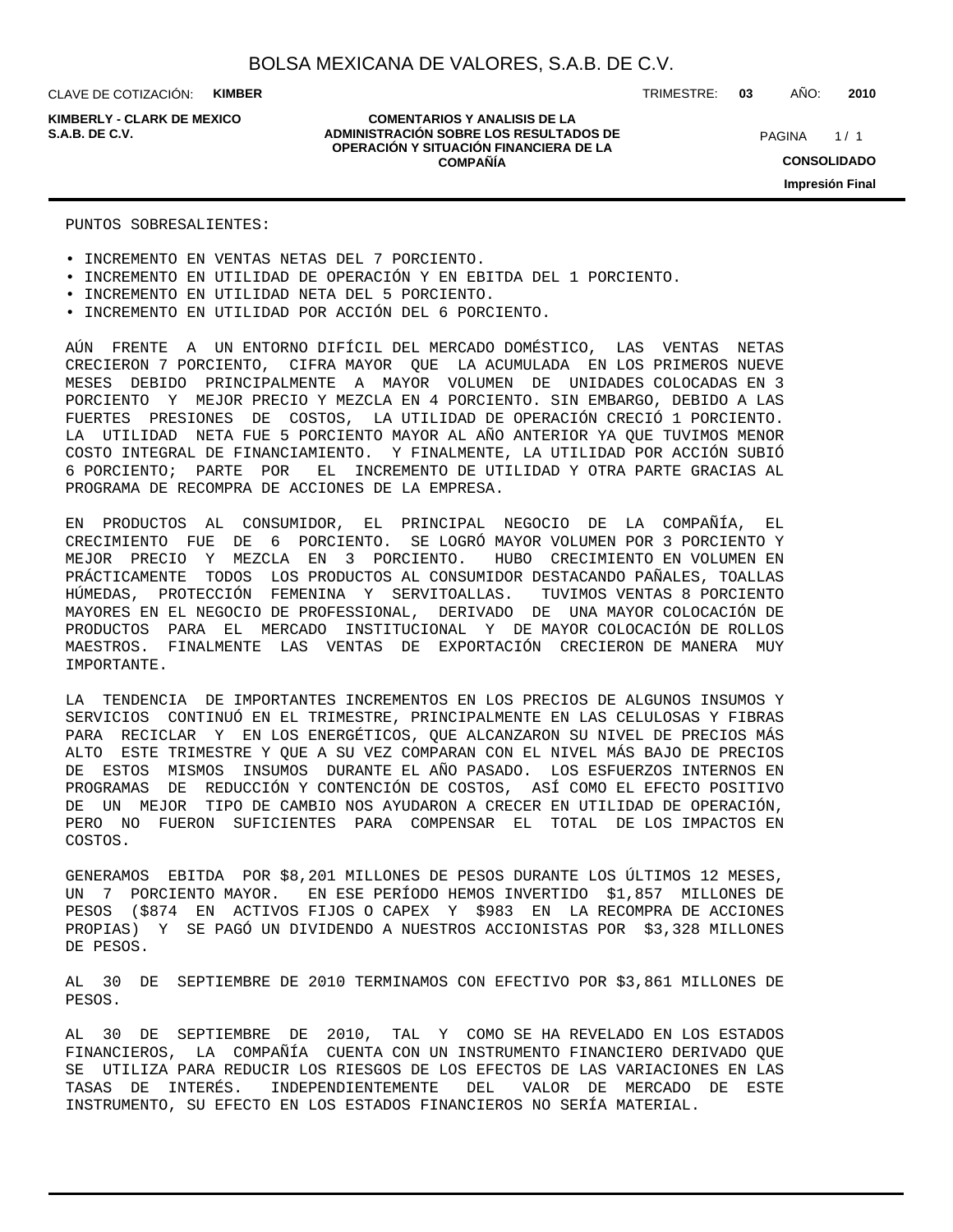**KIMBER**

**KIMBERLY - CLARK DE MEXICO**

**NOTAS COMPLEMENTARIAS A LA INFORMACIÓN FINANCIERA S.A.B. DE C.V.** PAGINA 1/5

CLAVE DE COTIZACIÓN: TRIMESTRE: **03** AÑO: **2010**

**CONSOLIDADO Impresión Final**

#### OPERACIONES

-----------

KIMBERLY-CLARK DE MEXICO, S. A. B. DE C. V. Y SUBSIDIARIAS (LA "COMPAÑIA") SE DEDICA A LA MANUFACTURA Y COMERCIALIZACION DE PRODUCTOS DESECHABLES PARA EL CONSUMIDOR DE USO DIARIO DENTRO Y FUERA DEL HOGAR, COMO SON: PAÑALES Y PRODUCTOS PARA BEBE, TOALLAS FEMENINAS, PRODUCTOS PARA INCONTINENCIA, PAPEL HIGIENICO, SERVILLETAS, PAÑUELOS, TOALLAS PARA MANOS Y COCINA, TOALLITAS HUMEDAS Y PRODUCTOS PARA EL CUIDADO DE LA SALUD. ENTRE SUS PRINCIPALES MARCAS SE ENCUENTRAN: HUGGIES®, KLEENBEBE®, KLEENEX®, KIMLARK®, PETALO®, COTTONELLE®, DEPEND® Y KOTEX®.

BASES DE PRESENTACION DE ESTADOS FINANCIEROS

--------------------------------------------

UNIDAD MONETARIA DE LOS ESTADOS FINANCIEROS - LOS ESTADOS FINANCIEROS Y NOTAS AL 30 DE SEPTIEMBRE DE 2010 Y 2009 Y POR LOS PERIODOS QUE TERMINARON EN ESAS FECHAS INCLUYEN SALDOS Y TRANSACCIONES DE PESOS DE DIFERENTE PODER ADQUISITIVO.

CONSOLIDACION - LOS ESTADOS FINANCIEROS CONSOLIDADOS INCLUYEN LAS CIFRAS DE KIMBERLY-CLARK DE MEXICO, S. A. B. DE C. V. Y DE LAS SIGUIENTES SUBSIDIARIAS, DE LAS CUALES POSEE LA TOTALIDAD DE LAS ACCIONES:

- CRISOBA INDUSTRIAL, S. A. DE C. V. PROPORCIONA SERVICIOS DE RENTA DE EQUIPO Y OTROS A KIMBERLY-CLARK DE MEXICO, S. A. B. DE C. V.
- PAPER PRODUCTS TRADE CORPORATION. EMPRESA COMERCIALIZADORA ESTABLECIDA EN EL EXTERIOR PARA PROMOVER LAS EXPORTACIONES DE LOS PRODUCTOS DE LA COMPAÑIA.
- SERVICIOS EMPRESARIALES SORAN, S. A. DE C. V. PROPORCIONA FINANCIAMIENTO Y A TRAVES DE SUS COMPAÑIAS SUBSIDIARIAS, SERVICIOS DE DISTRIBUCION Y OTROS A KIMBERLY-CLARK DE MEXICO, S. A. B. DE C. V.
- TAXI AEREO DE MEXICO, S. A. PROPORCIONA SERVICIO DE TRANSPORTE AEREO A PERSONAL DE KIMBERLY-CLARK DE MEXICO, S. A. B. DE C. V., SUS SUBSIDIARIAS Y AL PUBLICO EN GENERAL.
- OTRAS SUBSIDIARIAS CUYA ACTIVIDAD ES EL ARRENDAMIENTO DE INMUEBLES A OTRAS SUBSIDIARIAS DE KIMBERLY-CLARK DE MEXICO, S. A. B. DE C. V.

LAS OPERACIONES Y SALDOS INTERCOMPAÑIAS HAN SIDO ELIMINADOS EN LA CONSOLIDACION.

RESUMEN DE POLITICAS CONTABLES SIGNIFICATIVAS ---------------------------------------------

LOS ESTADOS FINANCIEROS CONSOLIDADOS CUMPLEN CON LAS NORMAS DE INFORMACIÓN FINANCIERA "NIF". SU PREPARACIÓN REQUIERE QUE LA ADMINISTRACIÓN EFECTÚE CIERTAS ESTIMACIONES Y UTILICE DETERMINADOS SUPUESTOS PARA VALUAR ALGUNAS DE LAS PARTIDAS DE LOS ESTADOS FINANCIEROS Y PARA EFECTUAR LAS REVELACIONES QUE SE CONSIDEREN ADECUADAS EN LAS CIRCUNSTANCIAS. LAS PRINCIPALES POLÍTICAS CONTABLES SON LAS SIGUIENTES: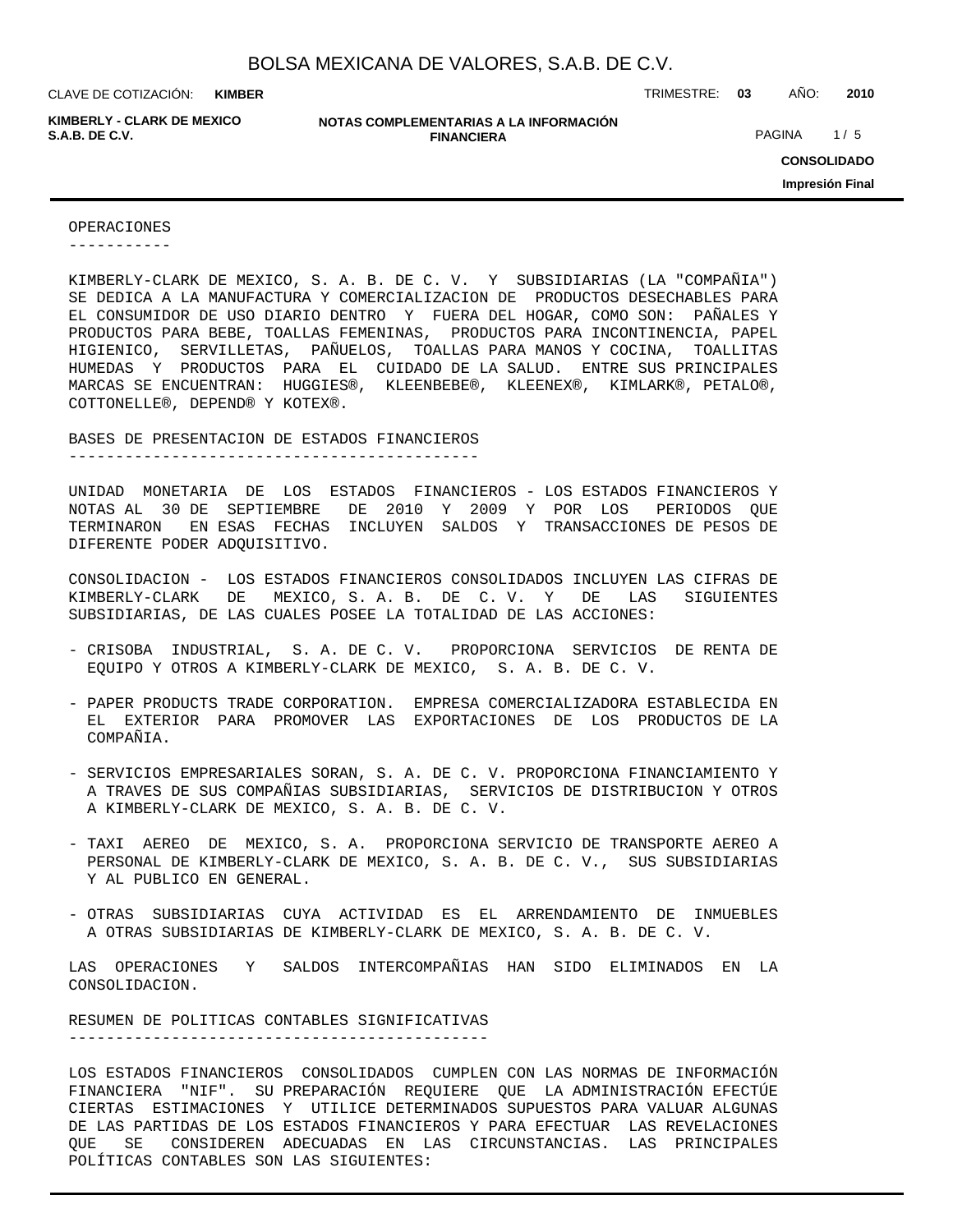**KIMBER**

CLAVE DE COTIZACIÓN: TRIMESTRE: **03** AÑO: **2010**

**KIMBERLY - CLARK DE MEXICO**

#### **NOTAS COMPLEMENTARIAS A LA INFORMACIÓN FINANCIERA S.A.B. DE C.V.** PAGINA 2 / 5

**CONSOLIDADO**

**Impresión Final**

RECONOCIMIENTO DE LOS EFECTOS DE LA INFLACIÓN - DE ACUERDO CON LA NIF B-10 EFECTOS DE LA INFLACIÓN, SE CONSIDERA QUE EXISTEN DOS ENTORNOS ECONOMICOS: A) INFLACIONARIO, CUANDO LA INFLACIÓN ACUMULADA DE LOS TRES EJERCICIOS ANUALES ANTERIORES ES IGUAL O SUPERIOR A 26%, CASO EN EL CUAL REQUIERE EL RECONOCIMIENTO DE LOS EFECTOS DE LA INFLACIÓN, Y B) NO INFLACIONARIO, CUANDO EN EL MISMO PERIODO LA INFLACIÓN ES MENOR A 26%, EN ESTE ÚLTIMO CASO, NO SE DEBEN RECONOCER LOS EFECTOS DE LA INFLACIÓN EN LOS ESTADOS FINANCIEROS.

DEBIDO A QUE LA INFLACIÓN ACUMULADA DE LOS TRES AÑOS ANTERIORES FUÉ DE 15.01% EL ENTORNO ECONÓMICO CALIFICA COMO NO INFLACIONARIO.

POR LO TANTO A PARTIR DEL 1 DE ENERO DE 2008, LA COMPAÑÍA SUSPENDIÓ EL RECONOCIMIENTO DE LOS EFECTOS DE LA INFLACIÓN EN LOS ESTADOS FINANCIEROS; SIN EMBARGO, LOS ACTIVOS Y EL CAPITAL CONTABLE INCLUYEN LOS EFECTOS DE REEXPRESION RECONOCIDOS HASTA EL 31 DE DICIEMBRE DE 2007.

EQUIVALENTES DE EFECTIVO - CONSISTE EN INVERSIONES DIARIAS DE EXCEDENTES DE EFECTIVO E INVERSIONES EN VALORES FÁCILMENTE CONVERTIBLES EN EFECTIVO Y SUJETOS A RIESGOS POCO SIGNIFICATIVOS DE CAMBIOS EN VALOR.

INVENTARIOS Y COSTO DE VENTAS - LOS INVENTARIOS SE VALÚAN AL MENOR DE SU COSTO O VALOR DE REALIZACIÓN, UTILIZANDO EL MÉTODO DE PRIMERAS ENTRADAS PRIMERAS SALIDAS.

INMUEBLES, MAQUINARIA Y EQUIPO - SE REGISTRAN AL COSTO DE ADQUISICIÓN. LOS SALDOS QUE PROVIENEN DE ADQUISICIONES DE PROCEDENCIA NACIONAL REALIZADAS HASTA EL 31 DE DICIEMBRE DE 2007 SE ACTUALIZARON APLICANDO FACTORES DERIVADOS DEL INPC (INDICE NACIONAL DE PRECIOS AL CONSUMIDOR), HASTA ESA FECHA. EN EL CASO DE ACTIVOS FIJOS DE ORIGEN EXTRANJERO SU COSTO DE ADQUISICIÓN SE ACTUALIZÓ, HASTA ESA MISMA FECHA, CON LA INFLACIÓN DEL PAÍS DE ORIGEN Y SE CONSIDERÓ LA FLUCTUACIÓN DEL PESO MEXICANO CON RELACIÓN A LA MONEDA DE DICHO PAÍS DE ORIGEN.

LA DEPRECIACIÓN DE LOS INMUEBLES, MAQUINARIA Y EQUIPO SE CALCULA CONFORME AL MÉTODO DE LÍNEA RECTA Y CON BASE EN LAS VIDAS ÚTILES ESTIMADAS DE LOS ACTIVOS, COMO SIGUE:

|                      | AÑOS<br>PROMEDIO |
|----------------------|------------------|
|                      |                  |
| EDIFICIOS            | 45               |
| MAOUINARIA Y EOUIPO  | 15 A 25          |
| EOUIPO DE TRANSPORTE | 12 Y 25          |

CAPITALIZACIÓN DEL RESULTADO INTEGRAL DE FINANCIAMIENTO - EL RESULTADO INTEGRAL DE FINANCIAMIENTO INCURRIDO Y ATRIBUIBLE AL PERÍODO DURANTE EL CUAL SE LLEVÓ A CABO LA CONSTRUCCIÓN E INSTALACIÓN DE PROYECTOS MAYORES DE INVERSIÓN EN INMUEBLES, MAQUINARIA Y EQUIPO SE CAPITALIZA Y SE ACTUALIZÓ HASTA EL 31 DE DICIEMBRE DE 2007 APLICANDO EL INPC.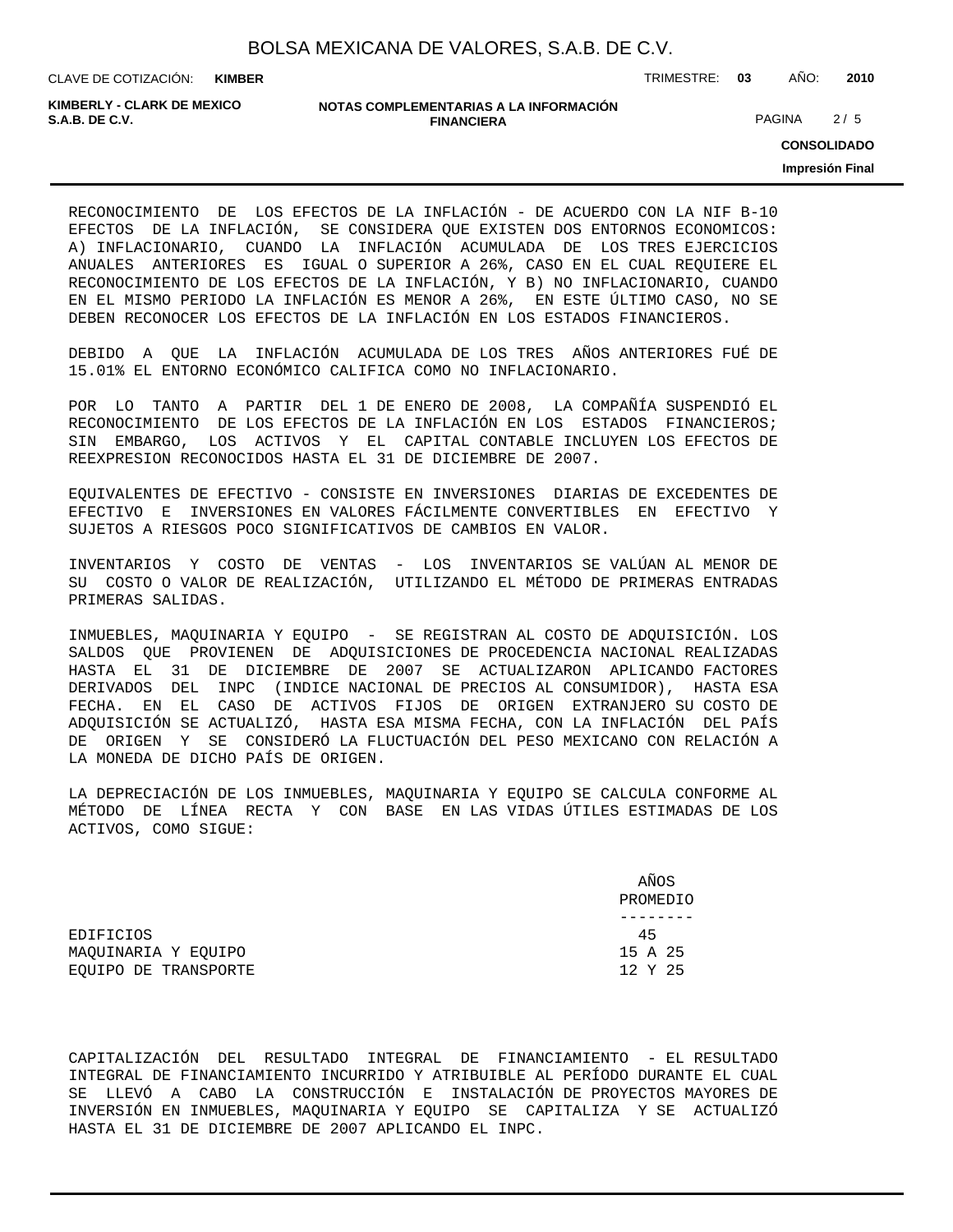CLAVE DE COTIZACIÓN: TRIMESTRE: **03** AÑO: **2010 KIMBER**

**KIMBERLY - CLARK DE MEXICO**

#### **NOTAS COMPLEMENTARIAS A LA INFORMACIÓN FINANCIERA S.A.B. DE C.V.** PAGINA 3 / 5

**CONSOLIDADO**

**Impresión Final**

DETERIORO DE ACTIVOS DE LARGA DURACIÓN EN USO - ANUALMENTE SE REVISA EL VALOR EN LIBROS DE LOS ACTIVOS DE LARGA DURACIÓN EN USO, PARA DETECTAR LA PRESENCIA DE ALGÚN INDICIO DE DETERIORO. AL 30 DE SEPTIEMBRE DE 2010 Y 2009 NO EXISTEN INDICIOS DE DETERIORO.

BENEFICIOS A LOS EMPLEADOS - INCLUYEN LAS PRESTACIONES QUE SE DEVENGAN A FAVOR DE LOS EMPLEADOS POR BENEFICIOS DIRECTOS, BENEFICIOS POR TERMINACIÓN Y AL RETIRO. DENTRO DE ESTOS BENEFICIOS SE INCLUYE EL PLAN DE COMPENSACIÓN PARA FUNCIONARIOS Y EMPLEADOS CLAVE, DENOMINADO "PLAN DE ASIGNACIÓN DE UNIDADES VIRTUALES", CUYO COSTO SE REGISTRA CON CARGO A LOS RESULTADOS DE CADA AÑO. PARA HACER FRENTE A ESTA OBLIGACION LA COMPAÑÍA TIENE ESTABLECIDO UN FIDEICOMISO.

INSTRUMENTOS FINANCIEROS DERIVADOS - SE VALÚAN A SU VALOR RAZONABLE Y SUS EFECTOS SE RECONOCEN EN LOS RESULTADOS DEL PERÍODO Y EN EL CAPITAL CONTABLE. ESTOS INSTRUMENTOS SE UTILIZAN PARA REDUCIR LOS RIESGOS DE LOS EFECTOS DE LAS VARIACIONES EN LAS TASAS DE INTERÉS, LOS TIPOS DE CAMBIO DE MONEDA EXTRANJERA Y EL PRECIO DE CIERTOS INSUMOS.

TRANSACCIONES EN MONEDA EXTRANJERA - LAS TRANSACCIONES EN MONEDA EXTRANJERA SE REGISTRAN AL TIPO DE CAMBIO VIGENTE A LA FECHA DE SU CELEBRACIÓN. LOS ACTIVOS Y PASIVOS MONETARIOS EN MONEDA EXTRANJERA SE VALÚAN EN MONEDA NACIONAL AL TIPO DE CAMBIO VIGENTE A LA FECHA DE LOS ESTADOS FINANCIEROS. LAS FLUCTUACIONES CAMBIARIAS SE REGISTRAN EN EL RESULTADO INTEGRAL DE FINANCIAMIENTO DEL PERÍODO EN QUE OCURREN.

RECONOCIMIENTO DE INGRESOS - LOS INGRESOS SE RECONOCEN EN EL PERÍODO EN QUE SE TRANSFIERE LA PROPIEDAD Y/O RESPONSABILIDAD DE LOS INVENTARIOS A LOS CLIENTES QUE LOS ADQUIEREN.

PARTICIPACIÓN DE LOS TRABAJADORES EN LAS UTILIDADES "PTU" - LA PTU SE REGISTRA EN LOS RESULTADOS DEL AÑO EN QUE SE CAUSA Y SE PRESENTA EN EL RUBRO DE OTROS GASTOS EN LOS ESTADOS DE RESULTADOS CONSOLIDADOS. SE RECONOCE LA PTU DIFERIDA PROVENIENTE DE LAS DIFERENCIAS TEMPORALES QUE RESULTAN DE LA COMPARACIÓN DE LOS VALORES CONTABLES Y FISCALES DE LOS ACTIVOS Y PASIVOS, CUANDO SE PUEDA PRESUMIR RAZONABLEMENTE QUE VAN A PROVOCAR UN PASIVO O BENEFICIO, Y NO EXISTA ALGÚN INDICIO DE QUE VAYA A CAMBIAR ESA SITUACIÓN, DE TAL MANERA QUE LOS PASIVOS O LOS BENEFICIOS NO SE MATERIALICEN.

IMPUESTOS A LA UTILIDAD - EL IMPUESTO SOBRE LA RENTA ("ISR"), SE REGISTRA EN LOS RESULTADOS DEL AÑO EN QUE SE CAUSA, RECONOCIÉNDOSE LOS EFECTOS DIFERIDOS ORIGINADOS POR LAS DIFERENCIAS TEMPORALES, CORRESPONDIENTES A OPERACIONES Y OTROS EVENTOS ECONÓMICOS RECONOCIDOS EN LOS ESTADOS FINANCIEROS EN PERÍODOS DIFERENTES AL CONSIDERADO EN LAS DECLARACIONES DEL IMPUESTO SOBRE LA RENTA DE LAS EMPRESAS. DICHOS EFECTOS SE REGISTRAN CONSIDERANDO TODAS LAS DIFERENCIAS TEMPORALES QUE SE DETERMINAN MEDIANTE LA COMPARACIÓN DE LOS VALORES CONTABLES Y FISCALES DE LOS ACTIVOS Y PASIVOS.

PARA RECONOCER EL IMPUESTO DIFERIDO ES NECESARIO REALIZAR UNA PROYECCIÓN FINANCIERA PARA IDENTIFICAR CUAL SERÁ LA BASE GRAVABLE PREPONDERANTE (IMPUESTO SOBRE LA RENTA O IMPUESTO EMPRESARIAL A TASA ÚNICA "IETU") PARA EL PAGO DE IMPUESTOS A LA UTILIDAD.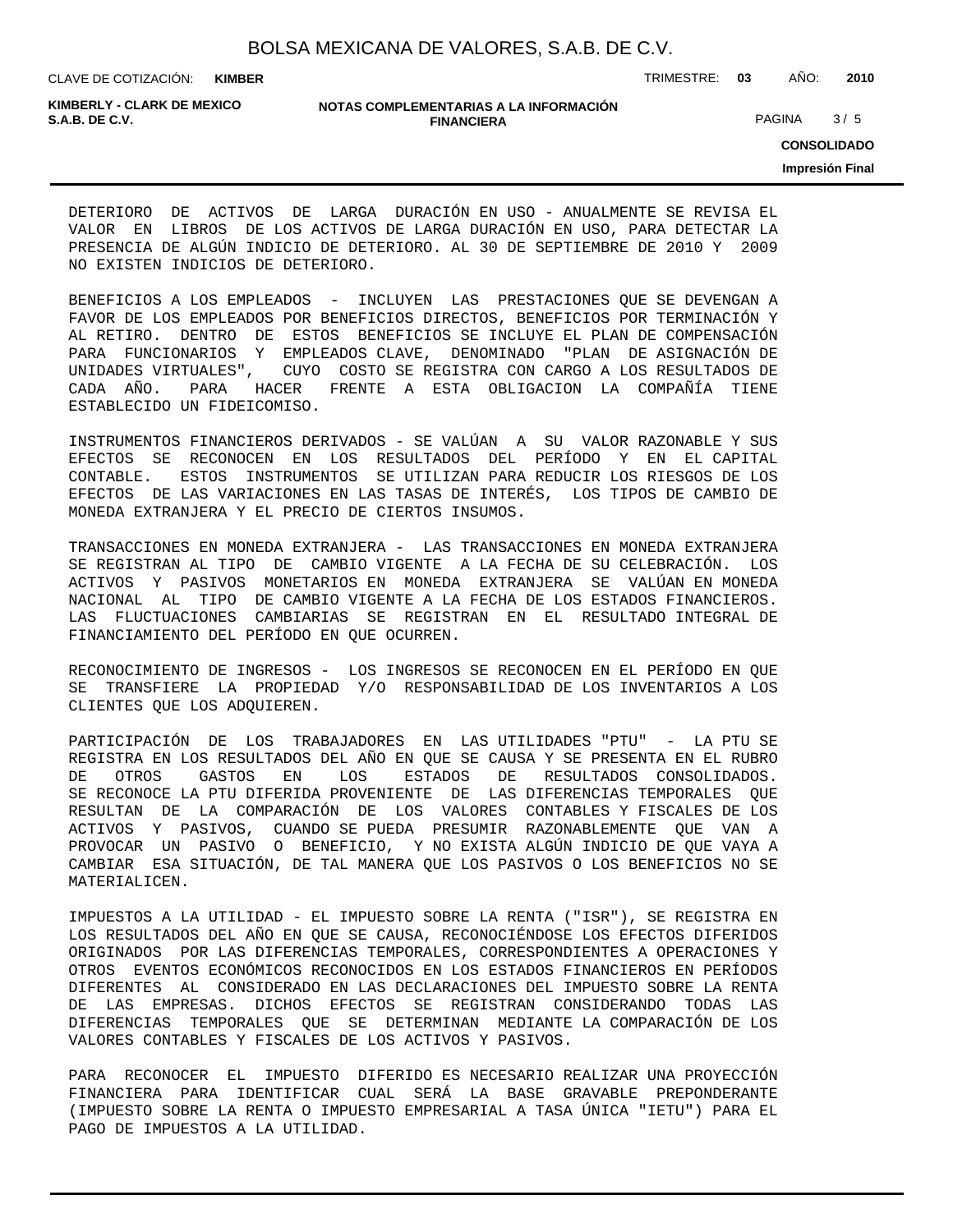**KIMBER**

CLAVE DE COTIZACIÓN: TRIMESTRE: **03** AÑO: **2010**

**KIMBERLY - CLARK DE MEXICO**

#### **NOTAS COMPLEMENTARIAS A LA INFORMACIÓN FINANCIERA S.A.B. DE C.V.** PAGINA 4 / 5

**CONSOLIDADO**

**Impresión Final**

| CUENTAS POR COBRAR A CLIENTES<br>_________________                           |                                                                                                                |                                                                          |
|------------------------------------------------------------------------------|----------------------------------------------------------------------------------------------------------------|--------------------------------------------------------------------------|
|                                                                              | 2010                                                                                                           | 2009                                                                     |
| CLIENTES<br>ESTIMACION PARA CUENTAS DE COBRO DUDOSO                          | _____________                                                                                                  | $$4,458,403 \t $4,107,285$<br>$(129, 459)$ $(141, 800)$<br>------------- |
| NETO                                                                         |                                                                                                                | $$4,328,944 \t $3,965,485$<br>============= =============                |
| OTRAS CUENTAS Y DOCUMENTOS POR COBRAR<br>__________________________          |                                                                                                                |                                                                          |
|                                                                              |                                                                                                                | 2010 2009                                                                |
| CORPORACION SCRIBE - PORCION CIRCULANTE<br>OTRAS                             | $\begin{array}{ccccc}\n\updownarrow & & & \updownarrow & & \ & & 242,172 & & & 212,145\n\end{array}$<br>$   -$ |                                                                          |
| NETO                                                                         | =============                                                                                                  | $\frac{1}{2}$ 242,172 $\frac{1}{2}$ 425,192<br>$=$ = = = = = = = = =     |
| <b>INVENTARIOS</b>                                                           |                                                                                                                |                                                                          |
|                                                                              |                                                                                                                | 2010 2009<br>---------                                                   |
| PRODUCTOS TERMINADOS<br>PRODUCCION EN PROCESO<br>MATERIA PRIMA Y REFACCIONES | $-1$                                                                                                           | $$749,431$ $$721,298$<br>246,750 180,711<br>$1,078,842$ 849,428          |
| TOTAL                                                                        |                                                                                                                | $$2,075,023$ $$1,751,437$<br>===========================                 |
|                                                                              |                                                                                                                |                                                                          |

## INFORMACIÓN POR SEGMENTOS

-------------------------

LA PROPORCIÓN EN LAS VENTAS NETAS Y EN LA UTILIDAD DE OPERACIÓN MAS DEPRECIACIÓN Y AMORTIZACIÓN (EBITDA) POR SEGMENTO DEL TERCER TRIMESTRE DE 2010 Y 2009 SE RESUME COMO SIGUE:

|                            | 2010        |              | 2009        |             |  |  |  |
|----------------------------|-------------|--------------|-------------|-------------|--|--|--|
|                            | VENTA<br>နွ | EBITDA<br>ిన | VENTA<br>ిన | EBITDA<br>ి |  |  |  |
| CONSUMIDOR<br>PROFESSIONAL | 85<br>8     | 89<br>6      | 86<br>8     | 91<br>6     |  |  |  |
| <b>EXPORTACION</b>         | 7           | 5            | 6           | 3           |  |  |  |
| TOTAL                      | 100         | 100          | 100         | 100         |  |  |  |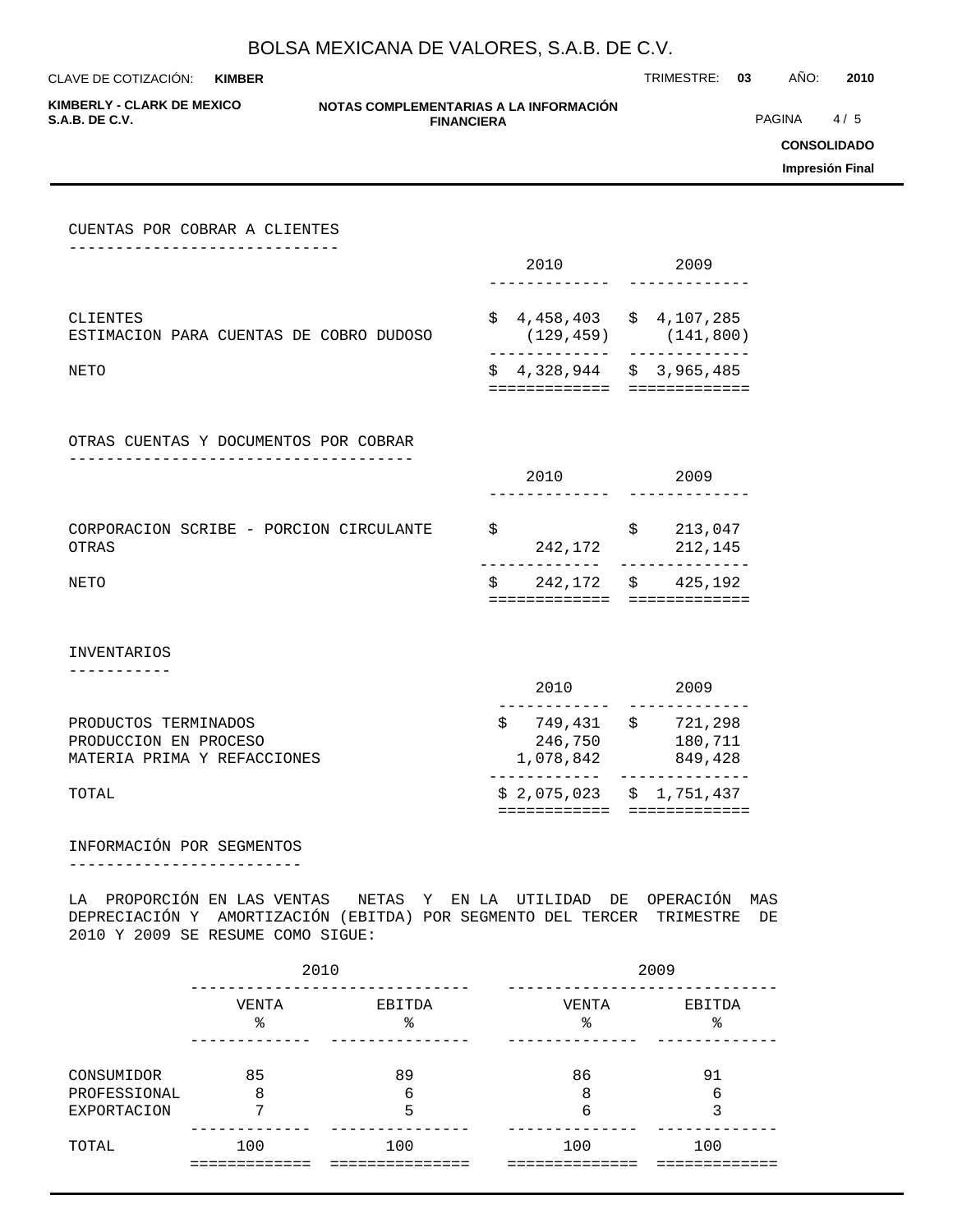**KIMBER**

CLAVE DE COTIZACIÓN: TRIMESTRE: **03** AÑO: **2010**

**KIMBERLY - CLARK DE MEXICO**

**NOTAS COMPLEMENTARIAS A LA INFORMACIÓN FINANCIERA S.A.B. DE C.V.** PAGINA 5 / 5

**CONSOLIDADO**

**Impresión Final**

BENEFICIOS AL RETIRO Y POR TERMINACIÓN LABORAL ----------------------------------------------

EL PASIVO Y EL COSTO ANUAL POR PRIMAS DE ANTIGÜEDAD LEGAL, PLAN DE PENSIONES PARA PERSONAL QUE REÚNA CIERTOS REQUISITOS E INDEMNIZACIONES AL TÉRMINO DE LA RELACIÓN LABORAL, ES CALCULADO POR ACTUARIO INDEPENDIENTE CON BASE EN EL MÉTODO DE CRÉDITO UNITARIO PROYECTADO. PARA HACER FRENTE A ESTAS OBLIGACIONES, LA COMPAÑÍA TIENE ESTABLECIDOS FONDOS EN ADMINISTRACIÓN.

NORMAS DE INFORMACIÓN FINANCIERA INTERNACIONALES

------------------------------------------------

VÉASE EL REPORTE DE AVANCES DEL PLAN DE IMPLEMENTACIÓN DE LAS NORMAS DE INFORMACIÓN FINANCIERA INTERNACIONALES.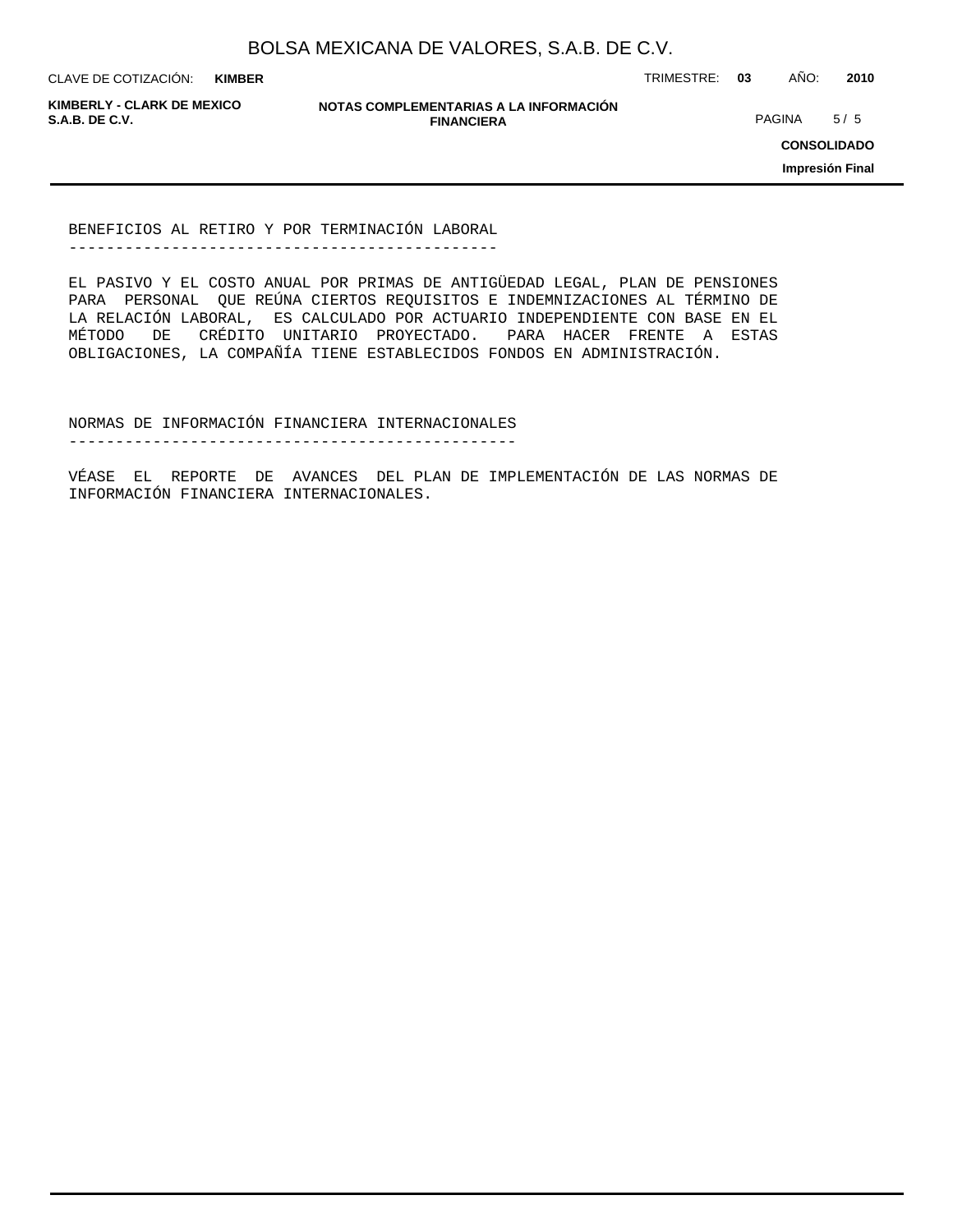CLAVE DE COTIZACIÓN TRIMESTRE **03** AÑO **2010 KIMBER**

**KIMBERLY - CLARK DE MEXICO S.A.B. DE C.V.**

## **RELACIÓN DE INVERSIÓN EN ACCIONES**

## **CONSOLIDADO**

#### SUBSIDIARIAS

| <b>NOMBRE DE LA EMPRESA</b>                           | <b>ACTIVIDAD PRINCIPAL</b>                       | <b>NO. DE ACCIONES</b> | % DE TEN |
|-------------------------------------------------------|--------------------------------------------------|------------------------|----------|
| CRISOBA INDUSTRIAL, S.A. DE C.V.                      | SERVICIOS DE RENTA DE EQUIPO Y<br><b>OTROS</b>   | 790,601,970            | 100.00   |
| <b>PAPER PRODUCTS TRADE</b><br><b>CORPORATION</b>     | COMERCIALIZADORA DE PROD. EN<br>EL EXTRANJ.      | 3,000,000              | 100.00   |
| <b>SERVICIOS EMPRESARIALES</b><br>SORAN, S.A. DE C.V. | SERVICIOS DE DISTRIB. Y<br><b>FINANCIAMIENTO</b> | 1,500,200,000          | 100.00   |
| TAXI AEREO DE MEXICO, S.A.                            | TRANSPORTE AEREO                                 | 105,002,055            | 100.00   |
| <b>CUATRO SUBSIDIARIAS</b>                            | ARRENDAMIENTO DE INMUEBLES Y<br><b>EQUIPO</b>    |                        | 100.00   |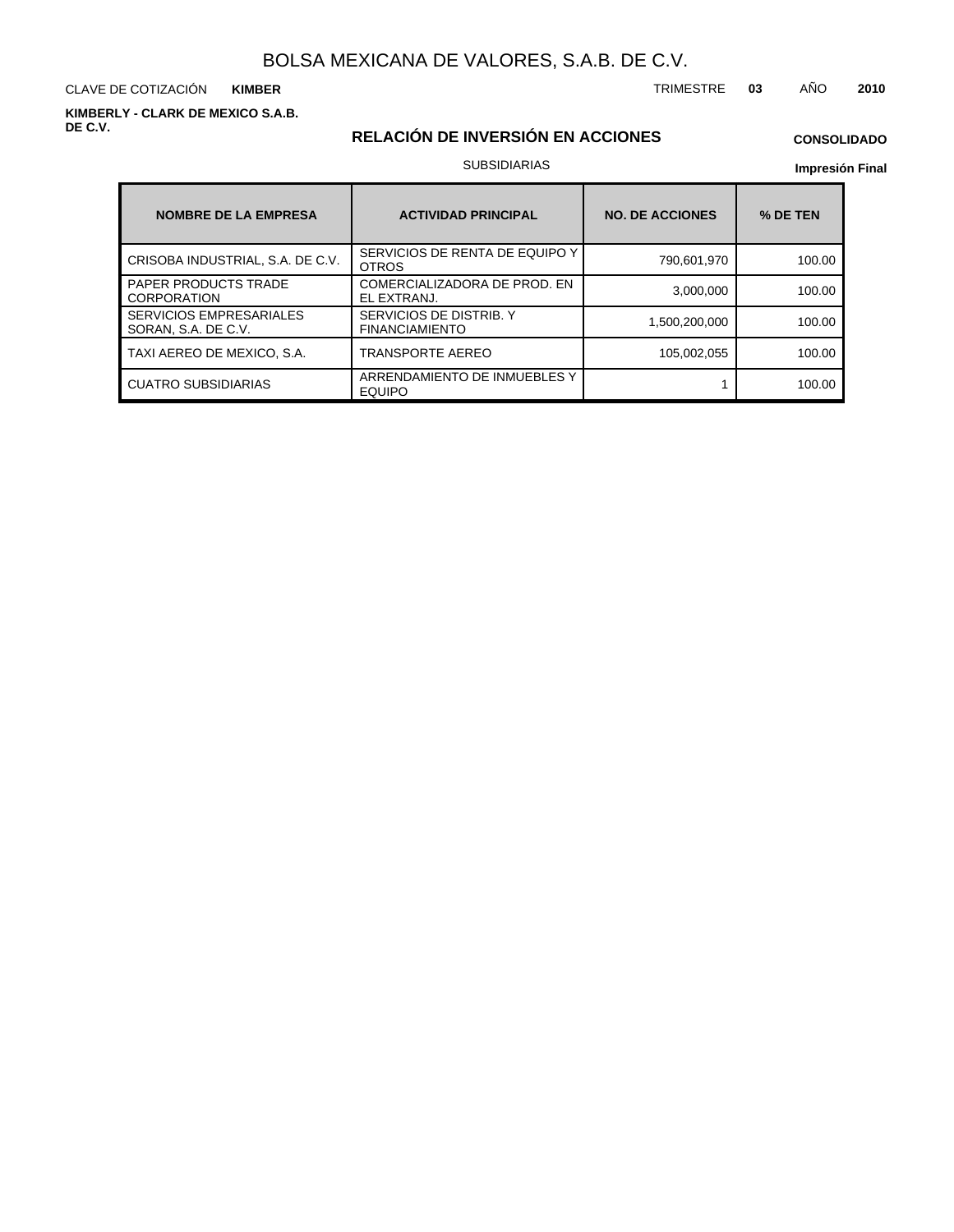#### **KIMBERLY - CLARK DE MEXICO S.A.B. DE C.V.** CLAVE DE COTIZACIÓN **KIMBER**

## **DESGLOSE DE CRÉDITOS**

## (MILES DE PESOS)

**CONSOLIDADO**

TRIMESTRE **03** AÑO **2010**

|                               | <b>CON</b><br><b>INSTITUCIÓN</b><br><b>EXTRANJERA</b> |                                            |                                       | <b>TASA DE</b><br><b>INTERÉS Y/O</b><br><b>SOBRETASA</b> | <b>VENCTOS, O AMORT, DENOMINADOS EN MONEDA NACIONAL</b> |                    |                     |                     |                     | VENCTOS. O AMORT. DENOMINADOS EN MONEDA EXTRANJERA |            |                    |                     |                     |                     |                               |
|-------------------------------|-------------------------------------------------------|--------------------------------------------|---------------------------------------|----------------------------------------------------------|---------------------------------------------------------|--------------------|---------------------|---------------------|---------------------|----------------------------------------------------|------------|--------------------|---------------------|---------------------|---------------------|-------------------------------|
| TIPO DE CRÉDITO / INSTITUCIÓN |                                                       | <b>FECHA DE FIRMA /</b><br><b>CONTRATO</b> | <b>FECHA DE</b><br><b>VENCIMIENTO</b> |                                                          | <b>INTERVALO DE TIEMPO</b>                              |                    |                     |                     |                     | <b>INTERVALO DE TIEMPO</b>                         |            |                    |                     |                     |                     |                               |
|                               |                                                       |                                            |                                       |                                                          | AÑO ACTUAL                                              | <b>HASTA 1 AÑO</b> | <b>HASTA 2 AÑOS</b> | <b>HASTA 3 AÑOS</b> | <b>HASTA 4 AÑOS</b> | <b>HASTA 5 AÑOS O</b><br><b>MÁS</b>                | AÑO ACTUAL | <b>HASTA 1 AÑO</b> | <b>HASTA 2 AÑOS</b> | <b>HASTA 3 AÑOS</b> | <b>HASTA 4 AÑOS</b> | <b>HASTA 5 AÑOS O<br/>MÁS</b> |
| <b>BANCARIOS</b>              |                                                       |                                            |                                       |                                                          |                                                         |                    |                     |                     |                     |                                                    |            |                    |                     |                     |                     |                               |
| <b>COMERCIO EXTERIOR</b>      |                                                       |                                            |                                       |                                                          |                                                         |                    |                     |                     |                     |                                                    |            |                    |                     |                     |                     |                               |
| DEUTSCHE BANK                 | SI                                                    | 16/08/2001                                 | 02/04/2012                            | 0.69                                                     |                                                         |                    |                     |                     |                     |                                                    | 15,550     | 15,550             | 31,100              |                     |                     |                               |
| <b>BANK OF AMERICA</b>        | SI                                                    | 30/04/2001                                 | 30/09/2011                            | 0.89                                                     |                                                         |                    |                     |                     |                     |                                                    |            | 16,152             |                     |                     |                     |                               |
| <b>CON GARANTÍA</b>           |                                                       |                                            |                                       |                                                          |                                                         |                    |                     |                     |                     |                                                    |            |                    |                     |                     |                     |                               |
| <b>BANCA COMERCIAL</b>        |                                                       |                                            |                                       |                                                          |                                                         |                    |                     |                     |                     |                                                    |            |                    |                     |                     |                     |                               |
| <b>OTROS</b>                  |                                                       |                                            |                                       |                                                          |                                                         |                    |                     |                     |                     |                                                    |            |                    |                     |                     |                     |                               |
| NACIONAL FINANCIERA, S.N.C.   | <b>NA</b>                                             | 04/06/2010                                 | 22/11/2010                            | 6.65                                                     | 50,757                                                  |                    |                     |                     |                     |                                                    |            |                    |                     |                     |                     |                               |
| <b>TOTAL BANCARIOS</b>        |                                                       |                                            |                                       |                                                          | 50,757                                                  |                    |                     |                     |                     |                                                    | 15,550     | 31,702             | 31,100              |                     |                     |                               |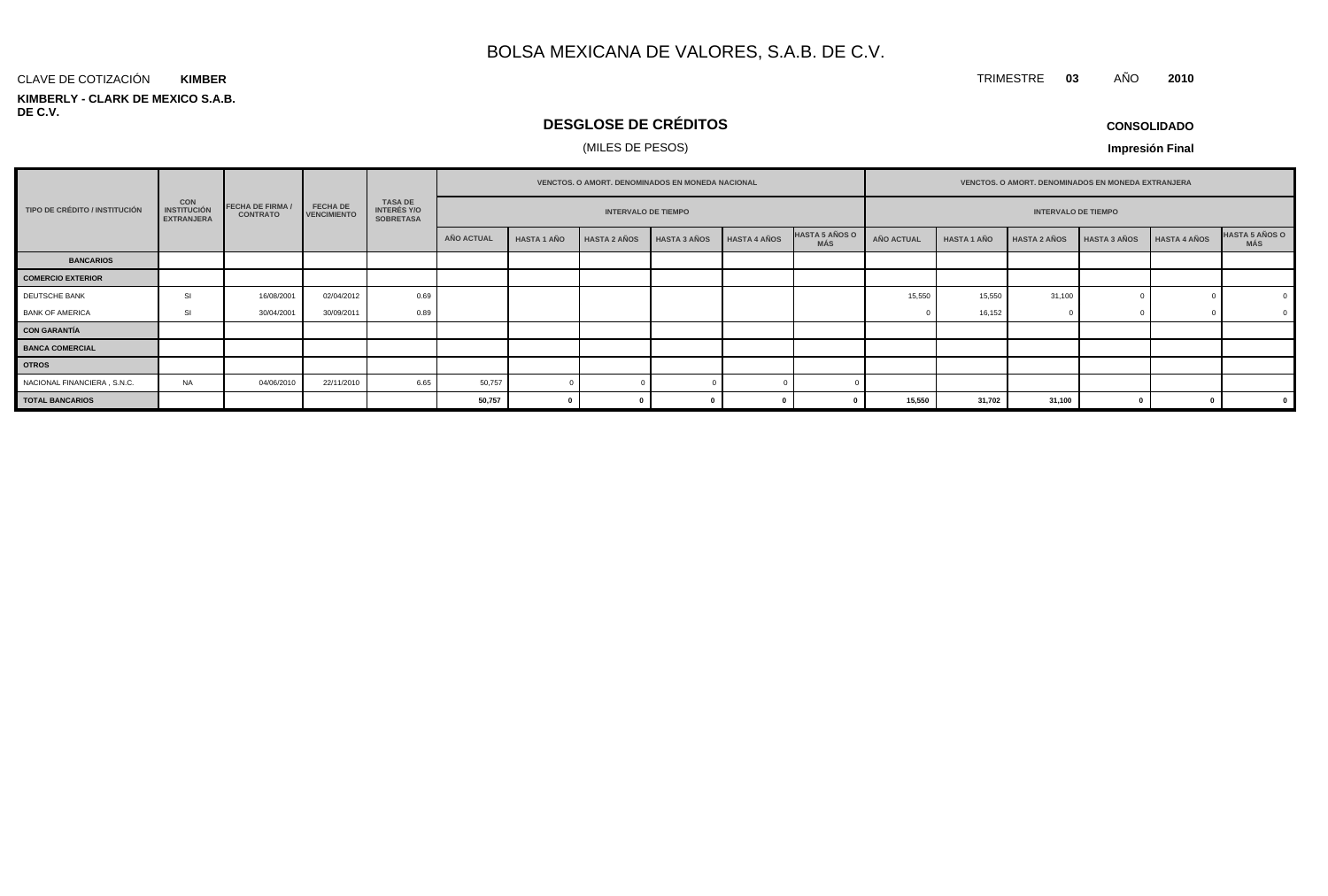#### CLAVE DE COTIZACIÓN TRIMESTRE **03** AÑO **2010 KIMBER**

#### **KIMBERLY - CLARK DE MEXICO S.A.B. DE C.V.**

## **DESGLOSE DE CRÉDITOS**

### (MILES DE PESOS)

| <b>CONSOLIDADO</b> |  |
|--------------------|--|
|--------------------|--|

|                                                            |                                                       | <b>FECHA DE FIRMA /</b><br><b>CONTRATO</b> |                                       | <b>TASA DE</b><br><b>INTERÉS Y/O</b><br><b>SOBRETASA</b> | <b>VENCTOS, O AMORT, DENOMINADOS EN MONEDA NACIONAL</b> |                    |                     |                     |                     |                              | <b>VENCTOS, O AMORT, DENOMINADOS EN MONEDA EXTRANJERA</b> |                    |                     |                     |                     |                                     |
|------------------------------------------------------------|-------------------------------------------------------|--------------------------------------------|---------------------------------------|----------------------------------------------------------|---------------------------------------------------------|--------------------|---------------------|---------------------|---------------------|------------------------------|-----------------------------------------------------------|--------------------|---------------------|---------------------|---------------------|-------------------------------------|
| TIPO DE CRÉDITO / INSTITUCIÓN                              | <b>CON</b><br><b>INSTITUCIÓN</b><br><b>EXTRANJERA</b> |                                            | <b>FECHA DE</b><br><b>VENCIMIENTO</b> |                                                          | <b>INTERVALO DE TIEMPO</b>                              |                    |                     |                     |                     |                              | <b>INTERVALO DE TIEMPO</b>                                |                    |                     |                     |                     |                                     |
|                                                            |                                                       |                                            |                                       |                                                          | AÑO ACTUAL                                              | <b>HASTA 1 AÑO</b> | <b>HASTA 2 AÑOS</b> | <b>HASTA 3 AÑOS</b> | <b>HASTA 4 AÑOS</b> | <b>HASTA 5 AÑOS O</b><br>MÁS | AÑO ACTUAL                                                | <b>HASTA 1 AÑO</b> | <b>HASTA 2 AÑOS</b> | <b>HASTA 3 AÑOS</b> | <b>HASTA 4 AÑOS</b> | <b>HASTA 5 AÑOS O</b><br><b>MÁS</b> |
| <b>BURSÁTILES</b>                                          |                                                       |                                            |                                       |                                                          |                                                         |                    |                     |                     |                     |                              |                                                           |                    |                     |                     |                     |                                     |
| <b>LISTADAS EN BOLSA (MÉXICO Y/O</b><br><b>EXTRANJERO)</b> |                                                       |                                            |                                       |                                                          |                                                         |                    |                     |                     |                     |                              |                                                           |                    |                     |                     |                     |                                     |
| <b>QUIROGRAFARIOS</b>                                      |                                                       |                                            |                                       |                                                          |                                                         |                    |                     |                     |                     |                              |                                                           |                    |                     |                     |                     |                                     |
| CERTIFICADOS BURSÁTILES                                    | <b>NA</b>                                             | 18/06/2003                                 | 08/12/2010                            | 5.47                                                     | 750,000                                                 |                    |                     |                     |                     |                              |                                                           |                    |                     |                     |                     |                                     |
| CERTIFICADOS BURSÁTILES                                    | NA                                                    | 18/06/2003                                 | 05/06/2013                            | 8.95                                                     |                                                         |                    | - 0                 | 1,250,000           |                     |                              |                                                           |                    |                     |                     |                     |                                     |
| CERTIFICADOS BURSÁTILES                                    | NA                                                    | 05/07/2007                                 | 26/06/2017                            | 4.78                                                     |                                                         |                    |                     |                     | $\Omega$            | 2,500,000                    |                                                           |                    |                     |                     |                     |                                     |
| CERTIFICADOS BURSÁTILES                                    | <b>NA</b>                                             | 30/03/2009                                 | 22/03/2016                            | 9.98                                                     |                                                         |                    |                     |                     |                     | 800,000                      |                                                           |                    |                     |                     |                     |                                     |
| CERTIFICADOS BURSÁTILES                                    | NA                                                    | 06/10/2009                                 | 02/10/2014                            | 5.86                                                     |                                                         |                    |                     |                     | $\Omega$            | 2,300,000                    |                                                           |                    |                     |                     |                     |                                     |
| CERTIFICADOS BURSÁTILES                                    | <b>NA</b>                                             | 06/10/2009                                 | 26/09/2019                            | 9.65                                                     |                                                         |                    |                     |                     |                     | 400,000                      |                                                           |                    |                     |                     |                     |                                     |
| <b>CON GARANTÍA</b>                                        |                                                       |                                            |                                       |                                                          |                                                         |                    |                     |                     |                     |                              |                                                           |                    |                     |                     |                     |                                     |
| <b>COLOCACIONES PRIVADAS</b>                               |                                                       |                                            |                                       |                                                          |                                                         |                    |                     |                     |                     |                              |                                                           |                    |                     |                     |                     |                                     |
| <b>QUIROGRAFARIOS</b>                                      |                                                       |                                            |                                       |                                                          |                                                         |                    |                     |                     |                     |                              |                                                           |                    |                     |                     |                     |                                     |
| <b>CON GARANTÍA</b>                                        |                                                       |                                            |                                       |                                                          |                                                         |                    |                     |                     |                     |                              |                                                           |                    |                     |                     |                     |                                     |
| <b>TOTAL BURSÁTILES Y</b><br><b>COLOCACIONES PRIVADAS</b>  |                                                       |                                            |                                       |                                                          | 750,000                                                 | $\mathbf{0}$       | $\bf{0}$            | 1,250,000           |                     | 6,000,000                    | $\mathbf{0}$                                              | $\Omega$           | $\Omega$            |                     | $\mathbf{0}$        | $\mathbf{0}$                        |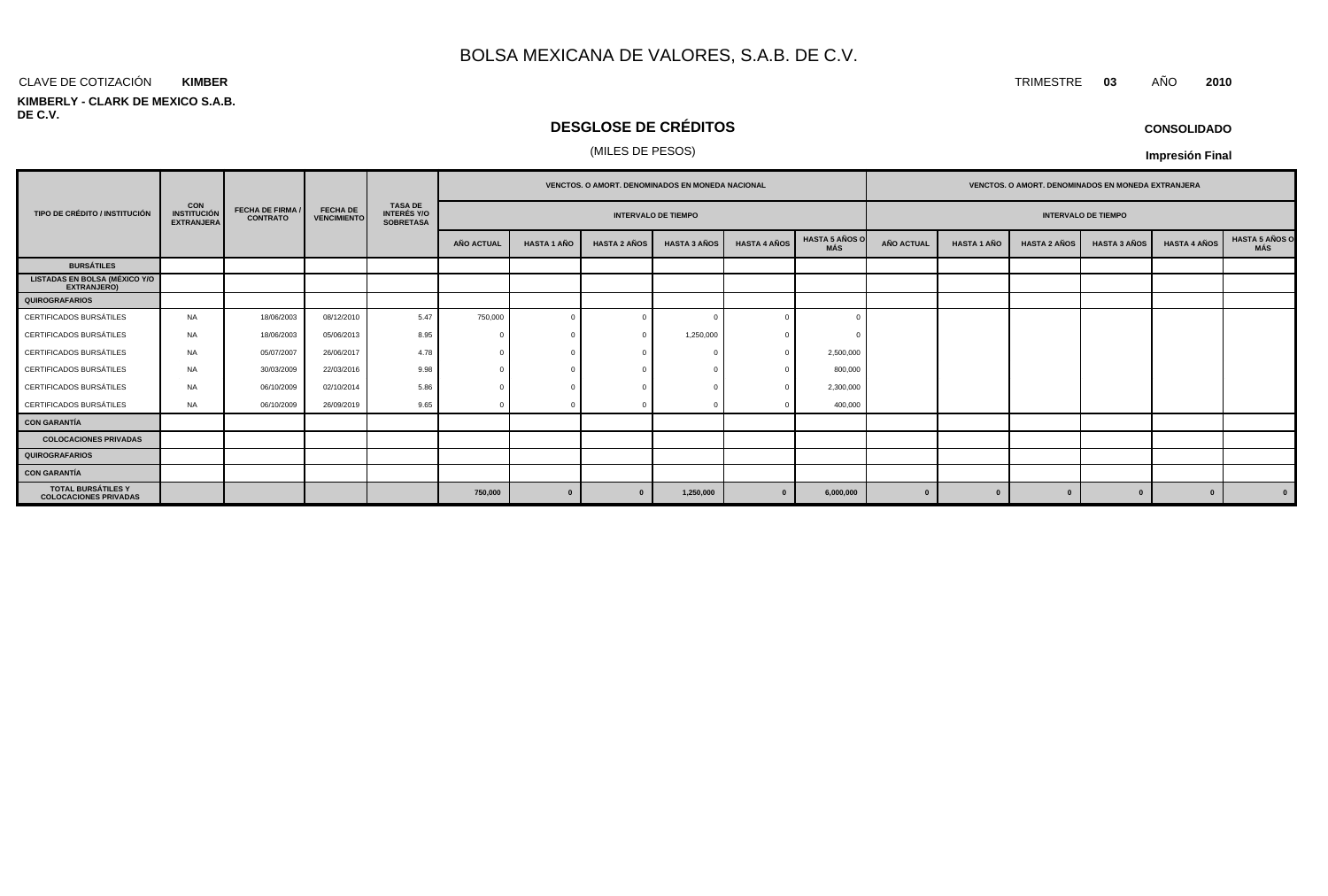#### **KIMBER**

#### **KIMBERLY - CLARK DE MEXICO S.A.B. DE C.V.**

## **DESGLOSE DE CRÉDITOS**

## (MILES DE PESOS)

|                                                                       |                                                       |                                        |                                       |  | VENCTOS. O AMORT. DENOMINADOS EN MONEDA NACIONAL |                    |                     |                     |                     |                              | VENCTOS. O AMORT. DENOMINADOS EN MONEDA EXTRANJERA |                    |                     |                     |                     |                |
|-----------------------------------------------------------------------|-------------------------------------------------------|----------------------------------------|---------------------------------------|--|--------------------------------------------------|--------------------|---------------------|---------------------|---------------------|------------------------------|----------------------------------------------------|--------------------|---------------------|---------------------|---------------------|----------------|
| TIPO DE CRÉDITO / INSTITUCIÓN                                         | <b>CON</b><br><b>INSTITUCIÓN</b><br><b>EXTRANJERA</b> | <b>FECHA DE</b><br><b>CONCERTACIÓN</b> | <b>FECHA DE</b><br><b>VENCIMIENTO</b> |  | <b>INTERVALO DE TIEMPO</b>                       |                    |                     |                     |                     |                              | <b>INTERVALO DE TIEMPO</b>                         |                    |                     |                     |                     |                |
|                                                                       |                                                       |                                        |                                       |  | <b>AÑO ACTUAL</b>                                | <b>HASTA 1 AÑO</b> | <b>HASTA 2 AÑOS</b> | <b>HASTA 3 AÑOS</b> | <b>HASTA 4 AÑOS</b> | <b>HASTA 5 AÑOS O</b><br>MÁS | <b>AÑO ACTUAL</b>                                  | <b>HASTA 1 AÑO</b> | <b>HASTA 2 AÑOS</b> | <b>HASTA 3 AÑOS</b> | <b>HASTA 4 AÑOS</b> | HASTA 5 AÑOS O |
| <b>PROVEEDORES</b>                                                    |                                                       |                                        |                                       |  |                                                  |                    |                     |                     |                     |                              |                                                    |                    |                     |                     |                     |                |
| VARIOS                                                                | NA                                                    | 01/09/2010                             |                                       |  | $\Omega$                                         | 1,098,572          | $\overline{0}$      | $\Omega$            | $\Omega$            |                              |                                                    |                    |                     |                     |                     |                |
| VARIOS                                                                | <b>NO</b>                                             | 01/09/2010                             |                                       |  |                                                  |                    |                     |                     |                     |                              | $\Omega$                                           | 1,462,564          | $\mathbf{0}$        | $\sqrt{2}$          | $\mathbf 0$         |                |
| <b>TOTAL PROVEEDORES</b>                                              |                                                       |                                        |                                       |  | $\Omega$                                         | 1,098,572          | $\mathbf{0}$        | $\Omega$            | $\Omega$            |                              | $\Omega$                                           | 1,462,564          | $\Omega$            | $\Omega$            | $\Omega$            | $\epsilon$     |
|                                                                       |                                                       |                                        |                                       |  |                                                  |                    |                     |                     |                     |                              |                                                    |                    |                     |                     |                     |                |
| OTROS CRÉDITOS CON COSTO A<br>CORTO Y LARGO PLAZO(S103 Y S30)         |                                                       |                                        |                                       |  |                                                  |                    |                     |                     |                     |                              |                                                    |                    |                     |                     |                     |                |
|                                                                       | NA<br><b>NO</b>                                       |                                        |                                       |  |                                                  |                    | $\overline{0}$      |                     | $\Omega$            |                              | $\Omega$                                           | $\Omega$           | $\Omega$            |                     | $\Omega$            |                |
| <b>TOTAL OTROS CRÉDITOS CON</b><br><b>COSTO A CORTO Y LARGO PLAZO</b> |                                                       |                                        |                                       |  | $\mathbf{0}$                                     | $\Omega$           | $\overline{0}$      | $\Omega$            | $\mathbf{0}$        | $\Omega$                     | $\Omega$                                           | $\Omega$           | $\Omega$            | $\Omega$            | $\mathbf{0}$        |                |
|                                                                       |                                                       |                                        |                                       |  |                                                  |                    |                     |                     |                     |                              |                                                    |                    |                     |                     |                     |                |
| <b>OTROS PASIVOS CIRCULANTES SIN</b><br>COSTO (S26)                   |                                                       |                                        |                                       |  |                                                  |                    |                     |                     |                     |                              |                                                    |                    |                     |                     |                     |                |
| VARIOS<br>VARIOS                                                      | NA                                                    |                                        |                                       |  |                                                  | 4,053,045          |                     |                     |                     |                              |                                                    | 991                |                     |                     |                     |                |
| <b>TOTAL OTROS PASIVOS</b><br><b>CIRCULANTES SIN COSTO</b>            |                                                       |                                        |                                       |  | $\Omega$                                         | 4,053,045          | $\overline{0}$      | $\Omega$            | $\Omega$            | $\Omega$                     |                                                    | 991                | $\Omega$            | $\sqrt{ }$          | $\Omega$            |                |
|                                                                       |                                                       |                                        |                                       |  |                                                  |                    |                     |                     |                     |                              |                                                    |                    |                     |                     |                     |                |
| <b>TOTAL GENERAL</b>                                                  |                                                       |                                        |                                       |  | 800,757                                          | 5,151,617          | $\mathbf{0}$        | 1,250,000           | $\mathbf 0$         | 6,000,000                    | 15,550                                             | 1,495,257          | 31,100              | $\mathbf{0}$        | $\mathbf{0}$        |                |

## **CONSOLIDADO**

**Impresión Final**

CLAVE DE COTIZACIÓN TRIMESTRE **03** AÑO **2010**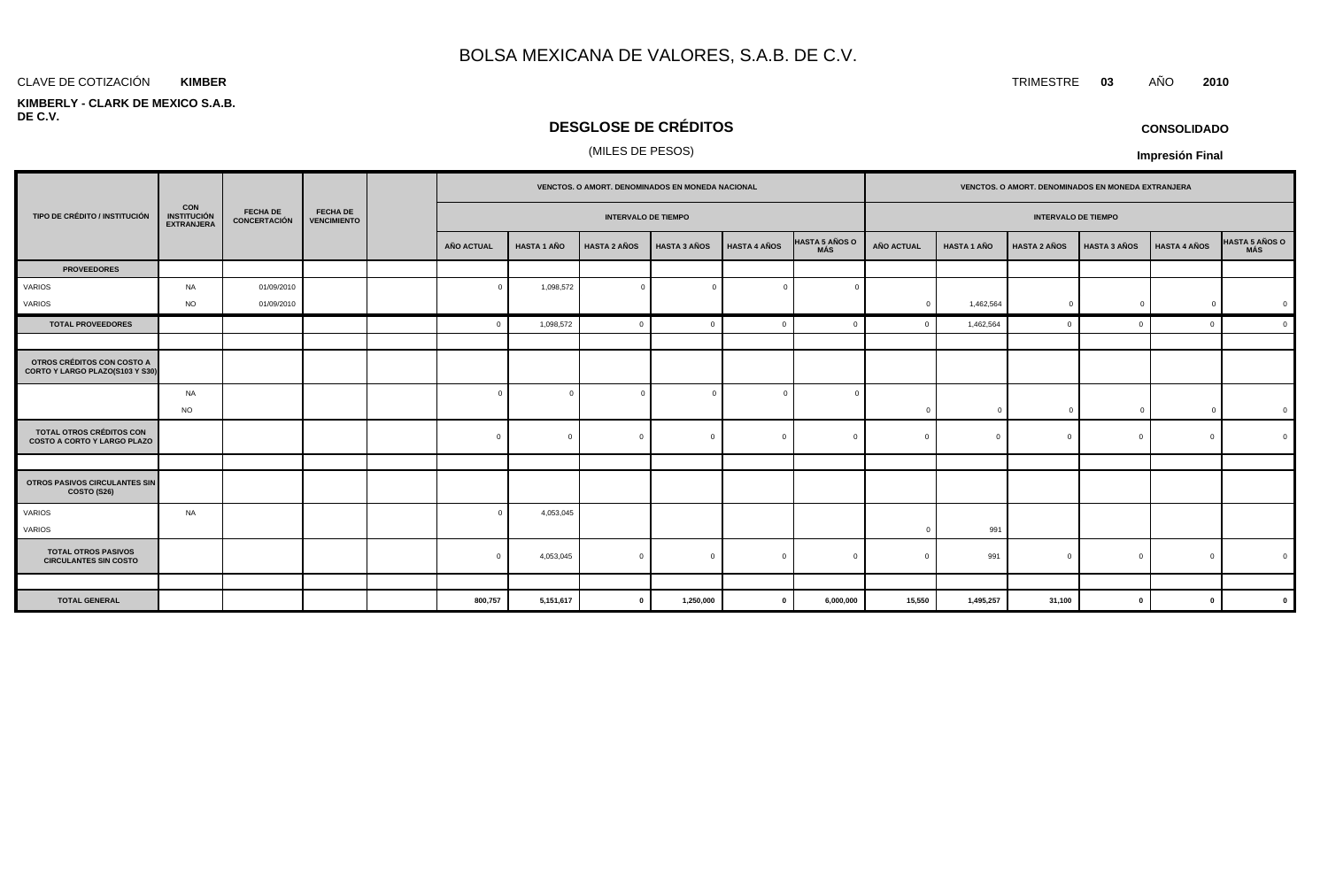#### CLAVE DE COTIZACIÓN: **KIMBER KIMBERLY - CLARK DE MEXICO S.A.B. DE C.V.**

**POSICIÓN MONETARIA EN MONEDA EXTRANJERA**

(MILES DE PESOS)

### **CONSOLIDADO**

**Impresión Final**

|                               | <b>DÓLARES</b> |              |                | <b>OTRAS MONEDAS</b> | <b>TOTAL MILES DE</b><br><b>PESOS</b> |  |
|-------------------------------|----------------|--------------|----------------|----------------------|---------------------------------------|--|
| POSICIÓN EN MONEDA EXTRANJERA | <b>DÓLARES</b> | <b>PESOS</b> | <b>DÓLARES</b> | <b>PESOS</b>         |                                       |  |
| <b>ACTIVO MONETARIO</b>       | 78,518         | 985,401      | 0              | 0                    | 985,401                               |  |
| <b>PASIVO</b>                 | 122,861        | 1,541,907    | 0              | $\bf{0}$             | 1,541,907                             |  |
| CORTO PLAZO                   | 120,383        | 1,510,807    | 0              | $\overline{0}$       | 1,510,807                             |  |
| LARGO PLAZO                   | 2,478          | 31,100       | 0              | 0                    | 31,100                                |  |
| <b>SALDO NETO</b>             | $-44,343$      | -556,506     | 0              | $\mathbf{0}$         | $-556,506$                            |  |

#### **OBSERVACIONES**

EL TIPO DE CAMBIO UTILIZADO PARA LA CONVERSIÓN DE LOS DÓLARES ES DE \$12.55 PESOS POR UN DÓLAR

TRIMESTRE: **03** AÑO: **2010**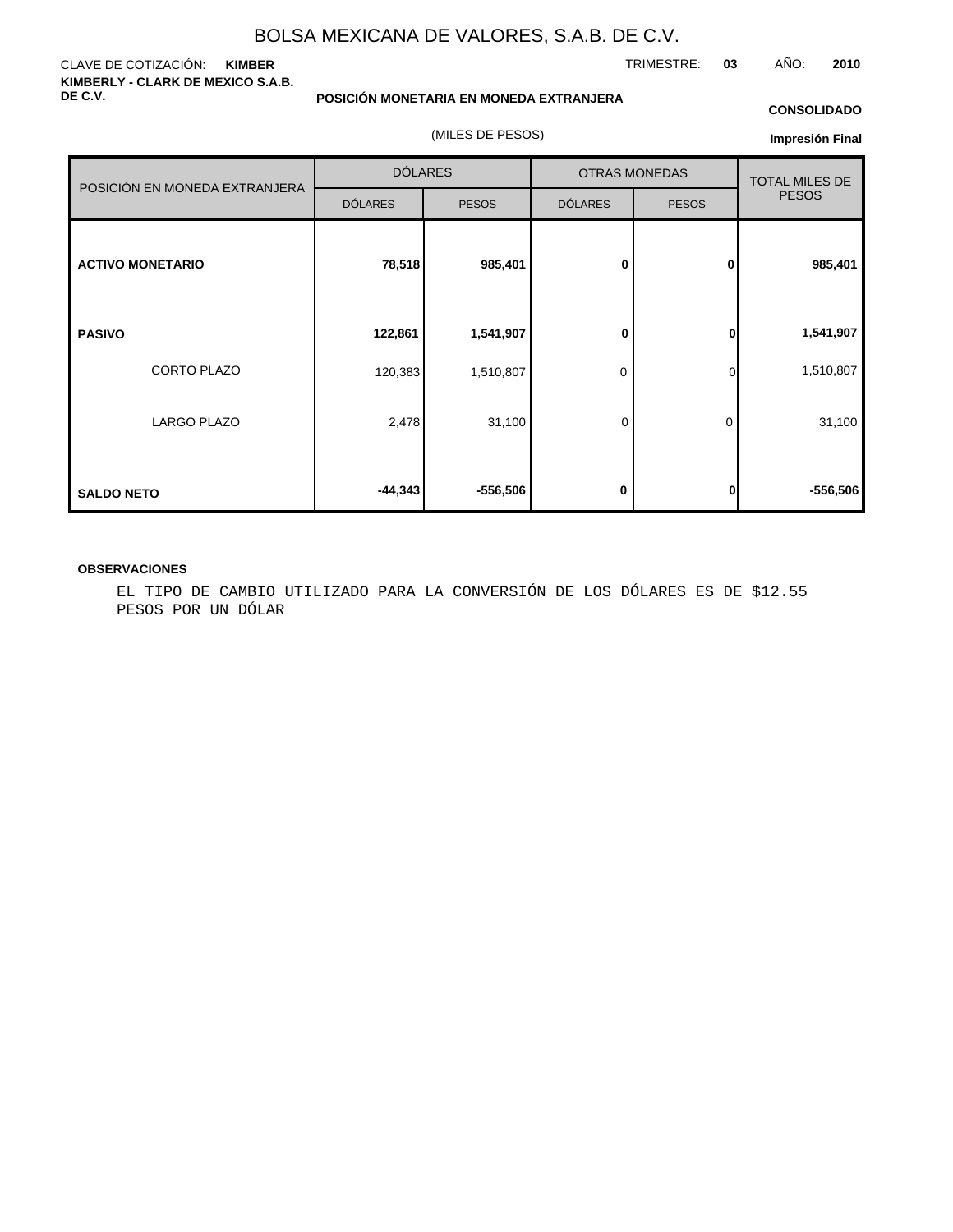TRIMESTRE: **03** AÑO: **2010**

CLAVE DE COTIZACIÓN: **KIMBER KIMBERLY - CLARK DE MEXICO S.A.B. DE C.V.**

#### **CEDULA DE INTEGRACIÓN Y CÁLCULO DE RESULTADO POR POSICIÓN MONETARIA** (MILES DE PESOS)

**CONSOLIDADO**

| <b>MES</b>       | <b>ACTIVOS</b><br><b>MONETARIOS</b> | <b>PASIVOS</b><br><b>MONETARIOS</b> | <b>POSICIÓN</b><br><b>MONETARIA</b><br>(ACTIVA) PASIVA | <b>INFLACIÓN</b><br><b>MENSUAL</b> | <b>EFECTO MENSUAL</b><br>(ACTIVO) PASIVO |  |
|------------------|-------------------------------------|-------------------------------------|--------------------------------------------------------|------------------------------------|------------------------------------------|--|
| <b>ENERO</b>     |                                     |                                     |                                                        | 0.00                               |                                          |  |
| <b>I</b> FEBRERO |                                     |                                     |                                                        | 0.00                               |                                          |  |
| <b>MARZO</b>     |                                     |                                     |                                                        | 0.00                               |                                          |  |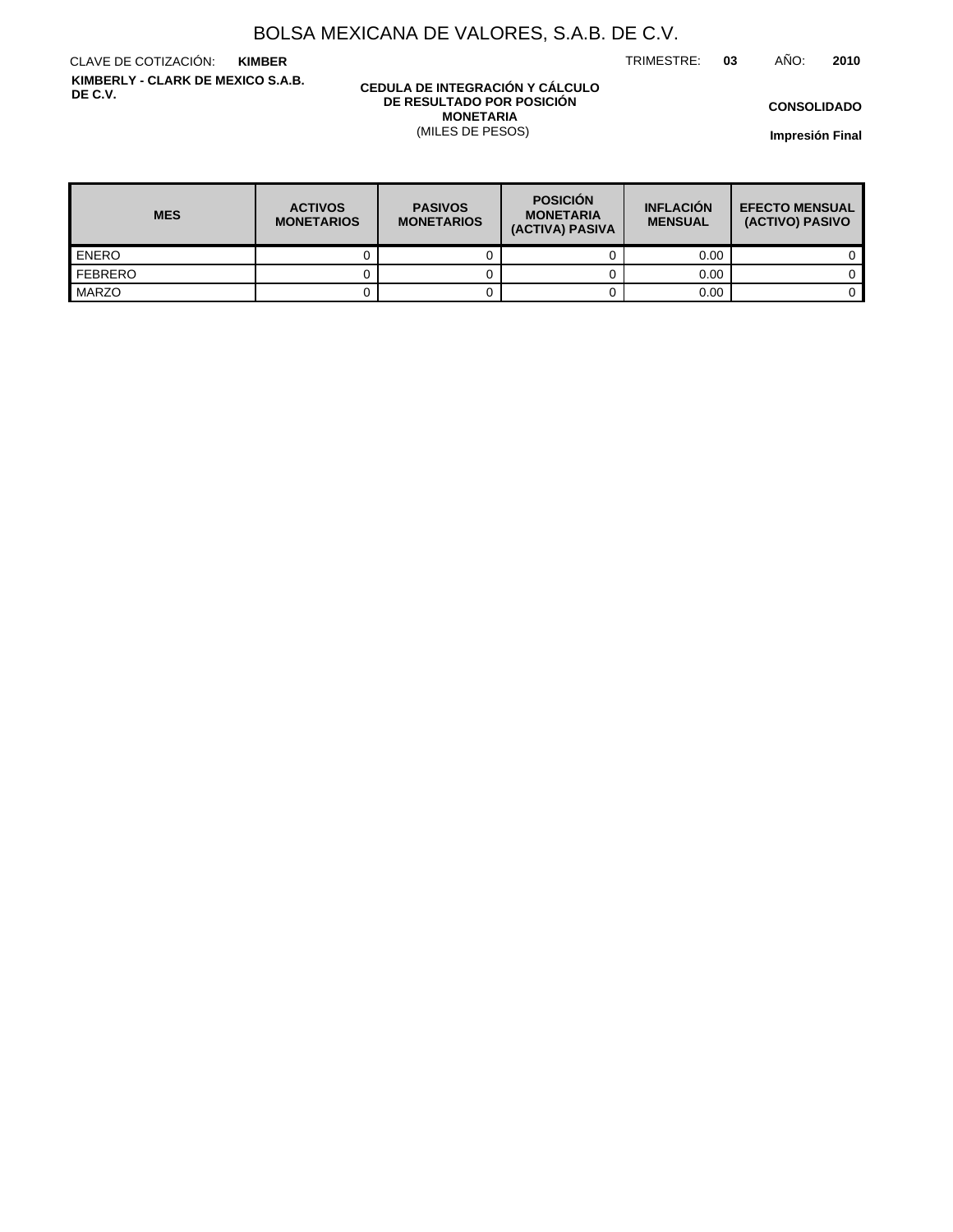**KIMBER**

CLAVE DE COTIZACIÓN: TRIMESTRE: **03** AÑO: **2010**

**INSTRUMENTOS DE DEUDA DE C.V.** PAGINA 1 / 2 **KIMBERLY - CLARK DE MEXICO S.A.B.**

**CONSOLIDADO**

**Impresión Final**

#### LIMITACIONES FINANCIERAS SEGÚN ESCRITURAS DE LA EMISIÓN Y/O TITULO

LAS OBLIGACIONES DE LOS CERTIFICADOS BURSÁTILES, SON DE HACER Y DE NO HACER; LIMITACIONES FINANCIERAS NINGUNA.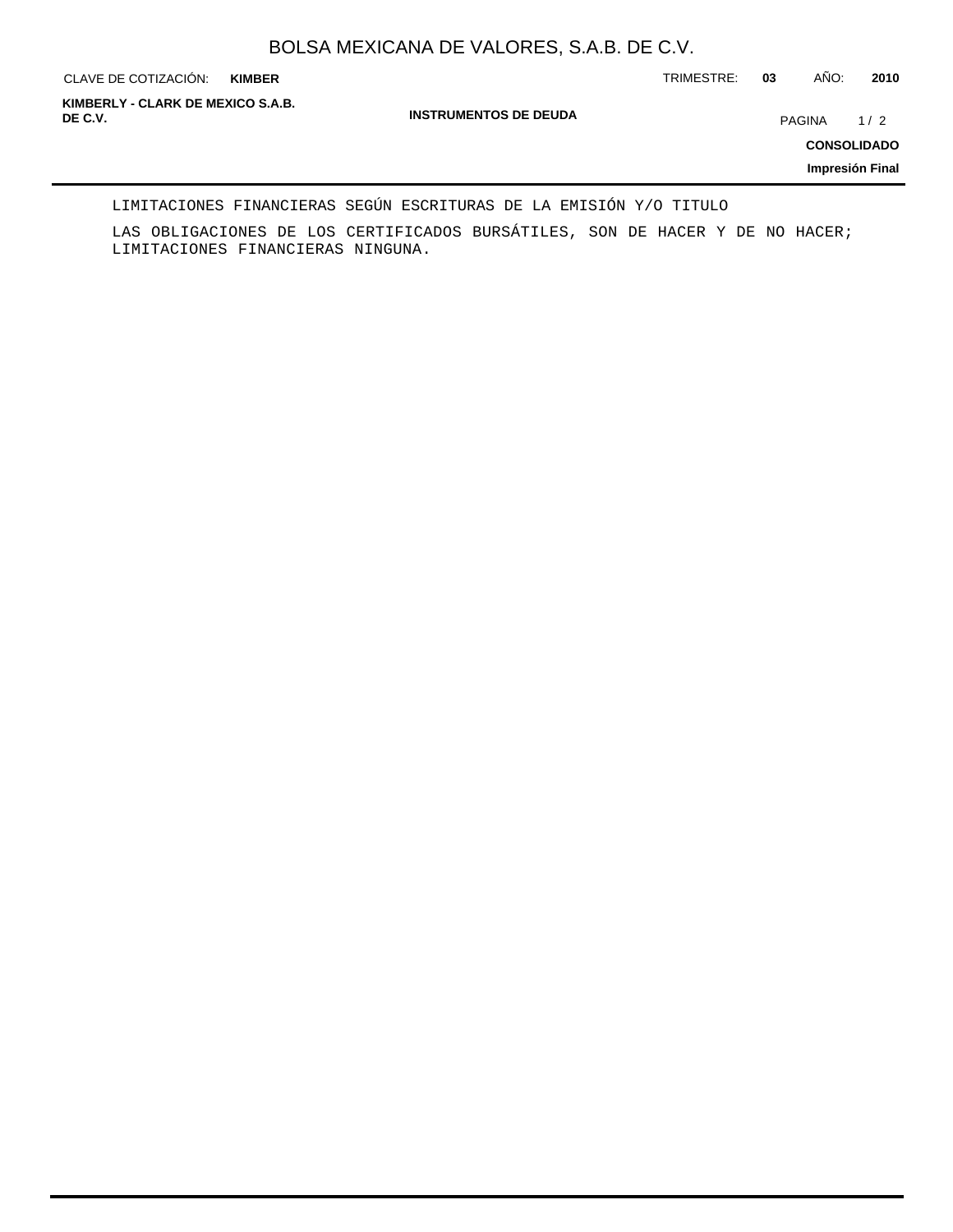| CLAVE DE COTIZACIÓN:                         | <b>KIMBER</b> |                              | TRIMESTRE: | 03            | AÑO: | 2010                                         |
|----------------------------------------------|---------------|------------------------------|------------|---------------|------|----------------------------------------------|
| KIMBERLY - CLARK DE MEXICO S.A.B.<br>DE C.V. |               | <b>INSTRUMENTOS DE DEUDA</b> |            | <b>PAGINA</b> |      | 2/2<br><b>CONSOLIDADO</b><br>Impresión Final |
|                                              |               |                              |            |               |      |                                              |

SITUACIÓN ACTUAL DE LAS LIMITACIONES FINANCIERAS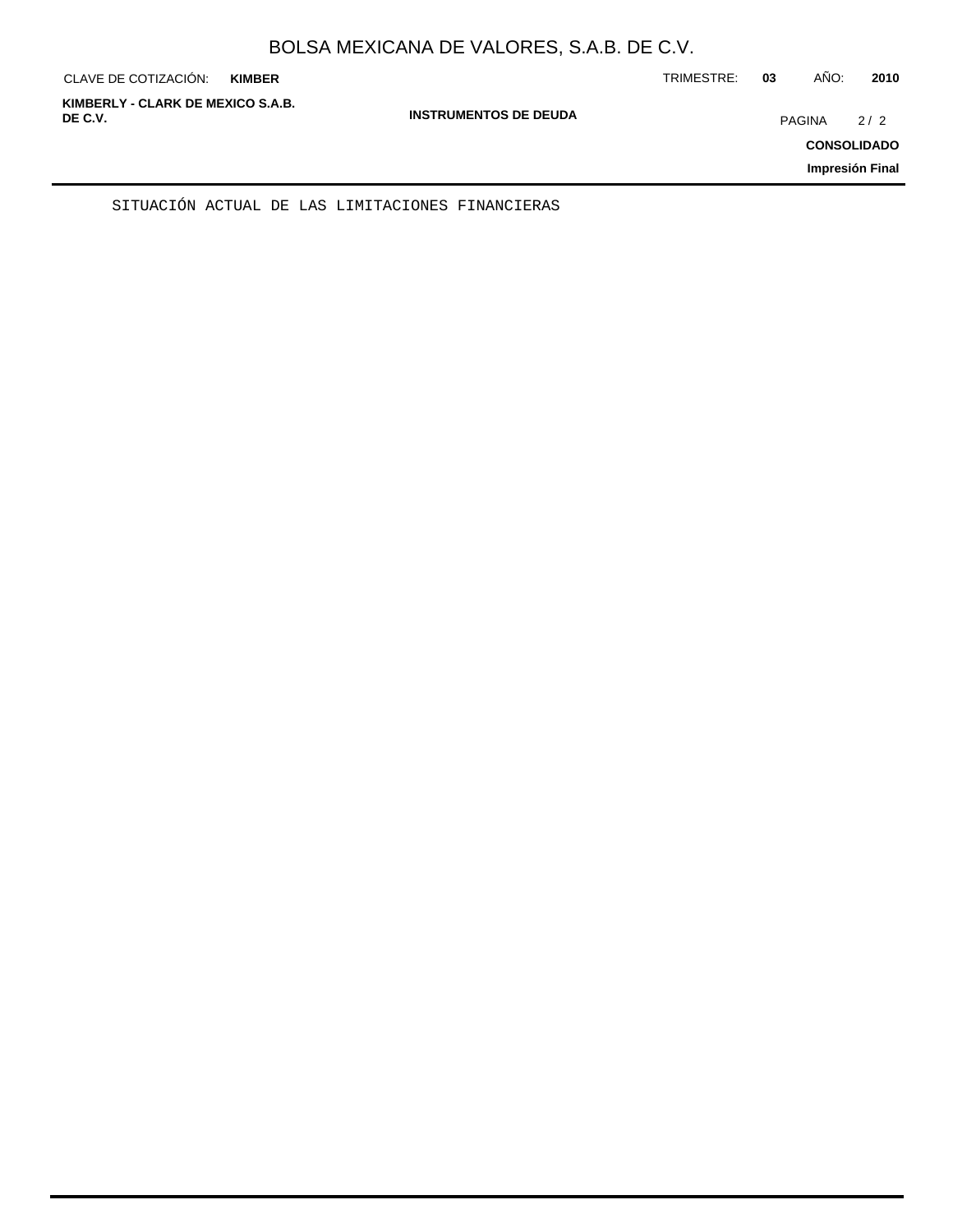CLAVE DE COTIZACIÓN: TRIMESTRE: **03** AÑO: **2010 KIMBER KIMBERLY - CLARK DE MEXICO S.A.B. DE C.V.**

#### **PLANTAS, CENTROS COMERCIALES, DE DISTRIBUCIÓN Y/O SERVICIO**

**CONSOLIDADO**

**Impresión Final**

| <b>PLANTA O CENTRO</b>     | <b>ACTIVIDAD ECONOMICA</b> | <b>CAPACIDAD INSTALADAL</b> | % DE UTIL. |
|----------------------------|----------------------------|-----------------------------|------------|
| <b>PLANTA BAJIO</b>        | PRODUCTOS AL CONSUMIDOR    | 0                           | 0.00       |
| PLANTA ORIZABA             | PRODUCTOS AL CONSUMIDOR    | ŋ                           | 0.00       |
| <b>PLANTA RAMOS ARIZPE</b> | PRODUCTOS AL CONSUMIDOR    | ŋ                           | 0.00       |
| PLANTA TLAXCALA            | PRODUCTOS AL CONSUMIDOR    | ∩                           | 0.00       |
| PLANTA CUAUTITLAN          | PRODUCTOS AL CONSUMIDOR    | ŋ                           | 0.00       |
| PLANTA ECATEPEC            | PRODUCTOS AL CONSUMIDOR    | ŋ                           | 0.00       |
| PLANTA TEXMELUCAN          | PRODUCTOS INSTITUCIONALES  | 0                           | 0.00       |
| PLANTA MORELIA             | PRODUCTOS AL CONSUMIDOR    | ŋ                           | 0.00       |

### **OBSERVACIONES**

LA CAPACIDAD INSTALADA Y EL PORCENTAJE DE UTILIZACIÓN VARIA SEGÚN LA PRODUCCIÓN.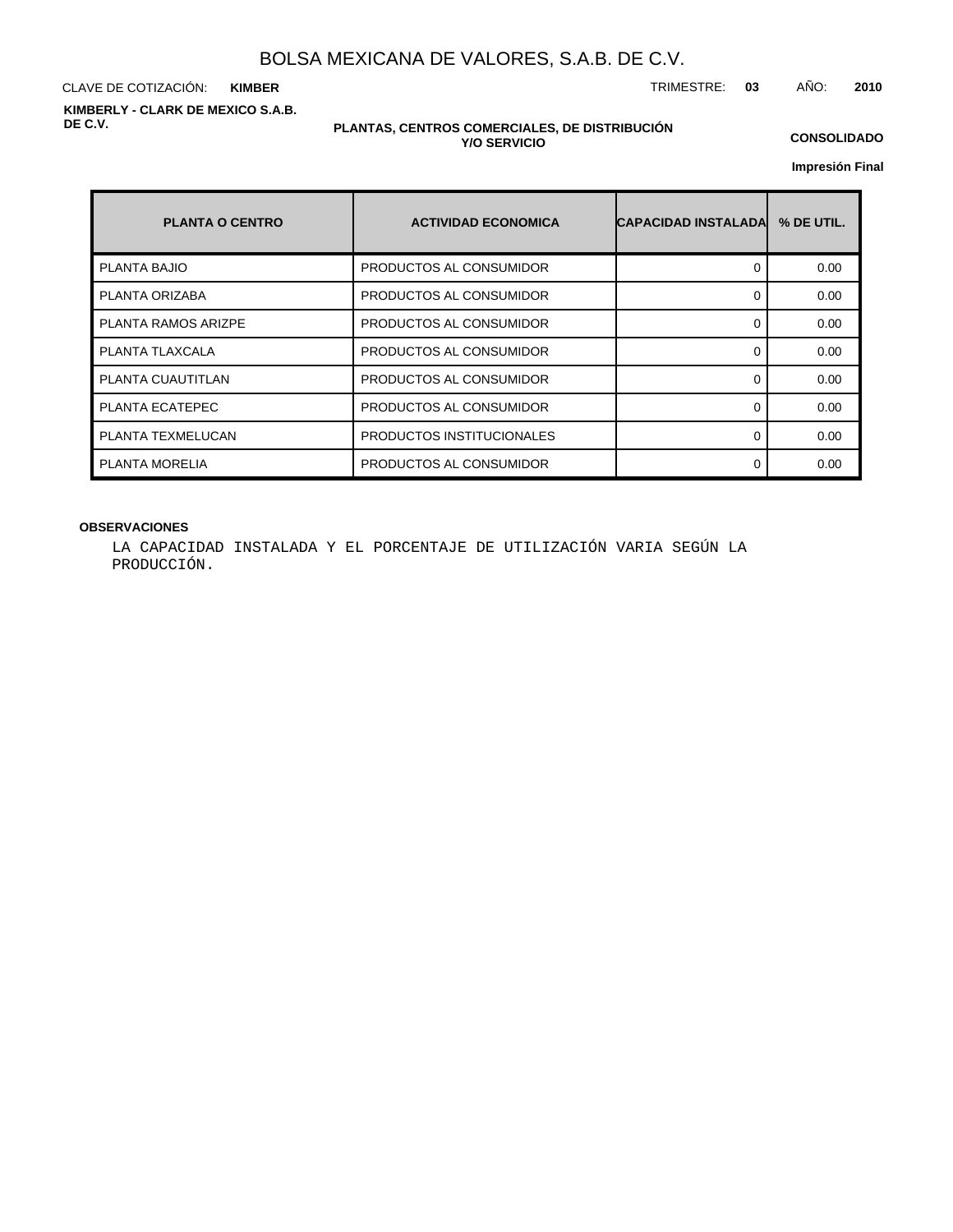CLAVE DE COTIZACIÓN **KIMBER KIMBERLY - CLARK DE MEXICO S.A.B. DE C.V.**

#### **MATERIAS PRIMAS DIRECTAS**

## **CONSOLIDADO**

**Impresión Final**

| <b>MATERIAS PRIMAS</b>              | <b>PRINCIPALES PROVEEDORES</b>    | <b>ORIGEN</b> | SUST.<br>NAL. | % COSTO<br><b>PRODUCCIÓN</b><br><b>TOTAL</b> |
|-------------------------------------|-----------------------------------|---------------|---------------|----------------------------------------------|
| <b>POLIETILENO</b>                  | POLYCEL, PROPIFLEX                | Nacional      |               | 0.00                                         |
| <b>QUIMICOS</b>                     | POLIQUIMICOS, PROEQSA, SYMRISE    | Nacional      |               | 0.00                                         |
| <b>CORRUGADOS</b>                   | CORP. DURANGO, GPO. INLAND        | Nacional      |               | 0.00                                         |
| <b>FIBRA PARA RECICLAR</b>          | RECYCLE, REPACSA                  | Nacional      |               | 0.00                                         |
| <b>ADHESIVOS</b>                    | <b>HENKEL</b>                     | Nacional      |               | 0.00                                         |
| <b>CINTAS Y ELASTOMEROS</b>         | 3M, ARTEVA                        | Nacional      |               | 0.00                                         |
| <b>CELULOSA DE MADERA</b>           | ARACR, GP CELL, DOMT, WEY, FIBRIA | Importación   |               | 0.00                                         |
| <b>FIBRA P/RECICLAR Y RECICLADA</b> | HARMON, INT. PAPER                | Importación   |               | 0.00                                         |
| <b>POLIACRILATO DE SODIO</b>        | BASF, TOYOTA, STOCKHAUSEN         | Importación   |               | 0.00                                         |
| <b>POLIPROPILENO</b>                | <b>EXXONMOBIL</b>                 | Importación   |               | 0.00                                         |

**OBSERVACIONES**

TRIMESTRE **03** AÑO **2010**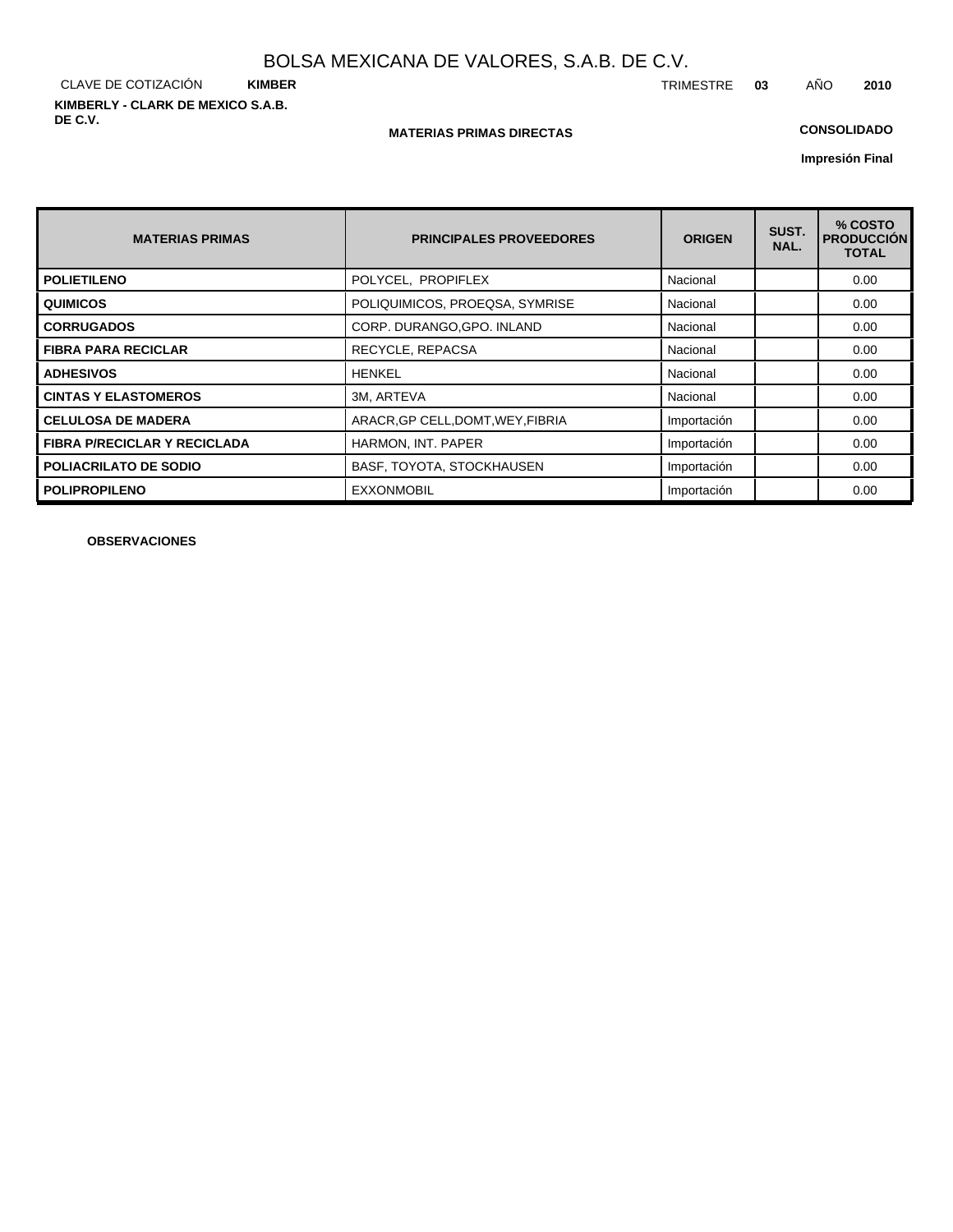CLAVE DE COTIZACIÓN TRIMESTRE **03** AÑO **2010 KIMBER**

**KIMBERLY - CLARK DE MEXICO S.A.B. DE C.V.**

## **DISTRIBUCIÓN DE VENTAS POR PRODUCTO** VENTAS TOTALES

## **CONSOLIDADO Impresión Final**

| <b>PRINCIPALES</b>       | <b>VENTAS</b>  |                | <b>% DE PART.</b> | <b>PRINCIPALES</b> |                 |  |  |
|--------------------------|----------------|----------------|-------------------|--------------------|-----------------|--|--|
|                          | <b>VOLUMEN</b> | <b>IMPORTE</b> | MDO.              | <b>MARCAS</b>      | <b>CLIENTES</b> |  |  |
| <b>NACIONALES</b>        |                |                |                   |                    |                 |  |  |
| PROD. AL CONSUMIDOR      | 0              | 18,180,148     | 0.00              |                    |                 |  |  |
| <b>EXTRANJERAS</b>       |                |                |                   |                    |                 |  |  |
| <b>INFORMACION TOTAL</b> | 0              | 1,149,869      | 0.00              |                    |                 |  |  |
| <b>TOTAL</b>             |                | 19,330,017     |                   |                    |                 |  |  |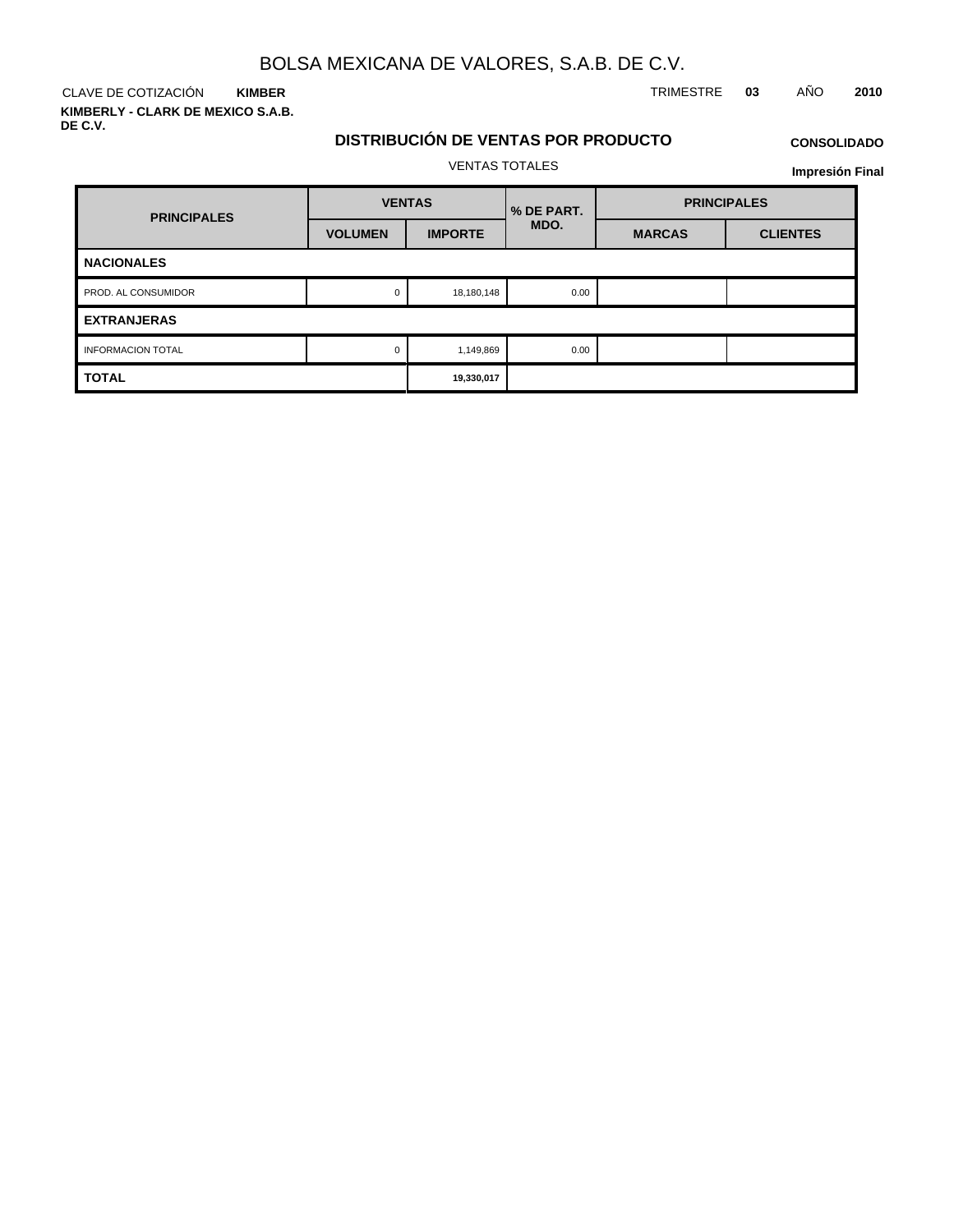CLAVE DE COTIZACIÓN TRIMESTRE **03** AÑO **2010 KIMBER KIMBERLY - CLARK DE MEXICO S.A.B.**

**DE C.V.**

## **DISTRIBUCIÓN DE VENTAS POR PRODUCTO**

## **CONSOLIDADO**

## VENTAS EXTRANJERAS

**Impresión Final**

| <b>PRINCIPALES</b>                   | <b>VENTAS</b>  |                | <b>DESTINO</b> | <b>PRINCIPALES</b> |                 |  |  |
|--------------------------------------|----------------|----------------|----------------|--------------------|-----------------|--|--|
|                                      | <b>VOLUMEN</b> | <b>IMPORTE</b> |                | <b>MARCAS</b>      | <b>CLIENTES</b> |  |  |
| <b>EXPORTACIÓN</b>                   |                |                |                |                    |                 |  |  |
| <b>INFORMACION TOTAL</b>             | 0              | 1,149,869      |                |                    |                 |  |  |
| <b>SUBSIDIARIAS EN EL EXTRANJERO</b> |                |                |                |                    |                 |  |  |

| TOTAL | ,149,869<br>$\sim$ |  |  |
|-------|--------------------|--|--|
|       |                    |  |  |

**OBSERVACIONES**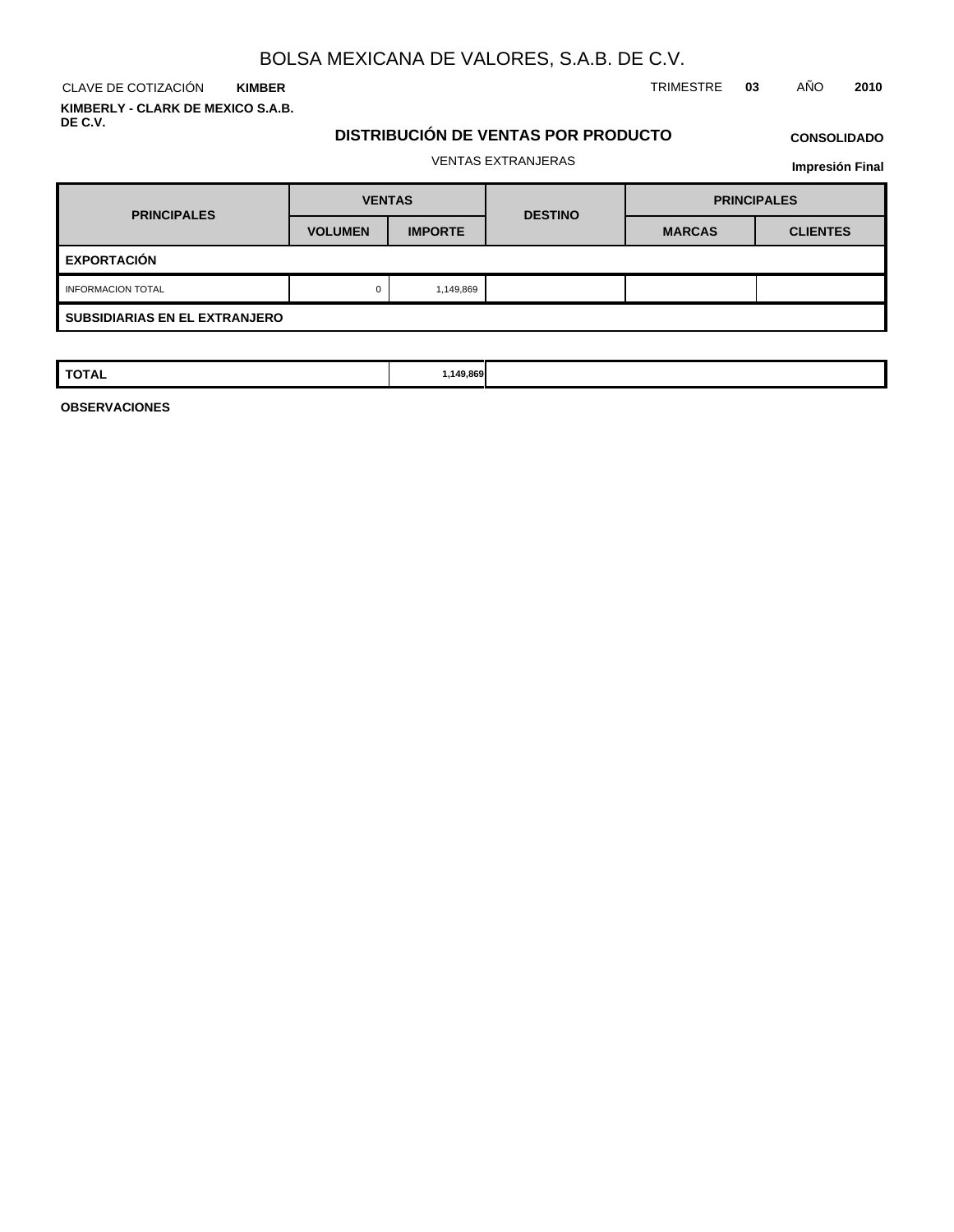| BOLSA MEXICANA DE VALORES, S.A.B. DE C.V. |  |  |  |
|-------------------------------------------|--|--|--|
|-------------------------------------------|--|--|--|

| CLAVE DE COTIZACIÓN:                         | <b>KIMBER</b> |                                                                                       | TRIMESTRE: | 03 | ANO:               | 2010 |
|----------------------------------------------|---------------|---------------------------------------------------------------------------------------|------------|----|--------------------|------|
| KIMBERLY - CLARK DE MEXICO S.A.B.<br>DE C.V. |               | <b>INFORMACIÓN DE PROYECTOS (Proyecto, Monto)</b><br>Ejercido y Porcentaje de Avance) |            |    | <b>PAGINA</b>      | 1/1  |
|                                              |               |                                                                                       |            |    | <b>CONSOLIDADO</b> |      |
|                                              |               |                                                                                       |            |    | Impresión Final    |      |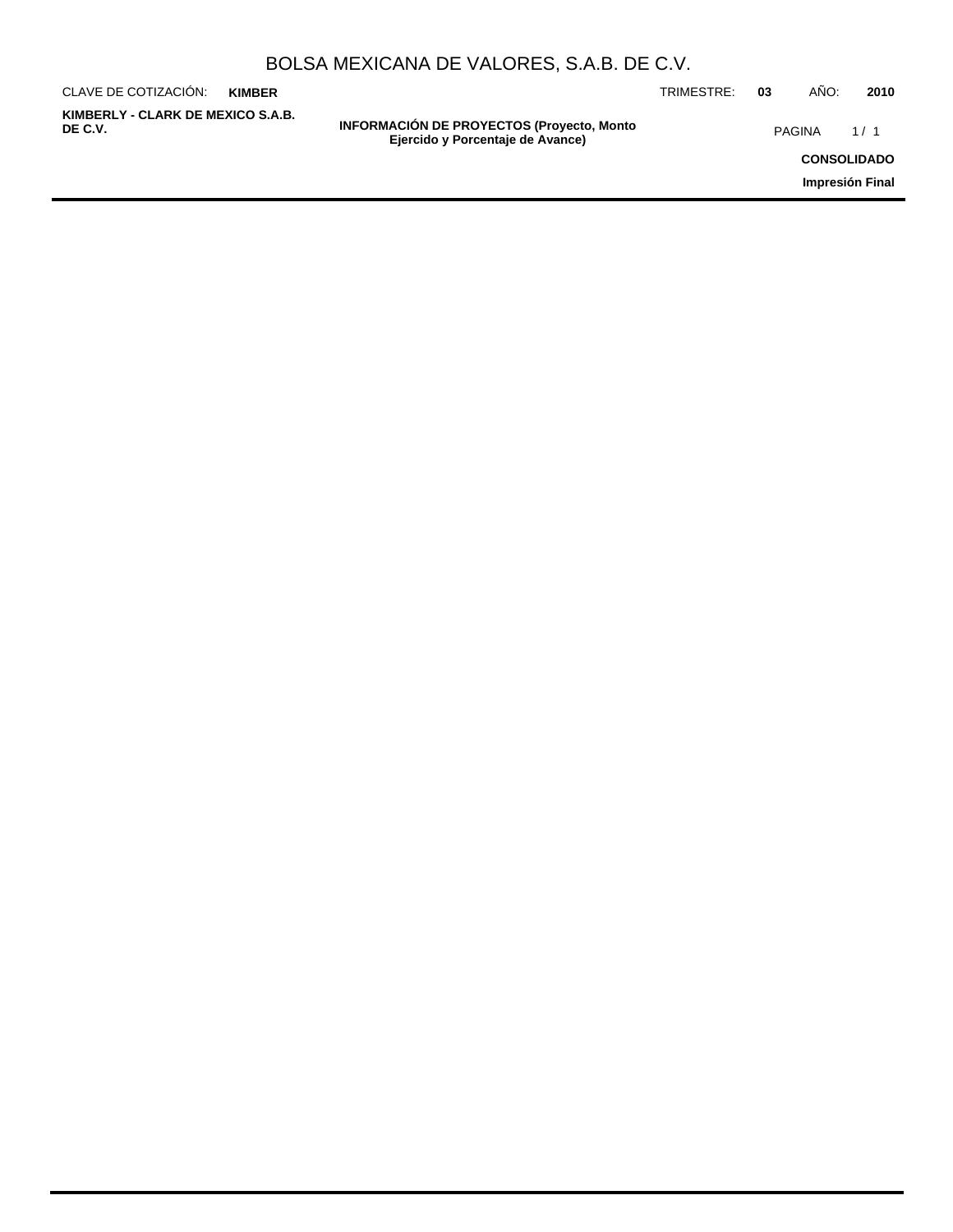| BOLSA MEXICANA DE VALORES, S.A.B. DE C.V. |  |  |  |
|-------------------------------------------|--|--|--|
|-------------------------------------------|--|--|--|

CLAVE DE COTIZACIÓN: TRIMESTRE: **03** AÑO: **2010 KIMBER**

**KIMBERLY - CLARK DE MEXICO S.A.B. DE C.V.**

**TRANSACCIONES EN MONEDA EXTRANJERA Y CONVERSIÓN DE ESTADOS FINANCIEROS DE OPERACIONES EXTRANJERAS (Información relacionada al Boletín B-15)**

PAGINA 1/1

**CONSOLIDADO**

**Impresión Final**

KIMBERLY-CLARK DE MÉXICO, S.A.B. DE C.V. TIENE UNA EMPRESA COMERCIALIZADORA EN EL EXTERIOR PARA PROMOVER SUS PRODUCTOS Y SE DENOMINA PAPER PRODUCTS TRADE CORPORATION, LOS EFECTOS DE ESTA SUBSIDIARIA SON RECONOCIDOS EN LOS ESTADOS FINANCIEROS CONSOLIDADOS Y NO SON IMPORTANTES.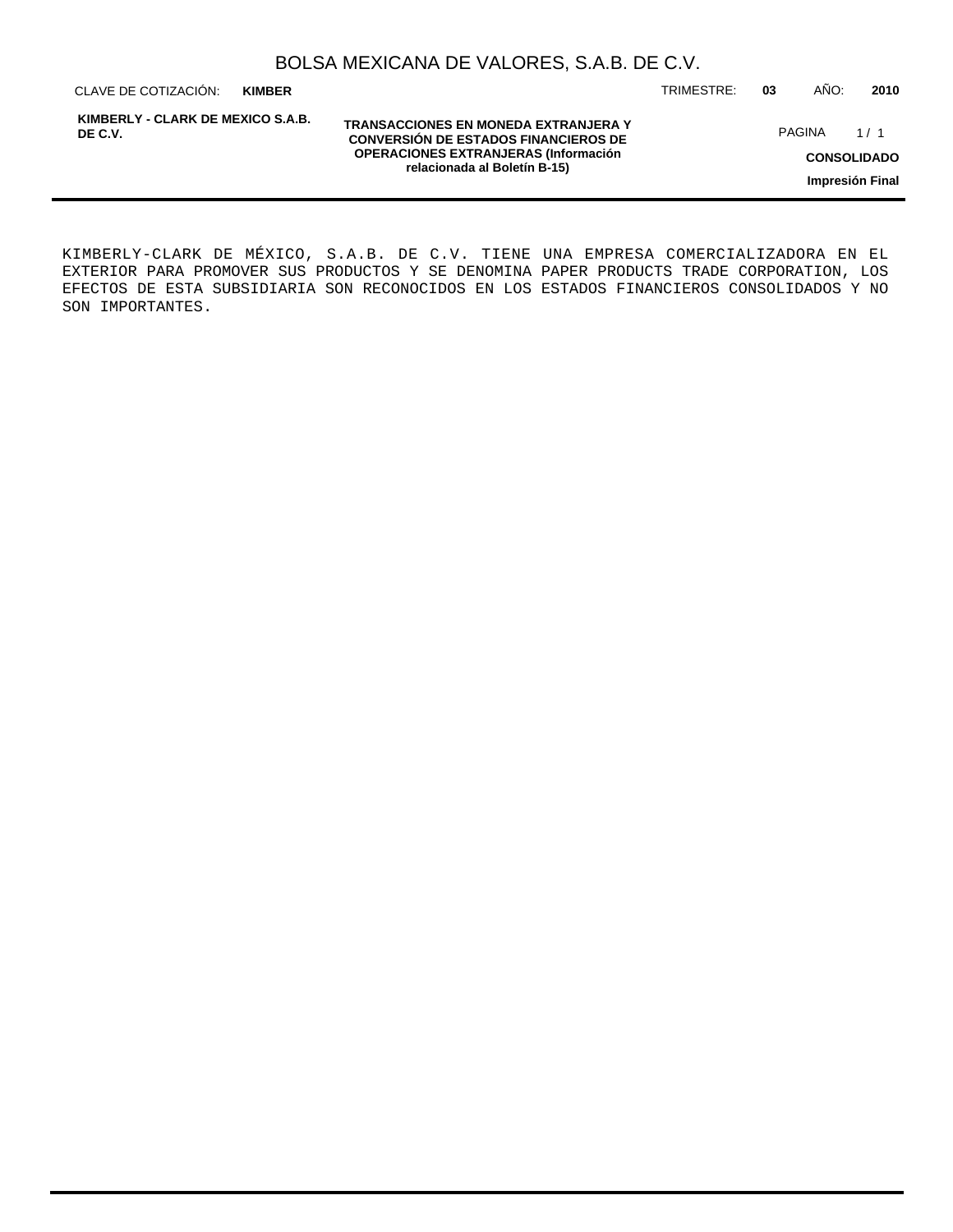TRIMESTRE **03** AÑO **2010**

**KIMBERLY - CLARK DE MEXICO S.A.B. DE C.V.** CLAVE DE COTIZACIÓN **KIMBER**

## **INTEGRACIÓN DEL CAPITAL SOCIAL PAGADO**

**CONSOLIDADO**

**Impresión Final**

| <b>SERIES</b> |                           | <b>CUPÓN</b> | <b>NUMERO DE ACCIONES</b> |                           |                  |                          | <b>CAPITAL SOCIAL</b> |                 |  |
|---------------|---------------------------|--------------|---------------------------|---------------------------|------------------|--------------------------|-----------------------|-----------------|--|
|               | VALOR NOMINAL(\$) VIGENTE |              | <b>PORCIÓN FIJA</b>       | <b>IPORCIÓN VARIABLEI</b> | <b>MEXICANOS</b> | <b>LIBRE SUSCRIPCIÓN</b> | <b>FIJO</b>           | <b>VARIABLE</b> |  |
| А             | 0.00000                   | 27           | 554,394,175               | $\Omega$                  | 554,394,175      |                          | 4,545                 | $\mathbf{0}$    |  |
| B             | 0.00000                   | 27           | 511,373,340               | 0                         | 01               | 511,373,340              | 4,192                 | $\mathbf{0}$    |  |
| <b>TOTAL</b>  |                           |              | 1,065,767,515             |                           | 554,394,175      | 511,373,340              | 8,737                 | $\Omega$        |  |

TOTAL DE ACCIONES QUE REPRESENTAN EL CAPITAL SOCIAL PAGADO A LA FECHA DE ENVIO DE LA INFORMACIÓN: 1,065,767,515

**OBSERVACIONES**